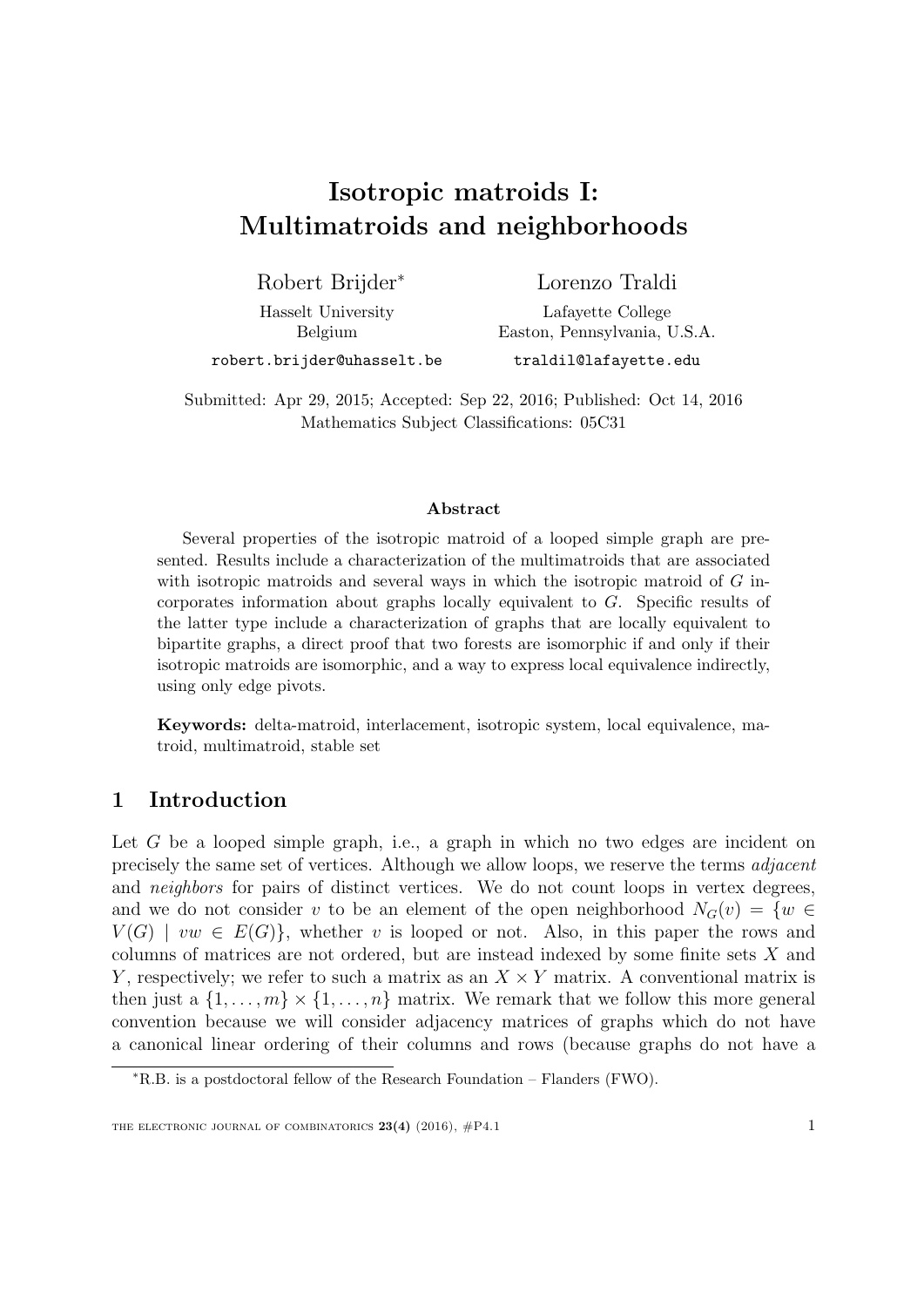canonical linear ordering of their vertices). Using instead conventional matrices and fixing an arbitrary linear ordering is notationally more cumbersome due to the frequent need for permutation matrices to permute the rows and columns. In situations where there is an obvious natural bijection between the rows and columns of a matrix  $A$ , we may, e.g., refer to the "diagonal" of A.

Recently, the second author introduced the binary matroid represented over  $GF(2)$ (the 2-element field) by the matrix

$$
IAS(G) = \begin{pmatrix} I & A(G) & A(G) + I \end{pmatrix},
$$

where I is the identity matrix and  $A(G)$  is the adjacency matrix of G, i.e., the  $V(G)\times V(G)$ binary matrix with diagonal entries equal to 1 for looped vertices, and off-diagonal entries equal to 1 for adjacent vertices [\[29\]](#page-40-0). (For each  $v \in V(G)$ , the v rows of I,  $A(G)$  and  $A(G) + I$  constitute the v row of  $IAS(G)$ .) This matroid is called the *isotropic matroid* of G, and denoted  $M[IAS(G)]$ . We refer to Oxley's book [\[26\]](#page-40-1) for terminology regarding matroids; we do not repeat the definitions of basic notions like circuits, connectedness, independence, rank etc. except when these notions require special attention for isotropic matroids.

The purpose of the present paper is to present extensions of the discussion of isotropic matroids in [\[29\]](#page-40-0). Before discussing these extensions, we establish some notation and terminology. The columns of  $IAS(G)$  are labeled as follows: the v column of I is designated  $\phi_G(v)$ , the v column of  $A(G)$  is designated  $\chi_G(v)$ , and the v column of  $I + A(G)$  is designated  $\psi_G(v)$ . The set  $\{\phi_G(v), \chi_G(v), \psi_G(v) \mid v \in V(G)\}\$ is denoted  $W(G)$ ; it is the ground set of the isotropic matroid  $M[IAS(G)]$ . The matroid  $M[IAS(G)]$  reflects algebraic interactions among the columns of  $IAS(G)$ : A subset of  $W(G)$  is dependent (or independent, or a basis) if and only if the corresponding set of columns of  $IAS(G)$  is linearly dependent (or independent, or a basis of the column space of  $IAS(G); M[IAS(G)]$ is the direct sum of two submatroids if and only if the two corresponding sets of columns partition  $W(G)$  and their linear spans share only the zero vector; and so on. If  $v \in V(G)$ then the subset  $\tau_G(v) = \{\phi_G(v), \chi_G(v), \psi_G(v)\}\$  of  $W(G)$  is the vertex triple corresponding to v. Note that the three columns of  $IAS(G)$  corresponding to  $\tau_G(v)$  sum to 0, so every vertex triple is a dependent set of  $M[IAS(G)]$ . If v is not isolated then each of the three corresponding columns of  $IAS(G)$  has a nonzero entry, so  $\tau_G(v)$  is a circuit of  $M[IAS(G)].$ If v is isolated, instead, then one of  $\chi_G(v), \psi_G(v)$  is a loop of  $M[IAS(G)]$ , and the other is parallel to  $\phi_G(v)$  in  $M[IAS(G)].$ 

A subset  $S \subseteq W(G)$  is a *subtransversal* if it contains no more than one element of each vertex triple; if S contains precisely one element from each vertex triple, it is a transversal. The families of subtransversals and transversals of G are denoted  $\mathcal{S}(G)$  and  $\mathcal{T}(G)$ , respectively. A transverse matroid of G is a submatroid obtained by restricting  $M[IAS(G)]$  to a transversal; we use "transverse matroid" to avoid confusion with transversal matroids. A transverse circuit of G is a circuit of a transverse matroid, i.e., a subtransversal that is a circuit of  $M[IAS(G)]$ .

In Section [2](#page-6-0) we provide natural abstract properties that characterize isotropic matroids and related structures. Indeed, given a binary matroid M and a partition  $\Omega$  of the ground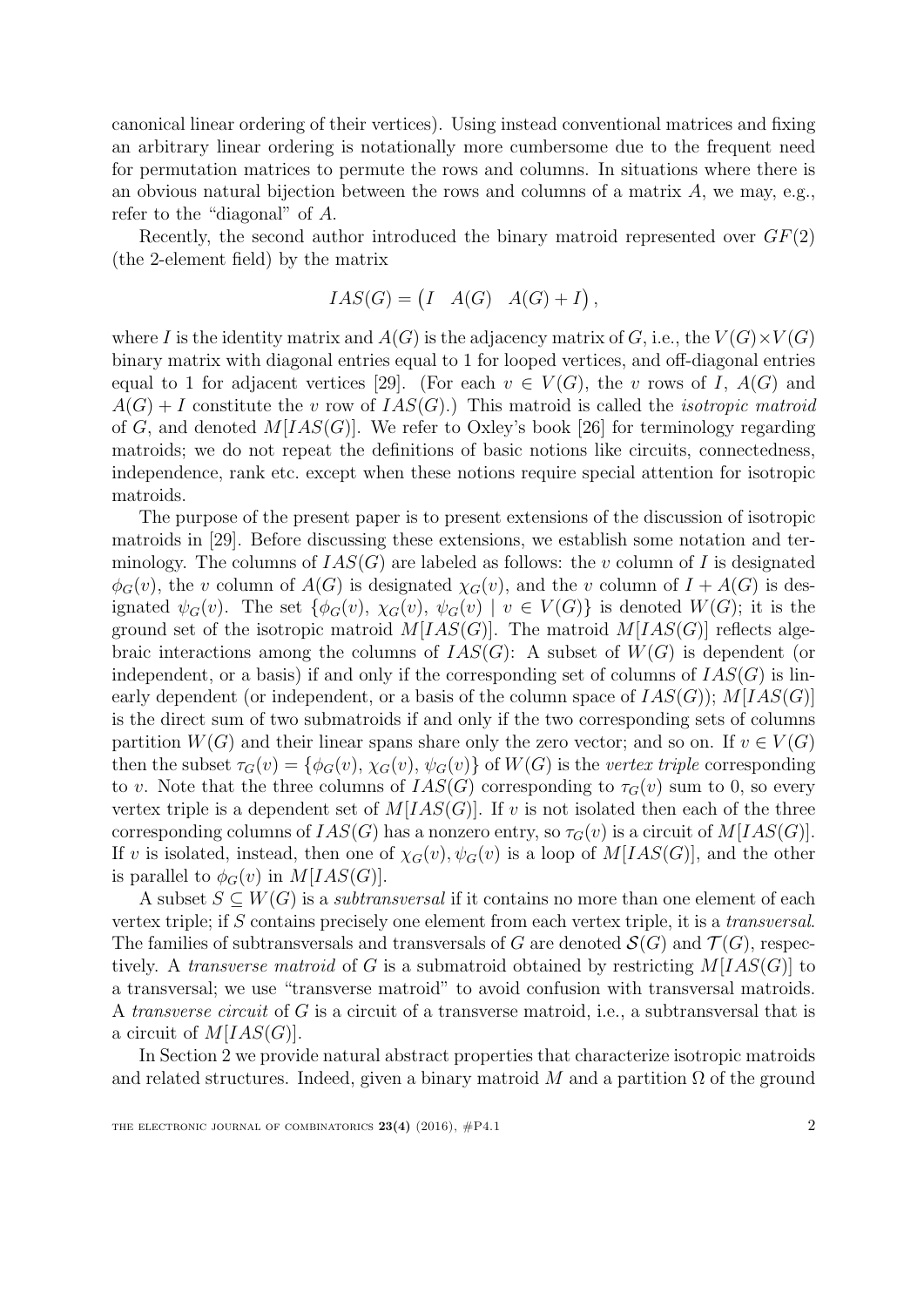set of M into sets of cardinality 3, one may wonder what the essential properties of  $M$ are such that  $(M, \Omega)$  is of the form  $(M[IAS(G)], W(G))$  for some graph G. To elegantly expose these essential properties, we use the theory of multimatroids.

We explain the connection between isotropic matroids and multimatroids using the notion of a sheltering matroid, which was mentioned in passing by Bouchet [\[10\]](#page-39-0). A sheltering matroid is a matroid such that its set of transverse matroids forms a multimatroid. In particular, an isotropic matroid is a 3-sheltering matroid with respect to the partition of the ground set into vertex triples. We define representability of sheltering matroids over a field  $\mathbb F$  and we characterize the isotropic matroids among the  $GF(2)$ -representable 3-sheltering matroids (cf. Theorem [22\)](#page-12-0). As an isotropic matroid is uniquely determined by its multimatroid, we also characterize the multimatroids corresponding to isotropic matroids in terms of natural properties of multimatroids (cf. Theorem [21\)](#page-11-0). We moreover consider a stronger notion of representability for 2-matroids and 2-sheltering matroids inspired by the usual notion of representability for delta-matroids.

After discussing sheltering matroids in Section [2,](#page-6-0) we devote the rest of the paper to the relationship between the matroidal structure of  $M[IAS(G)]$  and the graphical structures of G and locally equivalent graphs. We need some more notation and terminology to describe these results.

- **Definition 1.** 1. If  $v \in V(G)$  then the graph obtained from G by complementing the loop status of v is denoted  $G_{\ell}^v$ .
	- 2. If  $v \in V(G)$  then the graph obtained from G by complementing the adjacency status of every pair of neighbors of v is denoted  $G_s^v$ , and it is called the *simple local* complement of G with respect to v.
	- 3. If  $v \in V(G)$  then the graph obtained from G by complementing the adjacency status of every pair of neighbors of v and the loop status of every neighbor of v is denoted  $G_{ns}^v$ , and it is called the *non-simple local complement* of G with respect to v.
	- 4. A graph that can be obtained from G using loop complementations and local complementations is locally equivalent to G.

<span id="page-2-0"></span>We should mention that  $G_s^v$  and  $G_{ns}^v$  are both called "local complements" of G in the literature. For precision we use the unmodified term "local complement" only in situations like item [4](#page-2-0) of Definition [1,](#page-0-0) where both types of local complement are included.

Also, we note that according to Definition [1,](#page-0-0) locally equivalent graphs have the same vertices. Consequently the equivalence relation on graphs generated by isomorphism and local equivalence is strictly coarser than isomorphism or local equivalence alone.

The principal result of [\[29\]](#page-40-0) is that two graphs are locally equivalent up to isomorphism if and only if their isotropic matroids are isomorphic. In fact, a sequence of local complementations and loop complementations that transforms G into an isomorphic copy of H will directly induce a corresponding isomorphism  $M[IAS(G)] \rightarrow M[IAS(H)]$ ; see Section [3](#page-15-0) for details.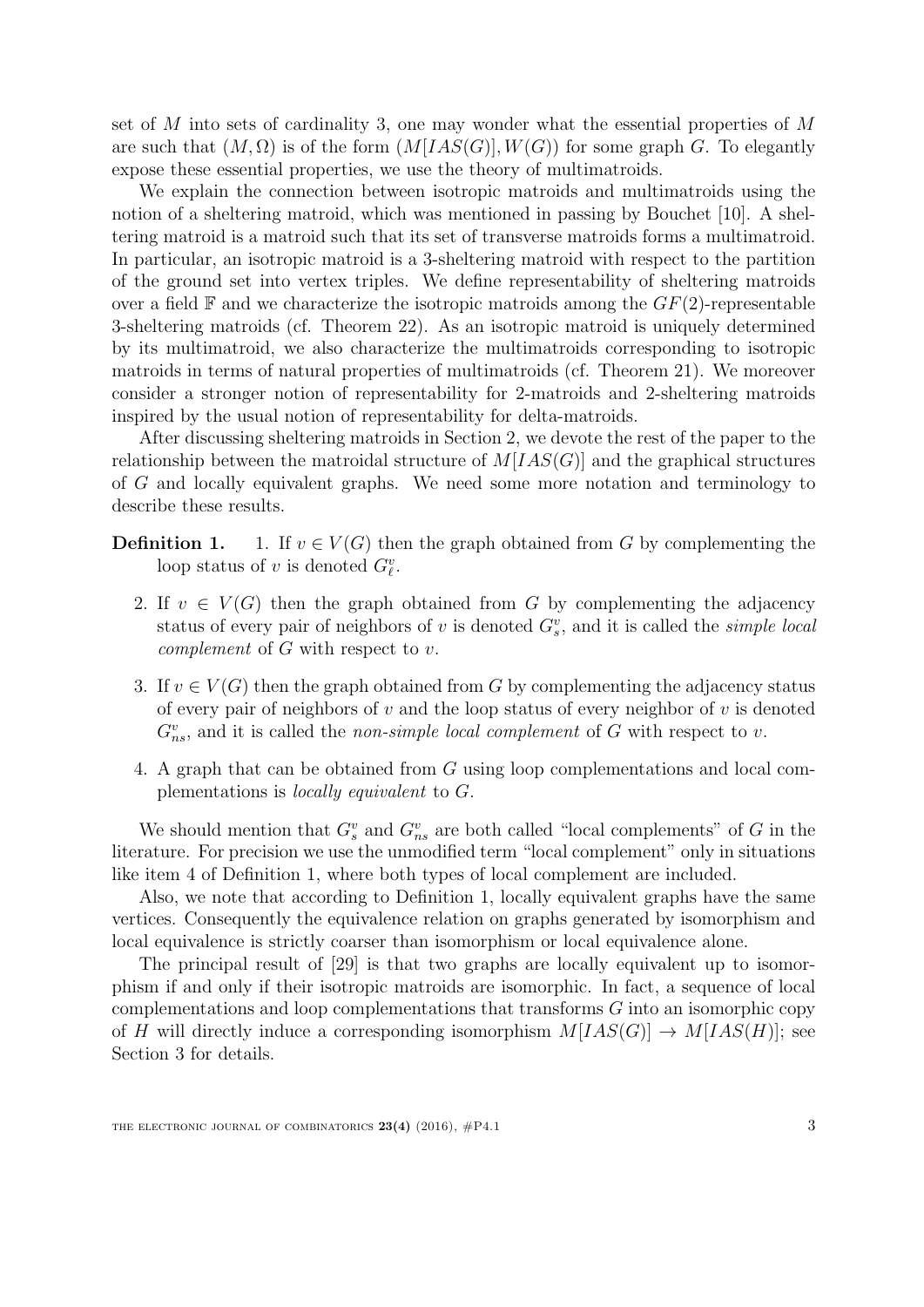**Definition 2.** Let v be a vertex of G, with open neighborhood  $N_G(v)$ . Then the neighborhood circuit of v, denoted  $\zeta_G(v)$ , is  $\{\chi_G(v)\}\cup \{\phi_G(w) \mid w \in N_G(v)\}\$ if v is unlooped, or  $\{\psi_G(v)\} \cup \{\phi_G(w) \mid w \in N_G(v)\}\$ if v is looped.

Notice that whichever of  $\chi_G(v), \psi_G(v)$  is included in  $\zeta_G(v)$ , the nonzero entries of the corresponding column of  $IAS(G)$  appear in the rows corresponding to neighbors of v; hence  $\zeta_G(v)$  is a transverse circuit of  $M[IAS(G)]$ . Also, if  $\Phi(G) = {\phi_G(v) \mid v \in V(G)}$ then G is determined up to isomorphism by the submatroid of  $M[IAS(G)]$  whose ground set is

$$
\zeta(G) = \Phi(G) \cup \bigcup_{v \in V(G)} \zeta_G(v).
$$

For if  $v \in V(G)$  then v is looped if and only if  $\psi_G(v) \in \zeta(G)$ , and the open neighborhood  $N_G(v)$  is determined by the fundamental circuit of  $\chi_G(v)$  or  $\psi_G(v)$  (whichever is included in  $\zeta(G)$ ) with respect to the basis  $\Phi(G)$ .

Recall that a subset  $X \subseteq V(G)$  is *stable* if no two elements of X are neighbors in G. (We consider all sets of cardinality 0 or 1 to be stable.) By the way, stable sets are also called "independent" but we do not use that term here, to avoid any possibility of confusion with matroid independence.

**Definition 3.** If  $X$  is a stable set of  $G$  then

$$
T_G(X) = \{ \phi_G(v) \mid v \notin X \} \cup \{ \chi_G(x) \mid x \in X \text{ is unlooped} \} \cup \{ \psi_G(x) \mid x \in X \text{ is looped} \}
$$

is a transversal of  $W(G)$ . We call the restriction  $M[IAS(G)] | T_G(X)$  the neighborhood matroid of X in G, and denote it  $M_G(X)$ .

Notice that  $T_G(X)$  contains the neighborhood circuits of the elements of X.

A looped simple graph G may certainly have transverse circuits that are not neighborhood circuits, and transverse matroids that are not neighborhood matroids. However, it turns out that all transverse circuits and transverse matroids correspond to neighborhood circuits and neighborhood matroids in graphs locally equivalent to G:

<span id="page-3-0"></span>**Theorem 4.** Let  $T \in \mathcal{T}(G)$ . Then there is a graph H locally equivalent to G, with the property that an induced isomorphism  $M[IAS(G)] \rightarrow M[IAS(H)]$  maps the transverse matroid  $M[IAS(G)] | T$  isomorphically to a neighborhood matroid of a stable set of H.

<span id="page-3-1"></span>**Theorem 5.** Let  $S \in \mathcal{S}(G)$ . Then S is a transverse circuit of G if and only if there is a graph H locally equivalent to G, with the property that an induced isomorphism  $M[IAS(G)] \rightarrow M[IAS(H)]$  maps S to a neighborhood circuit of H.

Here are two direct consequences of Theorems [4](#page-3-0) and [5.](#page-3-1)

<span id="page-3-2"></span>**Corollary 6.** Let G be a looped simple graph, and  $\nu$  a positive integer. Then G has a transverse matroid of nullity  $\nu$  if and only if some graph locally equivalent to G has a stable set of size ν.

THE ELECTRONIC JOURNAL OF COMBINATORICS  $23(4)$  (2016),  $\#P4.1$  4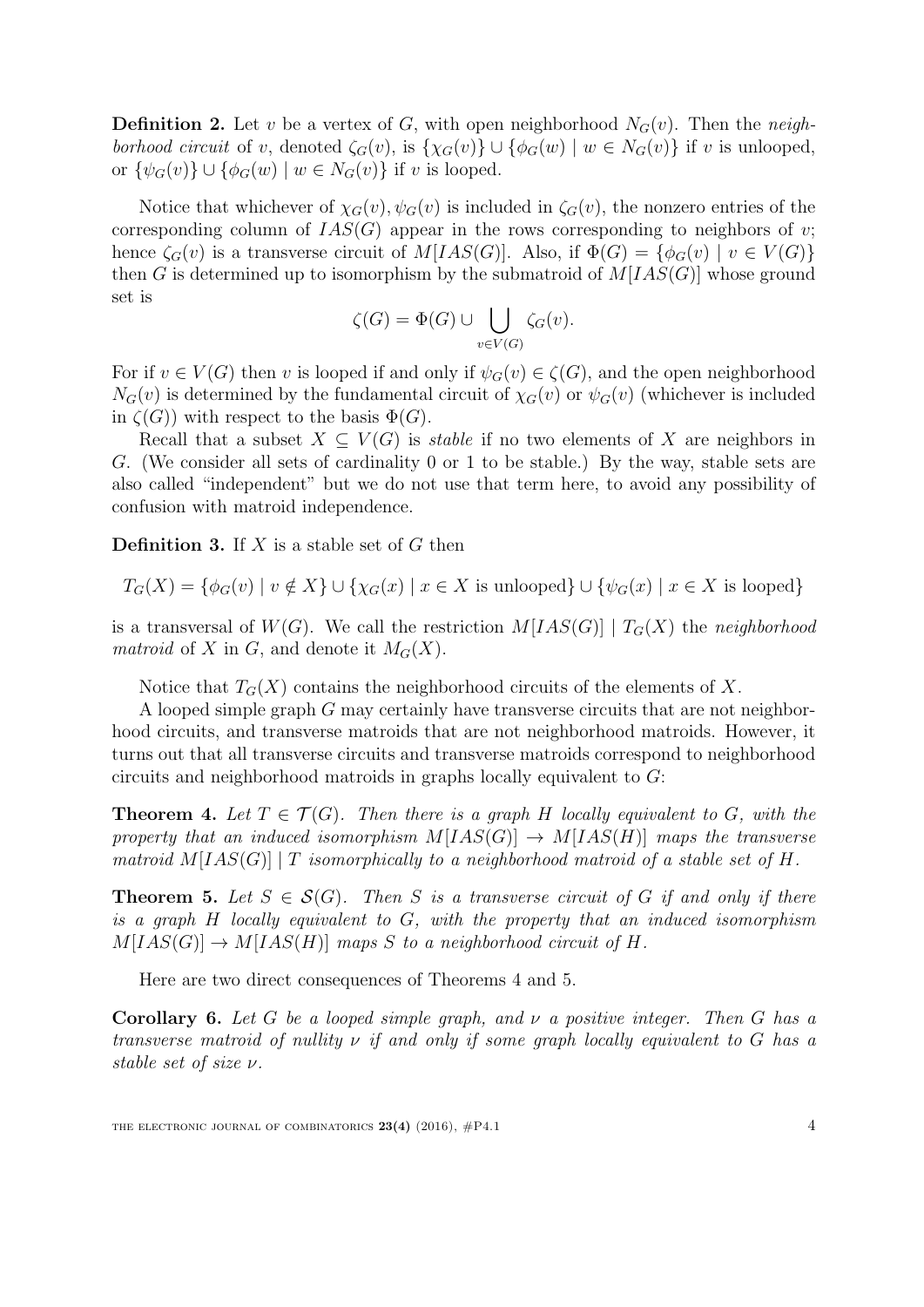<span id="page-4-0"></span>**Corollary 7.** Suppose G is a looped simple graph, and  $k \in \mathbb{N}$ . Then G has a transverse circuit of size  $k$  if and only if some graph locally equivalent to  $G$  has a vertex of degree  $k-1$ .

These results indicate the close relationship between  $M[IAS(G)]$  and the structures of graphs locally equivalent to  $G$ . A special case of Theorem [4](#page-3-0) also provides a simple explanation of the fact that  $M[IAS(G)]$  determines G up to isomorphism and local equivalence [\[29\]](#page-40-0): in fact, all of the graphs included in the local equivalence class of G are determined up to isomorphism by  $M[IAS(G)]$ . As detailed in Corollary [39,](#page-23-0) if  $H$  is locally equivalent to  $G$  and a local equivalence induces a matroid isomorphism  $\beta: M[IAS(G)] \to M[IAS(H)]$ , then vertex neighborhoods in H correspond directly to fundamental circuits in  $M[IAS(G)]$  with respect to the basis  $\beta^{-1}(\Phi(H))$ .

In Sections [5](#page-25-0) and [7](#page-30-0) we discuss two more ways to use the results above: one is a characterization of graphs that are locally equivalent to bipartite graphs, and the other is a characterization of the local equivalence class of the wheel graph  $W_5$ .

In Section [8](#page-31-0) we discuss minors of isotropic matroids. Section [9](#page-32-0) is focused on a special type of minor: a parallel reduction. It turns out that parallel reductions of isotropic matroids correspond precisely to pendant-twin reductions of graphs. In particular, the graphs whose isotropic matroids can be resolved using parallel reductions are the same as the graphs that can be resolved using pendant-twin reductions. These are the graphs whose connected components are all distance hereditary [\[2\]](#page-38-0).

As a special case, in Section [10](#page-37-0) we prove the following striking result, which underscores the fundamental difference between isotropic matroids of graphs and the more familiar cycle matroids.

<span id="page-4-1"></span>Theorem 8. Two forests are isomorphic if and only if their isotropic matroids are isomorphic.

#### 1.1 Remarks about delta-matroids and isotropic systems

Before providing details of our results, we briefly describe the connections tying the two kinds of matroid structures we discuss in detail (isotropic matroids and multimatroids) to two other kinds of structures (delta-matroids and isotropic systems), which were introduced earlier. Three remarks about these structures will provide some context.

(i) Beginning in the 1980s, Bouchet [\[4\]](#page-38-1) and other authors developed a general theory of delta-matroids, which includes delta-matroids associated with graphs and deltamatroids not associated with graphs. The delta-matroids associated with graphs are binary, i.e., they can be represented (in an appropriate sense) over  $GF(2)$ . Bouchet introduced isotropic systems at about the same time [\[3,](#page-38-2) [5\]](#page-38-3). In contrast with the theory of delta-matroids, a general theory of isotropic systems that would include instances not represented over  $GF(2)$  has not been fully developed, though it has been introduced by other authors [\[1\]](#page-38-4). This contrast is reflected in terminology: the term "delta-matroid" does not include an assumption that the structure is tied to  $GF(2)$ , but the term "isotropic system" does include such an assumption. Isotropic matroids are essentially equivalent to isotropic systems [\[29\]](#page-40-0), and are named for them.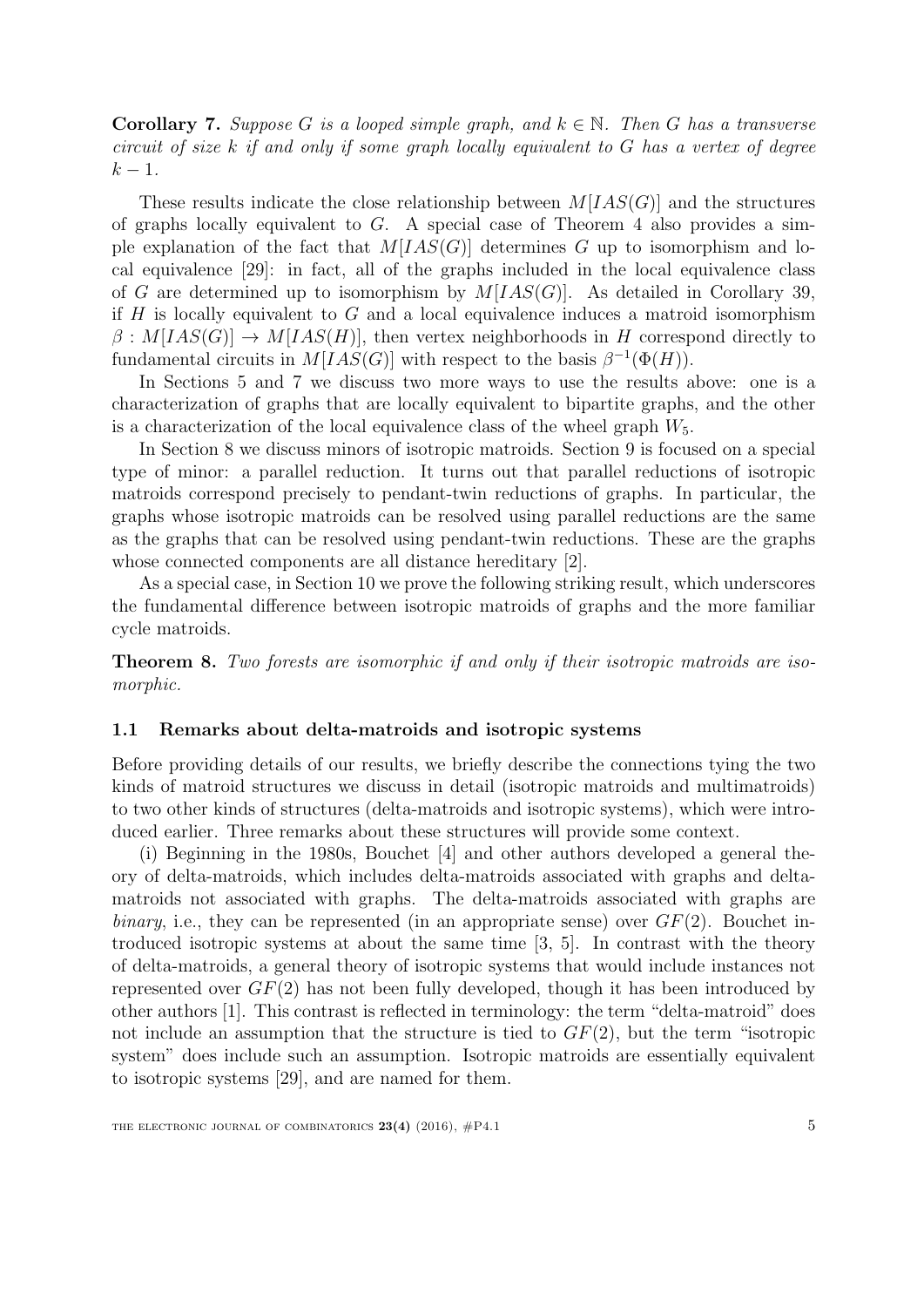(ii) In the 1990s Bouchet introduced multimatroids [\[8,](#page-39-1) [9,](#page-39-2) [10,](#page-39-0) [11\]](#page-39-3), as a way of providing a common generalization of the theories of delta-matroids and isotropic systems. Delta-matroids are equivalent to multimatroids of a particular type, the 2-matroids, and isotropic systems are equivalent to multimatroids of a different particular type, a subclass of the 3-matroids. A looped simple graph has a corresponding 2-matroid and also a corresponding 3-matroid; the 2-matroid is equivalent to the graph's delta-matroid, and the 3-matroid is equivalent to the graph's isotropic matroid and isotropic system. Consequently when we explicitly discuss the 2-matroids and isotropic matroids of graphs, we are also implicitly discussing the delta-matroids, 3-matroids and isotropic systems of graphs.

(iii) More recently, Brijder and Hoogeboom have observed that some delta-matroids admit a loop complementation operation. They call these delta-matroids "vf-safe." The class of vf-safe delta-matroids properly contains the class of binary delta-matroids; for instance all quaternary matroids are vf-safe [\[16\]](#page-39-4). In [\[15\]](#page-39-5) loop complementation is used to show that the 2-matroid corresponding to a vf-safe delta-matroid extends to a special type of 3-matroid in a canonical way. For the binary delta-matroid associated to a graph G, the delta-matroid loop complementation operation is compatible with graph-theoretic loop complementation. Moreover, if the construction of [\[15\]](#page-39-5) is applied to the binary delta-matroid associated with a graph  $G$ , the result is the 3-matroid associated with  $G$ . Consequently the 2-matroid, the delta-matroid, the isotropic system, the 3-matroid and the isotropic matroid of a graph are all essentially equivalent to each other.

It might seem strange to try to explain the connections tying together four types of objects — graphs, binary delta-matroids, isotropic systems, and multimatroids — by introducing isotropic matroids into an already complicated situation. But there are three natural reasons to expect isotropic matroids to yield useful insights. One reason is that the relationship between a graph and its isotropic matroid is fairly transparent, as  $M[IAS(G)]$ is defined directly from the adjacency matrix of G. The second reason is that unlike deltamatroids, isotropic systems and multimatroids, which are specialized types of structures, isotropic matroids are ordinary binary matroids. The theory of binary matroids has been developed thoroughly since Whitney introduced matroids more than 80 years ago, and this theory can be applied directly to isotropic matroids. The third reason is that  $M[IAS(G)]$ contains the binary delta-matroid, isotropic system and multimatroid associated with G, so we can see the interactions among these structures within the isotropic matroid.

In summary, we see that although the connections among delta-matroids, isotropic systems and multimatroids are quite complicated in general, the theories are very closely related when restricted to instances representable over  $GF(2)$ . The following compilation of results from various references indicates that this close relationship also includes isotropic matroids, and that all these structures detect local equivalence.

<span id="page-5-0"></span>**Theorem 9.** If G and H are looped simple graphs then any one of the following implies the rest.

- 1. G and H are locally equivalent, up to isomorphism.
- 2. Up to isomorphism, the binary delta-matroid associated to H may be obtained from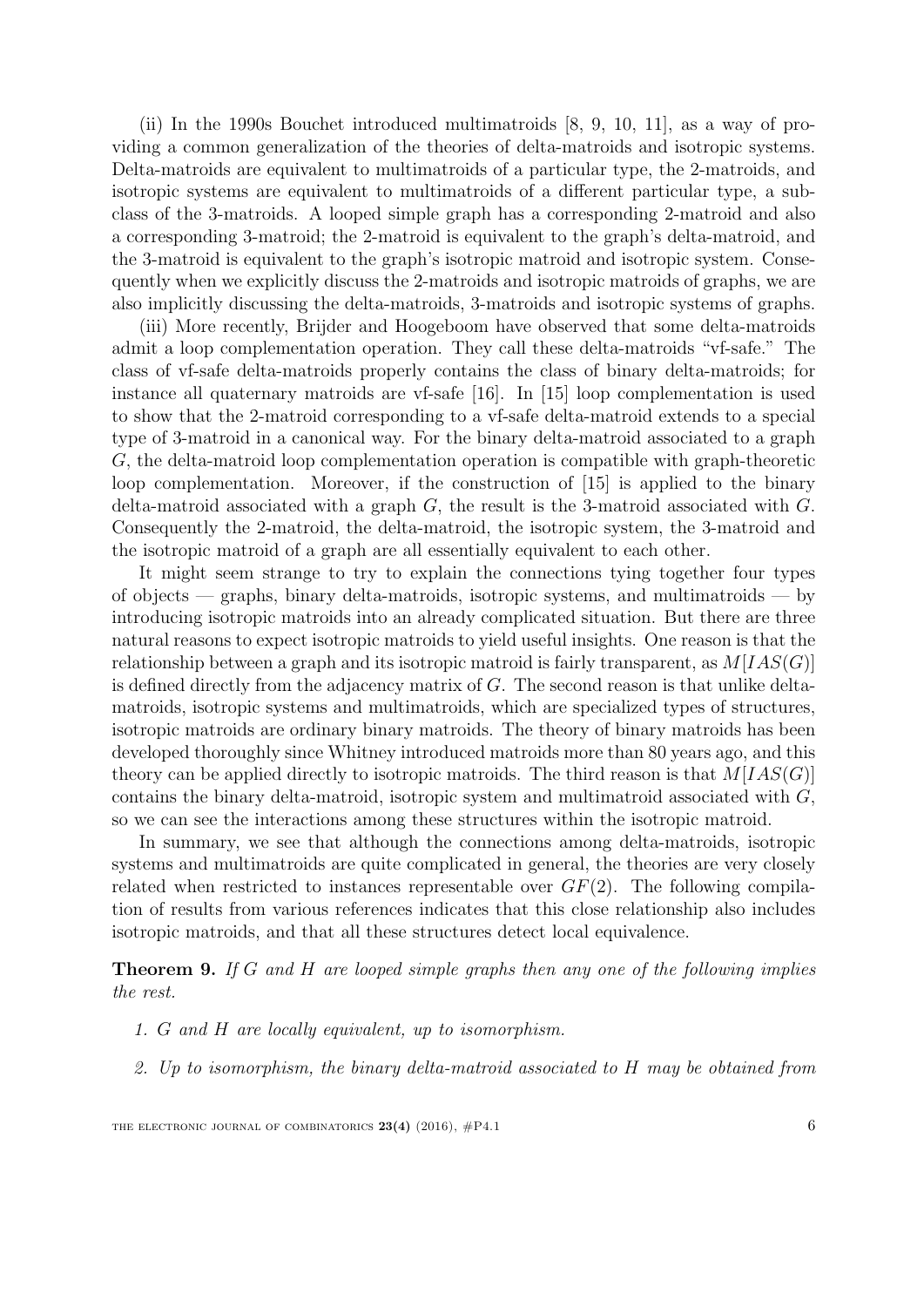the binary delta-matroid associated to G by applying some twists and loop complementations.

- 3. The isotropic systems associated to G and H are strongly isomorphic.
- 4. The 3-matroids associated to G and H are isomorphic.
- 5. The isotropic matroids associated to G and H are isomorphic.

# <span id="page-6-0"></span>2 Sheltering matroids and their representability

In this section we define the notion of sheltering matroid and show its relationship with the notion of multimatroid from the literature.

#### <span id="page-6-1"></span>2.1 Multimatroids

We now recall the notion of multimatroid and related notions from [\[8\]](#page-39-1). Let  $\Omega$  be a partition of a finite set U. A  $T \subseteq U$  is called a *transversal* (*subtransversal*, respectively) of  $\Omega$  if  $|T \cap \omega| = 1$  ( $|T \cap \omega| \leq 1$ , respectively) for all  $\omega \in \Omega$ . We denote the set of transversals of  $\Omega$  by  $\mathcal{T}(\Omega)$  and the set of subtransversals of  $\Omega$  by  $\mathcal{S}(\Omega)$ . A  $p \subseteq U$  is called a skew pair of  $\omega \in \Omega$  if  $|p| = 2$  and  $p \subseteq \omega$ . We say that  $\Omega$  is a q-partition if  $q = |\omega|$  for all  $\omega \in \Omega$ . A *transversal q-tuple* of a *q*-partition  $\Omega$  is a sequence  $\tau = (T_1, \ldots, T_a)$  of q mutually disjoint transversals of Q. Note that the elements of  $\tau$  are ordered.

Multimatroids form a generalization of matroids. Like matroids, multimatroids can be defined in terms of rank, circuits, independent sets, etc. Here they are defined in terms of independent sets.

**Definition 10** ([\[8\]](#page-39-1)). Let  $\Omega$  be a partition of a finite set U. A multimatroid Z over  $(U, \Omega)$ , described by its independent sets, is a triple  $(U, \Omega, \mathcal{I})$ , where  $\mathcal{I} \subseteq \mathcal{S}(\Omega)$  is such that:

- 1. for each  $T \in \mathcal{T}(\Omega)$ ,  $(T, \mathcal{I} \cap 2^T)$  is a matroid (described by its independent sets) and
- 2. for any  $I \in \mathcal{I}$  and any skew pair  $p = \{x, y\}$  of some  $\omega \in \Omega$  with  $\omega \cap I = \varnothing$ ,  $I \cup \{x\} \in \mathcal{I}$  or  $I \cup \{y\} \in \mathcal{I}$ .

A multimatroid Z is said to be *nondegenerate* if  $|\omega| > 1$  for all  $\omega \in \Omega$ . If  $\Omega$  is a q-partition, then we say that Z is a q-matroid. If Z is a 1-matroid, then we also view Z simply as a matroid. A basis of a multimatroid  $Z$  is a set in  $\mathcal I$  maximal with respect to inclusion. It is shown in [\[8\]](#page-39-1) that the bases of a nondegenerate multimatroid are of cardinality  $|\Omega|$ . We say that  $C \in \mathcal{S}(\Omega)$  is a *circuit* if C is not an independent set and C is minimal with this property (with respect to inclusion). For  $X \subseteq U$ , we define  $Z[X] = (X, \Omega', \mathcal{I}')$  with  $\Omega' = {\omega \cap X \mid \omega \in \Omega, \omega \cap X \neq \varnothing}$  and  $\mathcal{I}' = {I \in \mathcal{I} \mid I \subseteq X}$ . We also define  $Z - X = Z[U - X]$ . Moreover, Z is called *tight* if both Z is nondegenerate and for every  $S \in \mathcal{S}(\Omega)$  with  $|S| = |\Omega| - 1$ , there is an  $x \in \omega$  such that the rank of the matroid  $Q[S]$  (recall that we associate a 1-matroid with a matroid) is equal to the rank of the matroid  $Q[S \cup \{x\}]$ , where  $\omega$  is the unique set in  $\Omega$  such that  $S \cap \omega = \varnothing$ .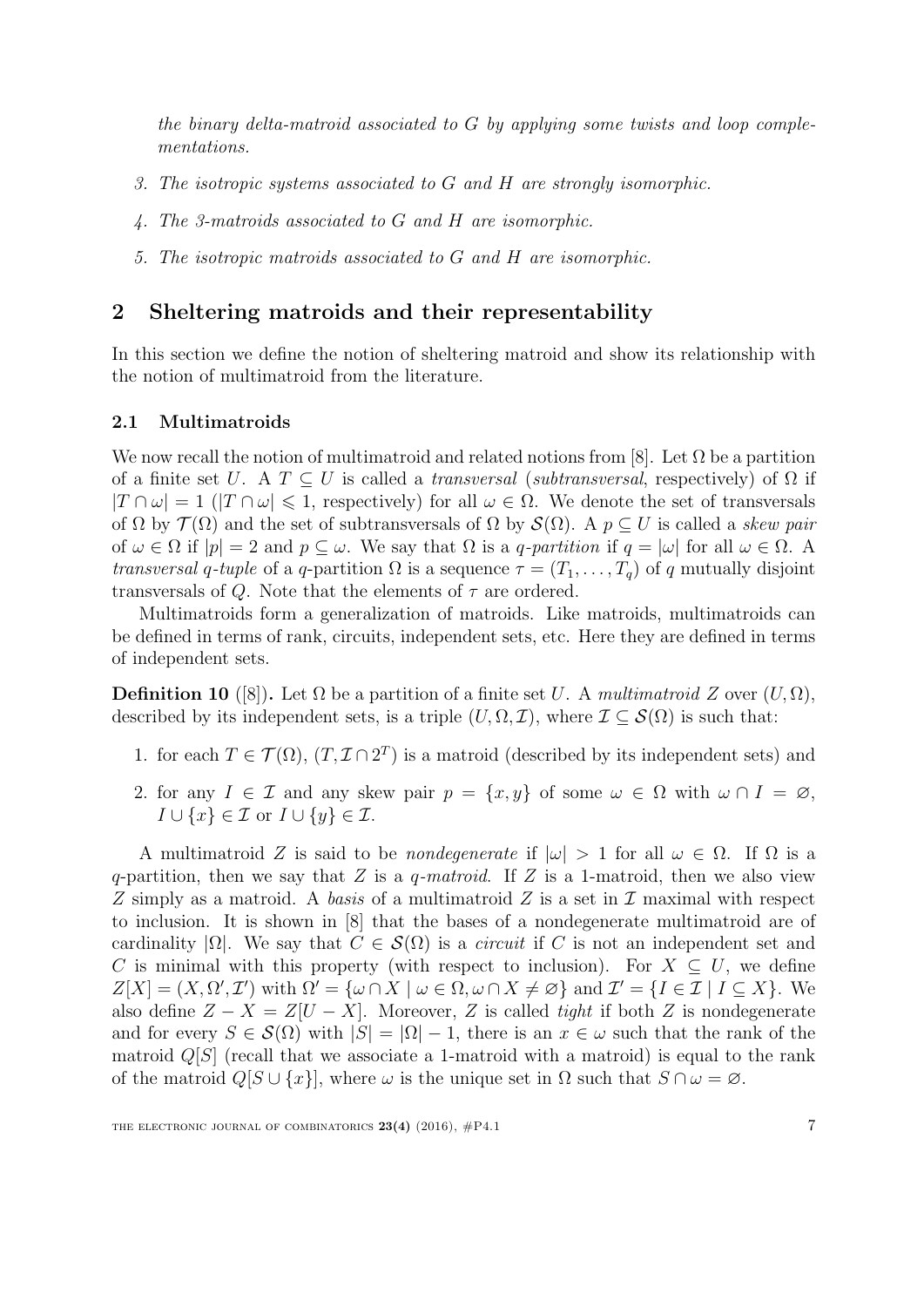#### 2.2 Sheltering matroids

Recall the notion of sheltering matroid, which was mentioned in the introduction.

**Definition 11.** A *sheltering matroid* is a tuple  $Q = (M, \Omega)$  where M is a matroid over some ground set U and  $\Omega$  is a partition of U, such that for any independent set  $I \in \mathcal{S}(\Omega)$ of M and for any skew pair  $p = \{x, y\}$  of  $\omega \in \Omega$  with  $\omega \cap I = \emptyset$ ,  $I \cup \{x\}$  or  $I \cup \{y\}$  is an independent set of M.

Many matroid notions carry over straightforwardly to sheltering matroids. For example, for  $X \subseteq U$ , we define the *deletion* of X from Q by  $Q - X = (M - X, \Omega')$  with  $\Omega' = \{ \omega \setminus X \mid \omega \in \Omega, \omega \setminus X \neq \varnothing \}.$ 

Note that if  $Q = (M, \Omega)$  is a sheltering matroid, then  $\mathcal{Z}(Q) = (U, \Omega, \mathcal{I})$  with U the ground set of M and  $\mathcal{I} = \{I \in \mathcal{S}(\Omega) \mid I \text{ is an independent set of } M\}$  is a multimatroid. We say that  $\mathcal{Z}(Q)$  is the multimatroid corresponding to Q. Also, we say that Q (or M) shelters the multimatroid  $\mathcal{Z}(Q)$ . Not every multimatroid is sheltered by a matroid [\[8\]](#page-39-1). Note that for  $X \subseteq U$ ,  $\mathcal{Z}(Q - X) = \mathcal{Z}(Q) - X$ . If  $\mathcal{Z}(Q)$  is a q-matroid, then Q is called a *q-sheltering matroid*, and Q is called *tight* if  $\mathcal{Z}(Q)$  is tight. It follows from [\[29,](#page-40-0) Proposition 41] that  $M[IAS(G)]$  is a tight 3-sheltering matroid, with  $\Omega$  the partition of  $W(G)$  into vertex triples.

Let  $Q_1 = (M_1, \Omega_1)$  and  $Q_2 = (M_2, \Omega_2)$  be sheltering matroids. An *isomorphism*  $\varphi$ from  $Q_1$  to  $Q_2$  is an isomorphism from  $M_1$  to  $M_2$  that respects the skew classes, i.e., if x and y are elements of the ground set of  $M_1$ , then x and y are in a common skew class of  $\Omega_1$  if and only if  $\varphi(x)$  and  $\varphi(y)$  are in a common skew class of  $\Omega_2$ . If  $Q_1$  and  $Q_2$  are isomorphic then  $\mathcal{Z}(Q_1)$  and  $\mathcal{Z}(Q_2)$  are isomorphic too; but the converse is far from true:

<span id="page-7-0"></span>**Example 12.** Let  $U = {\phi_1, \phi_2, \chi_1, \chi_2}$  and  $\Omega = {\phi_1, \chi_1}, {\phi_2, \chi_2}$ . Let Z be the multimatroid in which every element of  $\mathcal{S}(\Omega)$  is independent. Then Z has several nonisomorphic sheltering matroids, including the uniform matroids  $U_{4,4}$ ,  $U_{3,4}$ ,  $U_{2,4}$  and the matroid with bases  $\{\phi_1, \phi_2\}, \{\phi_1, \chi_2\}, \{\chi_1, \phi_2\}$  and  $\{\chi_1, \chi_2\}.$ 

Note that in Example [12](#page-7-0) there are sheltering matroids of ranks 2, 3 and 4. In general, if  $Q = (M, \Omega)$  is a sheltering matroid with  $\mathcal{Z}(Q)$  nondegenerate, then M is of rank  $r(M) \geq |\Omega|$ , as all bases of  $\mathcal{Z}(Q)$  are independent in M. Moreover, if Q is a sheltering matroid with  $r(M) > |\Omega|$ , then a sheltering matroid  $Q^{tr} = (M^{tr}, \Omega)$  is obtained from Q by truncation:  $M<sup>tr</sup>$  is the matroid whose independent sets are the independent sets of M of cardinality  $\langle r(M) \rangle$ . By truncating repeatedly, we conclude that a nondegenerate multimatroid  $Z$  can be sheltered by a matroid if and only if  $Z$  can be sheltered by a matroid of rank  $|\Omega|$ .

**Definition 13.** We say that a sheltering matroid  $Q = (M, \Omega)$  is *strict* if  $r(M) \leq |\Omega|$ .

If Q is nondegenerate, the condition  $r(M) \leq \Omega$  is equivalent to saying that the family of bases of M that are (sub)transversals is equal to the family of bases of  $\mathcal{Z}(Q)$ . In particular,  $r(M) \leqslant |\Omega|$  is equivalent to  $r(M) = |\Omega|$ .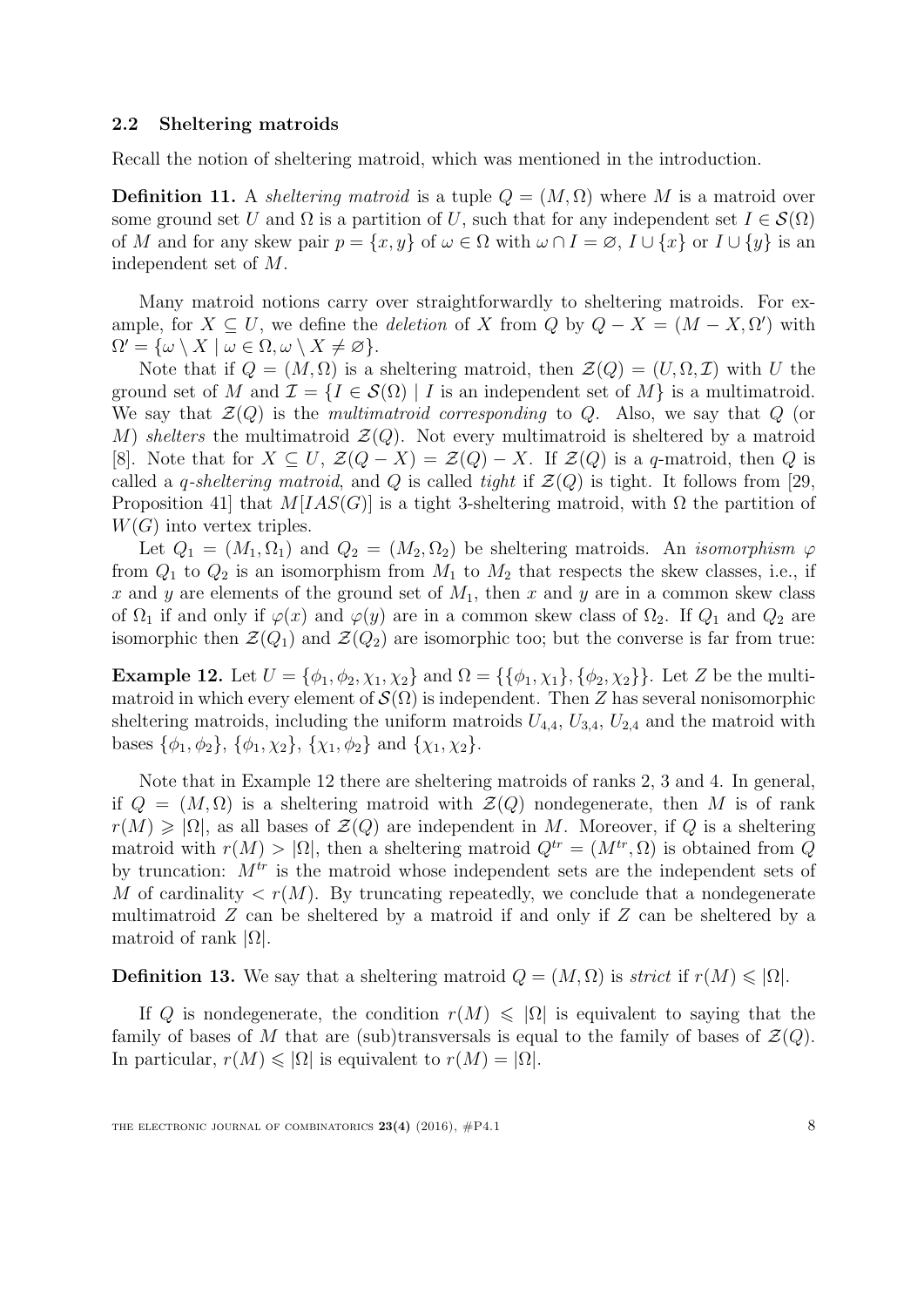#### 2.3 Representable multimatroids and sheltering matroids

We say that a sheltering matroid  $Q = (M, \Omega)$  is *representable* over the field F if the matroid M is representable over  $\mathbb F$ . We say that a multimatroid Z is representable over  $\mathbb F$  if there is a sheltering matroid Q representable over  $\mathbb F$  that shelters Z. Note that this notion of representability for 1-matroids corresponds to the usual notion of representability for matroids.

One might define a weaker version of representability for sheltering matroids  $Q =$  $(M, \Omega)$  (and multimatroids Z) by requiring only that Z defines F-representable matroids on the transversals of  $\Omega$ ; Bouchet and Duchamp presented a similar definition in [\[13\]](#page-39-6). We do not explore this weaker version of representability in this paper.

We say that a multimatroid Z is *strictly representable* over  $\mathbb F$  if there is a strict sheltering matroid  $Q$  representable over  $\mathbb F$  that shelters  $Z$ .

We say that a sheltering matroid and multimatroid are *binary* when they are representable over  $GF(2)$ . Similarly, we say that a multimatroid is *strictly binary* if it is strictly representable over  $GF(2)$ . In this subsection we consider mainly 2-sheltering matroids and 2-matroids, and in particular binary 2-sheltering matroids and binary 2-matroids.

Let A be a  $V \times V$  matrix (i.e., A is a  $|V| \times |V|$  matrix where the rows and columns are not ordered, but instead indexed by  $V$ ). The principal pivot transform [\[30\]](#page-40-2) of A with respect to  $X \subseteq V$  with  $A[X]$  nonsingular is a  $V \times V$  matrix denoted by  $A * X$ . We do not detail the definition of principal pivot transform here, but we recall three useful properties. The first of these properties is that if

$$
E = \begin{pmatrix} B & T \\ I & A \end{pmatrix}
$$

is a standard representation of some matroid  $M$  with respect to a basis  $B$ , and  $B'$  is another basis of  $M$ , then  $\theta$ <sup>0</sup> T  $\Delta$  D<sup> $\theta$ </sup>

$$
B' \quad T\Delta B' \Delta B
$$

$$
E' = \left( \begin{array}{cc} I & A * (B' \cap T) \end{array} \right)
$$

is a standard representation of  $M$  with respect to  $B'$ . To state the second property, recall that a matrix A is skew-symmetric if  $A<sup>T</sup> = -A$ . Thus, skew-symmetric matrices over fields of characteristic 2 may have nonzero diagonal entries. The second useful property of the principal pivot transform is that if A is skew-symmetric, so is  $A * X$ . The third useful property is that if A is skew-symmetric and zero-diagonal, so is  $A * X$ .

The following lemma is from [\[8,](#page-39-1) Theorem 4.1].

<span id="page-8-0"></span>**Lemma 14** ([\[8\]](#page-39-1)). Let  $\Omega$  be a 2-partition of U, and  $\beta$  a nonempty subset of  $\mathcal{T}(\Omega)$ . Then  $\beta$ is the set of bases of a 2-matroid over  $(U, \Omega)$  if and only if for all  $B, B' \in \mathcal{B}$  and  $p \subset B \Delta B'$ a skew pair, there is a skew pair  $q \subseteq B\Delta B'$  such that  $B\Delta(p \cup q) \in \mathcal{B}$  (we allow  $p = q$ ).

The following lemma is essentially from [\[4\]](#page-38-1) from the context of delta-matroids. Recall the definition of transversal q-tuple from Subsection [2.1.](#page-6-1)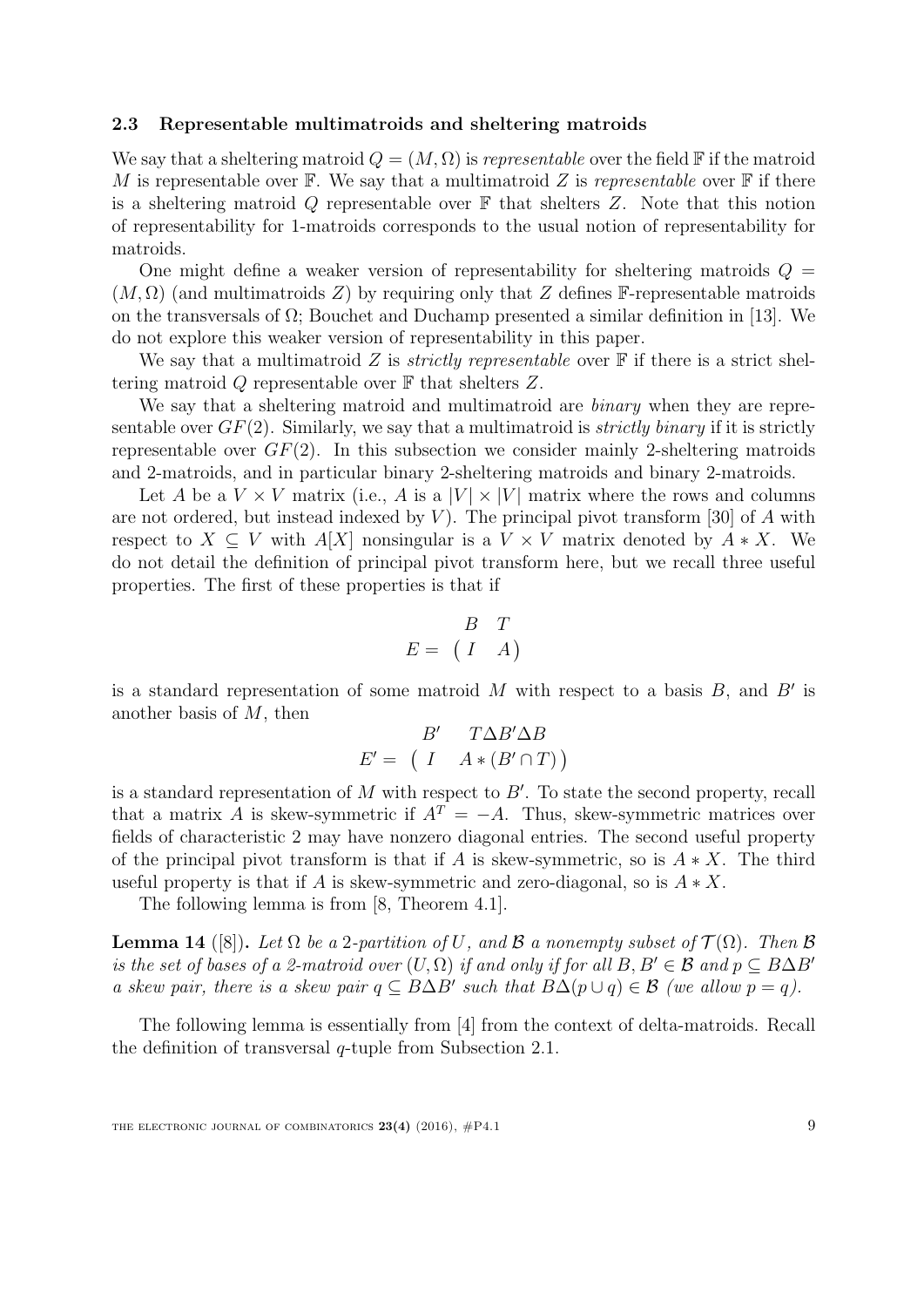<span id="page-9-0"></span>**Lemma 15** ([\[4\]](#page-38-1)). Let  $\tau = (T_1, T_2)$  be a transversal 2-tuple of  $\Omega$ , let

$$
E = \begin{pmatrix} T_1 & T_2 \\ I & A \end{pmatrix}
$$

be a matrix with A a skew-symmetric matrix over some field  $\mathbb{F}$ , and let M be the column matroid of E. Then  $Q = (M, \Omega)$  is a 2-sheltering matroid.

*Proof.* To show that  $\mathcal{Z}(Q)$  is a 2-matroid, we invoke Lemma [14.](#page-8-0) Let  $B_1$  and  $B_2$  be bases of M, which are transversals of  $\Omega$ , and let  $p \subseteq B_1 \Delta B_2$  be a skew pair. By applying principal pivot transform, we have that  $M$  is represented by

$$
E' = \begin{pmatrix} B_1 & T \\ I & A' \end{pmatrix}
$$

for some skew-symmetric matrix A' and some  $T \in \mathcal{T}(\Omega)$ . Let  $p = \{p_1, p_2\}$  with  $p_1 \in B_1$ . If  $B_1 \Delta p \notin \mathcal{B}$ , then the diagonal entry  $A'[\{p_2\}]$  is zero. Since  $B_2$  is a basis, the column of  $p_2$  in E is nonzero. Thus there is a  $q_2 \in T$  such that

$$
A'[\{p_2, q_2\}] = \begin{pmatrix} p_2 & q_2 \\ q_2 & q_2 \\ -x & y \end{pmatrix}
$$

for some  $x \in \mathbb{F} \setminus \{0\}$  and  $y \in \mathbb{F}$ . Since  $A'[\{p_2, q_2\}]$  is nonsingular, we have  $B_1 \Delta(p \cup q) \in \mathcal{B}$ , where  $q$  is the skew pair containing  $q_2$ .  $\Box$ 

We denote Q of Lemma [15](#page-9-0) by  $\mathcal{Q}(A, \tau, 2)$ .

<span id="page-9-1"></span>Lemma 16. Let

$$
E = \begin{pmatrix} B & T \\ I & A \end{pmatrix}
$$

be a matrix over  $GF(2)$ , where A is zero-diagonal. Let  $\Omega$  be the natural 2-partition such that B and T are transversals of  $\Omega$ . Then E represents a 2-sheltering matroid if and only if A is symmetric.

Proof. The if direction follows from Lemma [15.](#page-9-0) For the only-if direction, assume to the contrary that A is not symmetric. Then there are  $a, b \in T$  such that  $A[{a, b}]$  is of the form

$$
\begin{array}{cc}\n & a & b \\
a & 0 & 0 \\
b & 1 & 0\n\end{array}
$$

Consider  $I = (B \setminus (\omega_a \cup \omega_b)) \cup \{a\}$ , where  $\omega_x$  is the skew class of  $\Omega$  containing  $x \in U$ . Let M be the matroid represented by  $E$ . Note that  $I$  is an independent set of  $M$ . However, there is no  $x \in \omega_b$  such that  $I \cup \{x\}$  is an independent set of M. Thus  $(M, \Omega)$  is not a 2-sheltering matroid — a contradiction.  $\Box$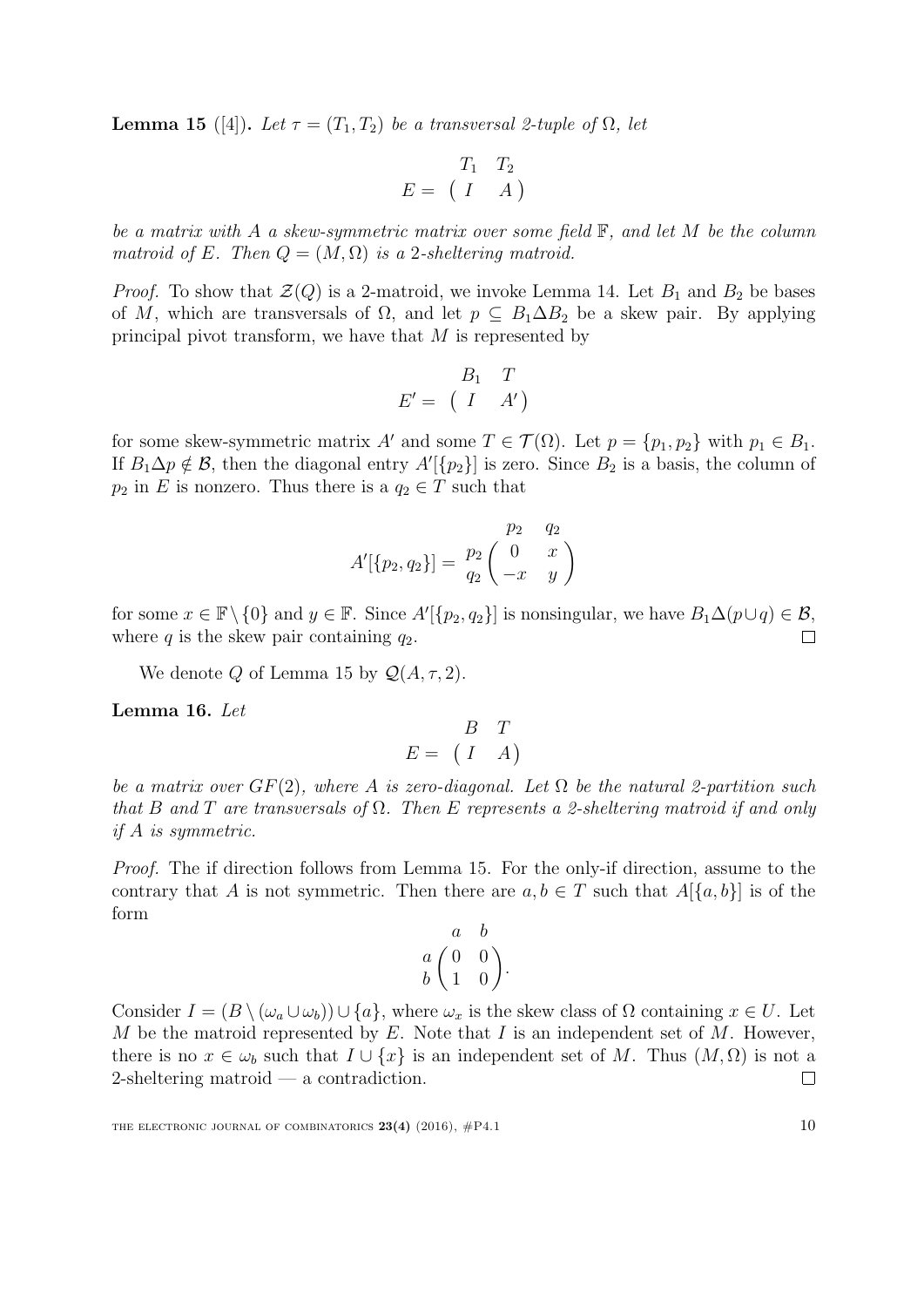<span id="page-10-0"></span>**Proposition 17.** If a tight 2-sheltering matroid  $Q = (M, \Omega)$  is representable over some field  $\mathbb{F}$ , then  $r(M) = |\Omega|$ . Consequently, Q is strictly representable over  $\mathbb{F}$ .

Moreover, if the tight 2-sheltering matroid Q is (strictly) representable over  $\mathbb F$  and  $B \in \mathcal{T}(\Omega)$  is a basis of M, then for every F-standard representation

$$
E = \begin{pmatrix} B & T \\ I & A \end{pmatrix}
$$

of M with respect to B, we have that A is a zero-diagonal  $T \times T$  matrix with  $T = E - B \in$  $\mathcal{T}(\Omega)$ .

In particular, if  $\mathbb{F} = GF(2)$  then A is symmetric and zero-diagonal.

*Proof.* Let  $Q = (M, \Omega)$  be a tight 2-sheltering matroid representable over F. Let B be a basis of Q. Hence B is an independent set of M. Thus, M has a  $GF(2)$ -representation

$$
E = \begin{pmatrix} B & T \\ I & A \\ 0 & C \end{pmatrix}
$$

for some matrices  $A$  and  $C$  and where  $I$  and  $0$  are the identity matrix and zero matrix of suitable size. Let  $a \in T$ . Let  $\omega_a$  be the skew class of  $\Omega$  containing a. Then the rank of  $M[B\setminus\omega_a]$  is smaller than the rank of  $M[B]$ . Since Q is tight, the rank of  $M[(B\setminus\omega_a)\cup\{a\}]$ is equal to that of  $M[B \setminus \omega_a]$ . Hence both (1) the nonzero diagonal entry of A at index  $a \in T$  is zero and (2) the column of C corresponding to a is zero. Consequently, C is the zero matrix and A is zero-diagonal. Since C is the zero matrix,  $r(M) = |\Omega|$ .

It follows from Lemma [16](#page-9-1) that if  $\mathbb{F} = GF(2)$ , then A is symmetric.  $\Box$ 

In Subsection [2.5](#page-13-0) we explain that Proposition [17](#page-10-0) for the case  $\mathbb{F} = GF(2)$  is closely related to Property 5.2 of Bouchet and Duchamp [\[13\]](#page-39-6).

We remark that Proposition [17](#page-10-0) is also closely related to the following result shown in [\[4\]](#page-38-1) in the context of even delta-matroids (even delta-matroids correspond to tight 2 matroids by [\[10,](#page-39-0) Theorem 5.3]). For convenience we also provide a short proof without using delta-matroids.

**Proposition 18** ([\[4\]](#page-38-1)). Let Q be a 2-sheltering matroid having  $\mathbb{F}$ -representation

$$
E = \begin{pmatrix} T_1 & T_2 \\ I & A \end{pmatrix}
$$

with A skew-symmetric. Then A is zero-diagonal if and only if  $Q$  is tight.

Proof. The if direction follows from Proposition [17.](#page-10-0) Note that for the if direction skewsymmetry is not needed.

For the only-if direction we use the fact that a 2-matroid  $Z$  is tight if and only if for any basis B and skew class  $\omega$  of Z,  $B\Delta\omega$  is not a basis (see [\[10,](#page-39-0) Theorem 4.2]). Let  $Z = \mathcal{Z}(Q)$ , let B be a basis of Z, and  $\omega$  be a skew class of Z. Assume that skew-symmetric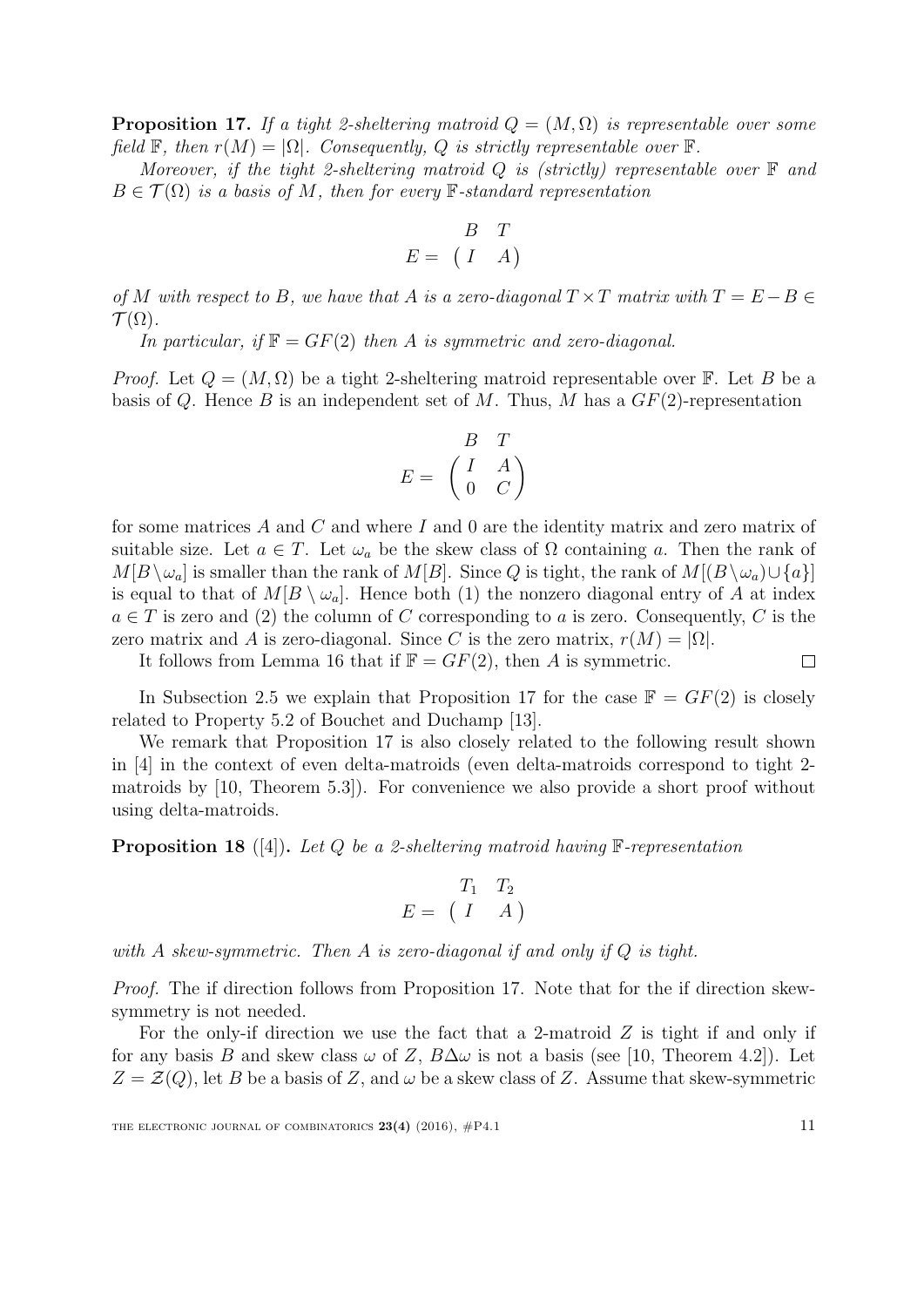matrix A is zero-diagonal. By applying principal pivot transform to  $E$ , we have that  $Q$ is represented by

$$
E' = \begin{pmatrix} B & T \\ I & A' \end{pmatrix}
$$

for some zero-diagonal skew-symmetric matrix A' and some  $T \in \mathcal{T}(\Omega)$ . Let  $\omega = \{x, y\}$ with  $x \in B$ . Since the diagonal entry of A' corresponding to y is zero, there is a circuit  $C \subseteq B\Delta\omega$  containing y. Hence,  $B\Delta\omega$  is not a basis. We conclude that Z is tight, and therefore Q is tight.  $\Box$ 

The next example illustrates that not every binary 2-matroid is strictly binary. Therefore, the condition of tightness in Proposition [17](#page-10-0) is essential.

**Example 19.** Let Z be the 2-matroid over  $(U, \Omega)$ , where  $U = \{a', b', c', a, b, c\}$ ,  $\Omega =$  $\{\{a',a\},\{b',b\},\{c',c\}\}\$ and the family of circuits  $\mathcal C$  of  $Z$  is  $\{\{a',b',c'\},\{a,b,c\}\}\$ . Clearly, Z is sheltered by the binary matroid M with ground set U and C as the family of circuits. The rank of M is 4. We argue that M is the unique binary matroid that shelters  $Z$ . Indeed, since  $|U| = 6$ , a binary matroid M' that shelters Z cannot have the Fano matroid (or its dual), the cocycle matroid of  $K_{3,3}$ , or the cocycle matroid of  $K_5$  (which have ground set sizes 7, 9, and 10, respectively) as a minor. Hence  $M'$  is graphic. It is easy to see that any graphic matroid of ground set size 6 with two disjoint triangles is isomorphic to  $M$ ; as the ground sets of M and  $M'$  coincide and the elements of C are circuits in both M and M', it follows that  $M = M'$ . Since M is the unique binary matroid that shelters Z, there cannot be a binary matroid of rank 3 that shelters Z. Thus, Z is binary but not strictly binary.

#### 2.4 Binary tight 3-matroids and isotropic matroids

The main results of this subsection are Theorems [21](#page-11-0) and [22](#page-12-0) which characterize binary tight 3-matroids and isotropic matroids, respectively.

First we need the following result of [\[15\]](#page-39-5).

<span id="page-11-4"></span>**Lemma 20** (Theorem 13 of [\[15\]](#page-39-5)). Let  $\Omega$  be a partition of some finite set U with for each  $\omega \in \Omega$ ,  $|\omega| \geq 3$ . Let  $T \in \mathcal{T}(\Omega)$ . If Z is a multimatroid over  $(U \setminus T, \Omega')$  with  $\Omega' = {\omega \setminus T \mid \omega \in \Omega},\$  then there is at most one tight multimatroid Z' over  $(U, \Omega)$  with  $Z'-T=Z$ .

<span id="page-11-0"></span>**Theorem 21.** Let  $Z = (U, \Omega, \mathcal{I})$  be a 3-matroid. The following statements are equivalent.

- <span id="page-11-2"></span>1. Z is tight and binary.
- <span id="page-11-1"></span>2. Z is tight and strictly binary.
- <span id="page-11-3"></span>3.  $Z = \mathcal{Z}(Q)$  for some  $Q = (M, \Omega)$  where M can be represented by the matrix

$$
\begin{pmatrix}\nT_1 & T_2 & T_3 \\
I & A & A+I\n\end{pmatrix},
$$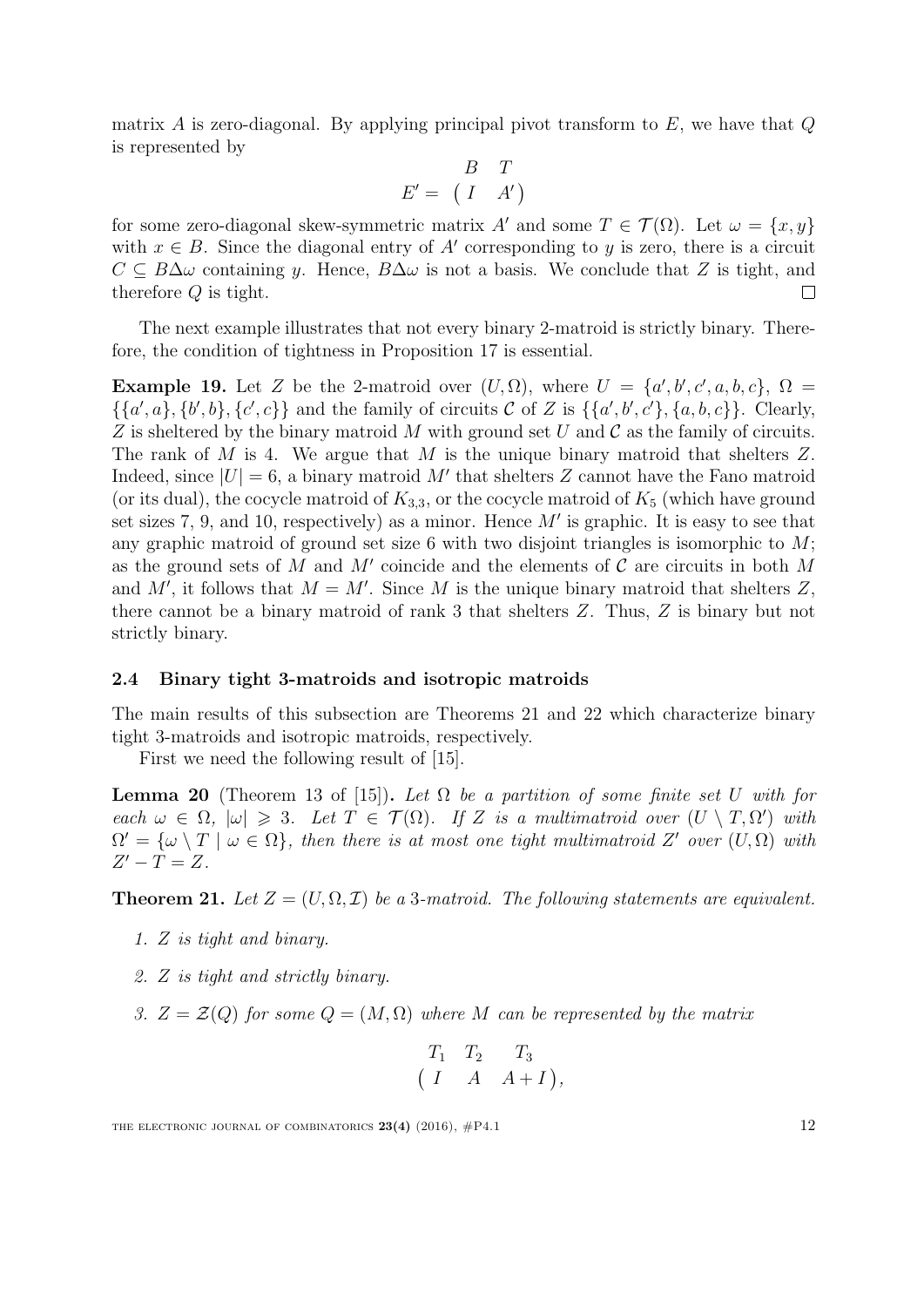for some V  $\times$  V-symmetric matrix A over  $GF(2)$  and some transversal 3-tuple  $\tau =$  $(T_1, T_2, T_3)$  of  $(U, \Omega)$ .

Proof. Trivially, Statement [2](#page-11-1) implies Statement [1.](#page-11-2)

Assume that Statement [3](#page-11-3) holds, and let G be the looped simple graph whose adjacency matrix is A. We recall from [\[29\]](#page-40-0) that  $M[IAS(G)]$  is a tight 3-sheltering matroid with  $\Omega$ the partition of  $W(G)$  into vertex triples. Thus  $Q = (M, \Omega)$  is a tight 3-sheltering matroid. Note that Q is strictly binary since M is binary and  $r(M) = |\Omega|$ . Hence Statement [2](#page-11-1) holds.

Assume now that the Statement [1](#page-11-2) holds. Then  $Z = \mathcal{Z}(Q)$  for some  $Q = (M, \Omega)$ such that M is binary, and Z is tight. Let  $T_1$  be a basis of Z. Let  $T_2 = \{u \in U \mid$  $(T_1 \setminus \omega) \cup \{u\}$  with  $u \in \omega \in \Omega$  is not a basis of  $Z$ . Since  $Z$  is tight,  $T_2$  is a transversal. Since  $T_1$  is a basis of  $Z$ ,  $T_1$  is an independent set of  $Q$ . Let

$$
\begin{pmatrix}\nT_1 & T_2 & T_3 \\
I & A & C \\
0 & B & D\n\end{pmatrix}
$$

be a representation of M with respect to  $T_1$  such that  $\tau = (T_1, T_2, T_3)$  is a transversal 3-tuple of  $\Omega$ . By the definition of  $T_2$ , all diagonal entries of A are zero and B is a zero matrix (the argument is identical to the one given in the proof of Proposition [17\)](#page-10-0). Since  $Q-T_3$  is a 2-sheltering matroid, we have by Lemma [16](#page-9-1) that A is symmetric. By applying Lemma [20](#page-11-4) to 2-matroid  $\mathcal{Z}(Q) - T_3$ , we see there is at most one tight 3-matroid Z' over  $(U, \Omega)$  with  $Z' - T_3 = \mathcal{Z}(Q) - T_3$  $Z' - T_3 = \mathcal{Z}(Q) - T_3$  $Z' - T_3 = \mathcal{Z}(Q) - T_3$ . The proof that Statement 3 implies Statement [2](#page-11-1) shows that if we take D to be the zero matrix and C to be  $A + I$ , then this matrix represents a 3-sheltering matroid Q' with  $\mathcal{Z}(Q')$  tight. Moreover,  $\mathcal{Z}(Q') - T_3 = \mathcal{Z}(Q) - T_3$ . Therefore,  $Z = Z' = Z(Q')$ , and we notice that Q' is of the form of Statement [3](#page-11-3) (the zero rows of the matrix do not influence the matroid  $M$ ). Hence Statement [3](#page-11-3) holds.  $\Box$ 

While Theorem [21](#page-11-0) shows that every binary tight 3-matroid Z is equal to  $\mathcal{Z}(Q)$  with Q the strictly binary tight 3-sheltering matroid of the form given by Statement 3, this does not exclude the possible existence of some other strictly binary tight 3-sheltering matroid  $Q' = (M', \Omega)$  with  $\mathcal{Z}(Q) = \mathcal{Z}(Q')$ . Indeed, for the distinct strictly binary tight 3sheltering matroids  $Q_1 = (M_1, \Omega)$  and  $Q_2 = (M_2, \Omega)$ , where  $\Omega = \{\{a_1, a_2, a_3\}, \{b_1, b_2, b_3\}\}\$ and the matroids  $M_1$  and  $M_2$  are represented by

$$
\begin{pmatrix} a_1 & b_1 & a_2 & b_2 & a_3 & b_3 \\ 1 & 0 & 0 & 0 & 1 & 0 \\ 0 & 1 & 0 & 0 & 0 & 1 \end{pmatrix} \text{ and } \begin{pmatrix} a_1 & b_1 & a_2 & b_2 & a_3 & b_3 \\ 1 & 0 & 0 & 0 & 1 & 0 \\ 0 & 1 & 0 & 0 & 1 & 1 \end{pmatrix},
$$

respectively, we have  $\mathcal{Z}(Q_1) = \mathcal{Z}(Q_2)$ . The next result shows that this cannot happen if each  $\omega \in \Omega$  is an element of the cycle space of M'. This result characterizes isotropic matroids.

<span id="page-12-0"></span>**Theorem 22.** Let  $Q = (M, \Omega)$  be a 3-sheltering matroid. The following statements are equivalent.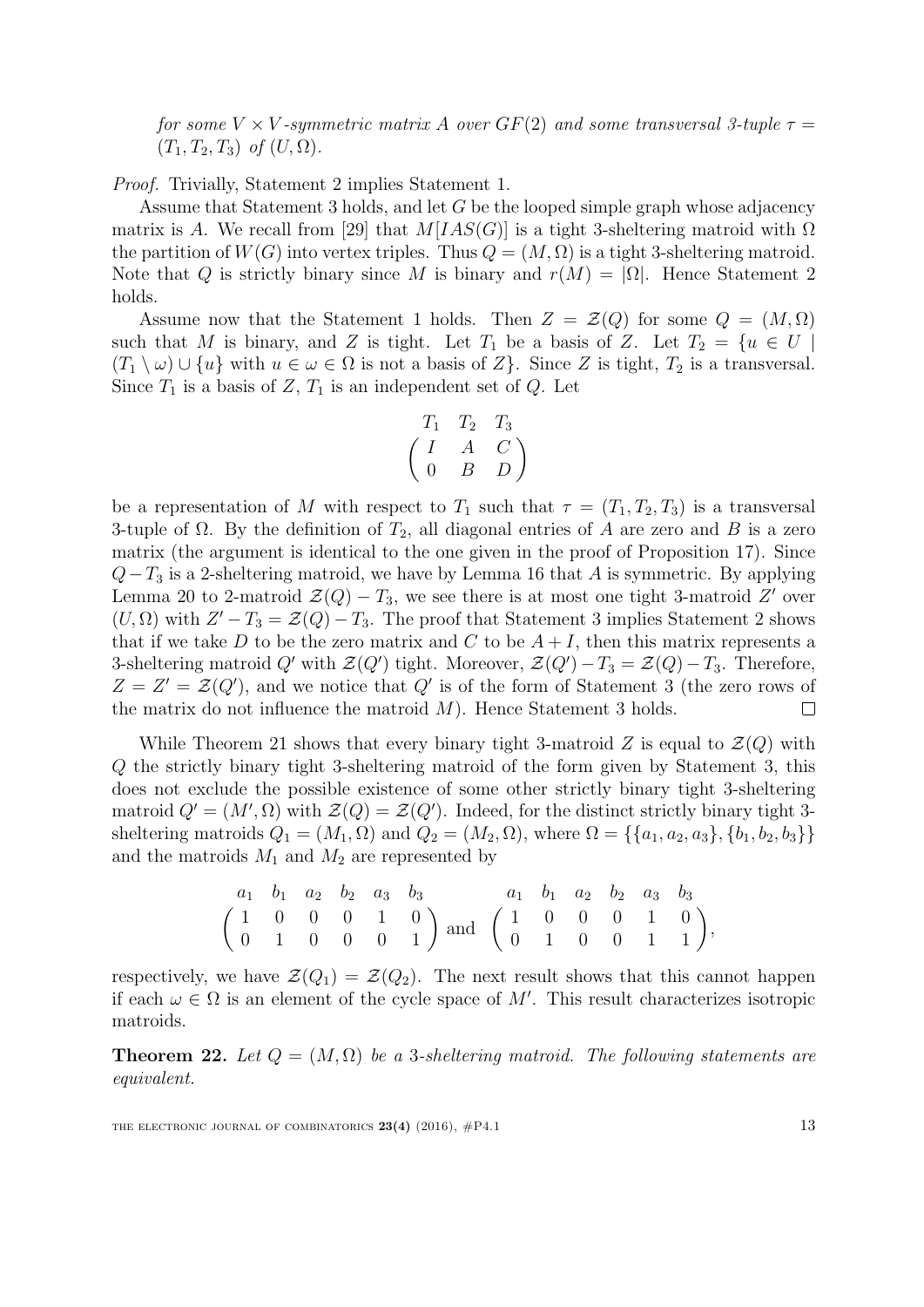- 1. Q is strictly binary and each  $\omega \in \Omega$  is an element of the cycle space of M.
- 2. M is isomorphic to some isotropic matroid where  $\Omega$  is the set of vertex triples.

Proof. Assume the second statement holds. Recall that for isotropic matroids each vertex triple is an element of the cycle space. Also, if M is isomorphic to some isotropic matroid, then Q is obviously strictly binary.

Conversely, assume the first statement holds. Since Q is strictly binary and  $\mathcal{Z}(Q)$  is nondegenerate, M is of rank  $|\Omega|$  and contains a basis  $T_1$  that is a subtransversal. Let

$$
\begin{pmatrix} T_1 & T_2 & T_3 \ T & A & B \end{pmatrix}
$$

be a standard representation of M with respect to  $T_1$  such that  $\tau = (T_1, T_2, T_3)$  is a transversal 3-tuple of  $\Omega$ . Since each  $\omega \in \Omega$  is an element of the cycle space of M, the columns belonging to each  $\omega \in \Omega$  sum to 0 and so we have  $B = A + I$ . By swapping elements from  $T_2$  and  $T_3$ , we may assume, without loss of generality, that each diagonal entry of A is zero. By Lemma [16,](#page-9-1) A is symmetric since  $Q - T_3$  is a 2-sheltering matroid. Hence M is isomorphic to some isotropic matroid.  $\Box$ 

In other words, if  $Q = (M, \Omega)$  is a 3-sheltering matroid where M is binary and of rank  $|\Omega|$ , and each  $\omega \in \Omega$  is an element of the cycle space of M, then M is isomorphic to some isotropic matroid (where  $\Omega$  is the set of vertex triples).

Note that if  $Q$  is isomorphic to some isotropic matroid, then  $Q$  is tight. Hence, by Theorem [22,](#page-12-0) if Q is strictly binary and each  $\omega \in \Omega$  is an element of the cycle space of M, then Q is tight.

#### <span id="page-13-0"></span>2.5 Strongly representable 2-matroids

In this subsection we consider a version of representability for 2-matroids that is stronger than representability. This stronger version corresponds to the definition of representability of delta-matroids from Bouchet [\[4\]](#page-38-1). However, this definition does not seem to extend naturally to multimatroids other than 2-matroids.

We say that a 2-sheltering matroid Q is *strongly representable* over some field  $\mathbb F$  if  $Q = Q(A, \tau, 2)$  for some skew-symmetric matrix A over F and some transversal 2-tuple  $\tau$ . We say that a 2-matroid Z is *strongly representable* over  $\mathbb F$  if there is a 2-sheltering matroid Q strongly representable over  $\mathbb F$  such that  $\mathcal Z(Q) = Z$ . We say that  $Q(Z)$ , respectively) is strongly binary if  $Q(Z, \text{respectively})$  is strongly representable over  $GF(2)$ . If  $Q = (M, \Omega)$ is strongly representable over  $\mathbb{F}$ , then  $Q$  is certainly strictly representable over  $\mathbb{F}$ . By Proposition [17,](#page-10-0) the converse holds in case Q is strictly binary and tight. Consequently, a tight 2-sheltering matroid is strictly binary if and only if it is strongly binary.

We should mention that Proposition [17](#page-10-0) is closely related to Property 5.2 of Bouchet and Duchamp [\[13\]](#page-39-6): if an even delta-matroid is weakly binary, then it is binary. The relationship between the results arises from two facts: if a 2-matroid is strictly binary by our definition, then the associated delta-matroid is weakly binary by their definition;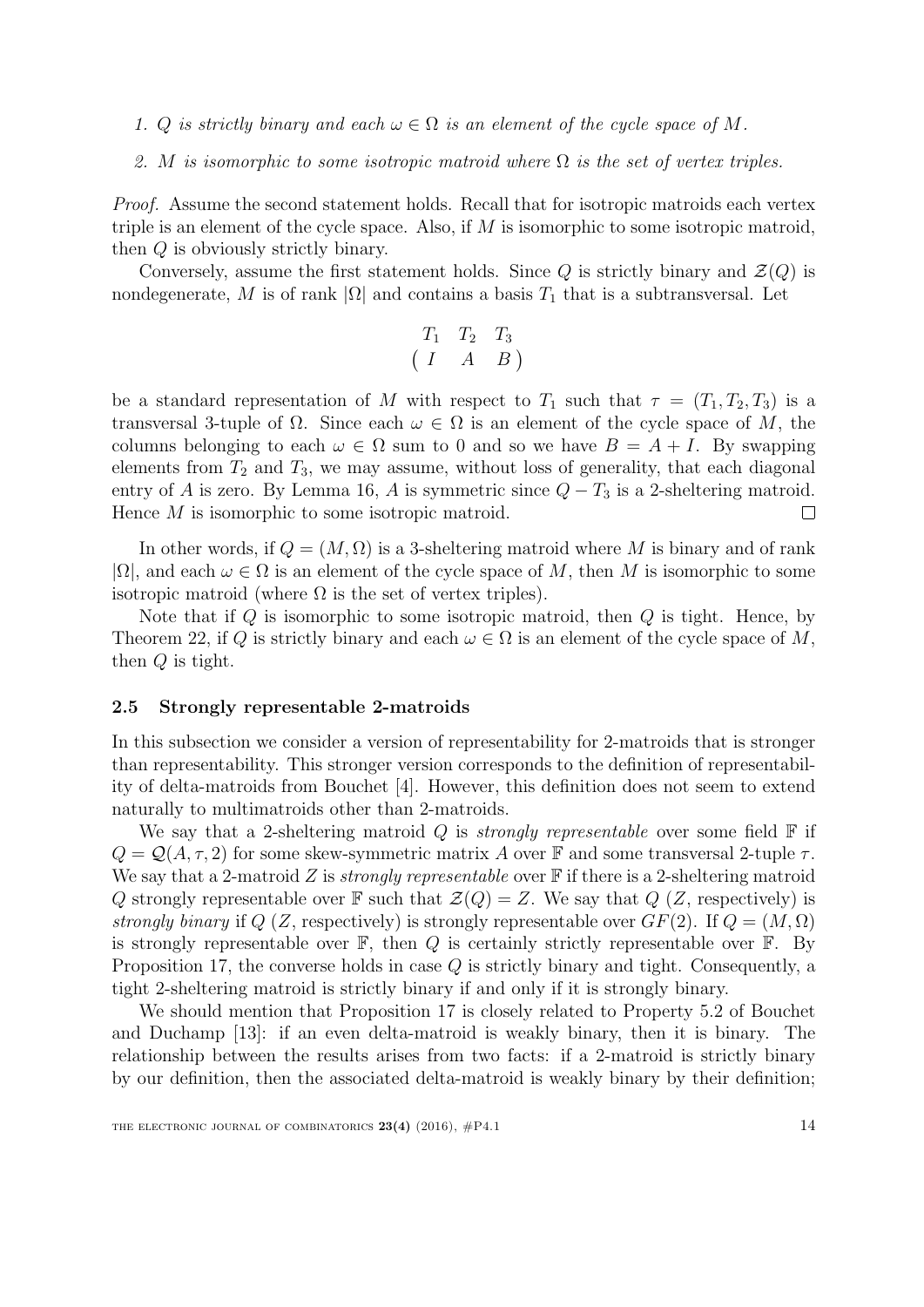and a binary delta-matroid is even if and only if the associated 2-matroid is tight. Like the property of Bouchet and Duchamp, Proposition [17](#page-10-0) does not hold for strictly binary 2-sheltering matroids in general. In fact, their example  $S_2$  gives us the following example of a strictly binary 2-sheltering matroid that necessarily requires that A be asymmetric.

Example 23. Let

$$
E = \begin{pmatrix} a_1 & b_1 & c_1 & a_2 & b_2 & c_2 \\ a & 1 & 0 & 0 & 1 & 0 & 1 \\ 0 & 1 & 0 & 1 & 1 & 0 \\ c & 0 & 0 & 1 & 0 & 1 & 1 \end{pmatrix},
$$

and  $B = \{a_1, b_1, c_1\}$ . Then one may verify that the binary matroid M represented by E, with the partition  $\Omega = \{\{a_1, a_2\}, \{b_1, b_2\}, \{c_1, c_2\}\}\$ , forms a strictly binary 2-sheltering matroid  $Q = (M, \Omega)$ . However, Bouchet and Duchamp [\[13\]](#page-39-6) observe, in the context of delta-matroids, that Q is not strongly binary.

The interested reader can verify the observation of Bouchet and Duchamp that Q is not strongly binary in three steps, as follows. First, find all the transversals of  $W(G)$  that are bases of M; there are seven, including B and (for instance)  $B' = \{a_2, b_2, c_1\}$ . Second, for each of the six bases other than  $B$ , find the fundamental circuits of the remaining elements. For instance, the fundamental circuits with respect to B' are  $C(a_1, B') =$  $\{a_1, a_2, b_2, c_1\}, C(b_1, B') = \{b_1, b_2, c_1\}$  and  $C(c_2, B') = \{c_2, a_2, b_2\}.$  The representation of M corresponding to a basis  $B \in \mathcal{T}(G)$  is a  $GF(2)$ -matrix of the form  $(I \ A)$ , where the columns of A are the incidence vectors of the fundamental circuits. The third step is to verify that none of these A matrices is symmetric. For instance, the A matrix corresponding to B' is not symmetric because  $b_2 \in C(a_1, B')$  and  $a_2 \notin C(b_1, B')$ .

We now show that every strongly binary 2-matroid can be sheltered by exactly one strongly binary sheltering matroid.

**Proposition 24.** For every strongly binary 2-matroid  $Z$ , there is a unique strongly binary 2-sheltering matroid Q such that  $\mathcal{Z}(Q) = Z$ .

*Proof.* Let  $\mathcal{Z}(\mathcal{Q}(A,\tau,2)) = \mathcal{Z}(\mathcal{Q}(A',\tau',2))$  for some symmetric matrices A and A' over  $GF(2)$ . By applying principal pivot transform, we have  $\mathcal{Q}(A', \tau', 2) = \mathcal{Q}(A'', \tau, 2)$  for some symmetric matrix  $A''$ .

Let  $\tau = (T_1, T_2)$ . Assume  $A \neq A''$ . If there is an  $x \in T_2$  such that  $A[\{x\}] \neq A''[\{x\}],$ then  $T_1\Delta p$  with p the skew pair containing x is a basis of exactly one of  $\mathcal{Q}(A, \tau, 2)$  and  $\mathcal{Q}(A'', \tau, 2)$  — a contradiction since  $\mathcal{Z}(\mathcal{Q}(A, \tau, 2)) = \mathcal{Z}(\mathcal{Q}(A'', \tau', 2))$ . Consequently, A and  $A''$  coincide on the diagonal entries, and so A and  $A''$  must differ on some off-diagonal entry. Thus there are  $x, y \in T_2$  such that

$$
A[\{x,y\}] = \begin{pmatrix} x & y & x & y \\ x & 1 & b \end{pmatrix}
$$
 and 
$$
A'[\{x,y\}] = \begin{pmatrix} x & y \\ y & 0 \end{pmatrix}
$$

for some  $a, b \in \{0, 1\}$  (or the roles of A and A' are reversed). Now,  $A[\{x, y\}]$  is singular if and only if  $A'[\{x, y\}]$  is not singular. Hence  $T_1\Delta(p\cup q)$ , with p and q the skew pairs

THE ELECTRONIC JOURNAL OF COMBINATORICS  $23(4)$  (2016),  $\#P4.1$  15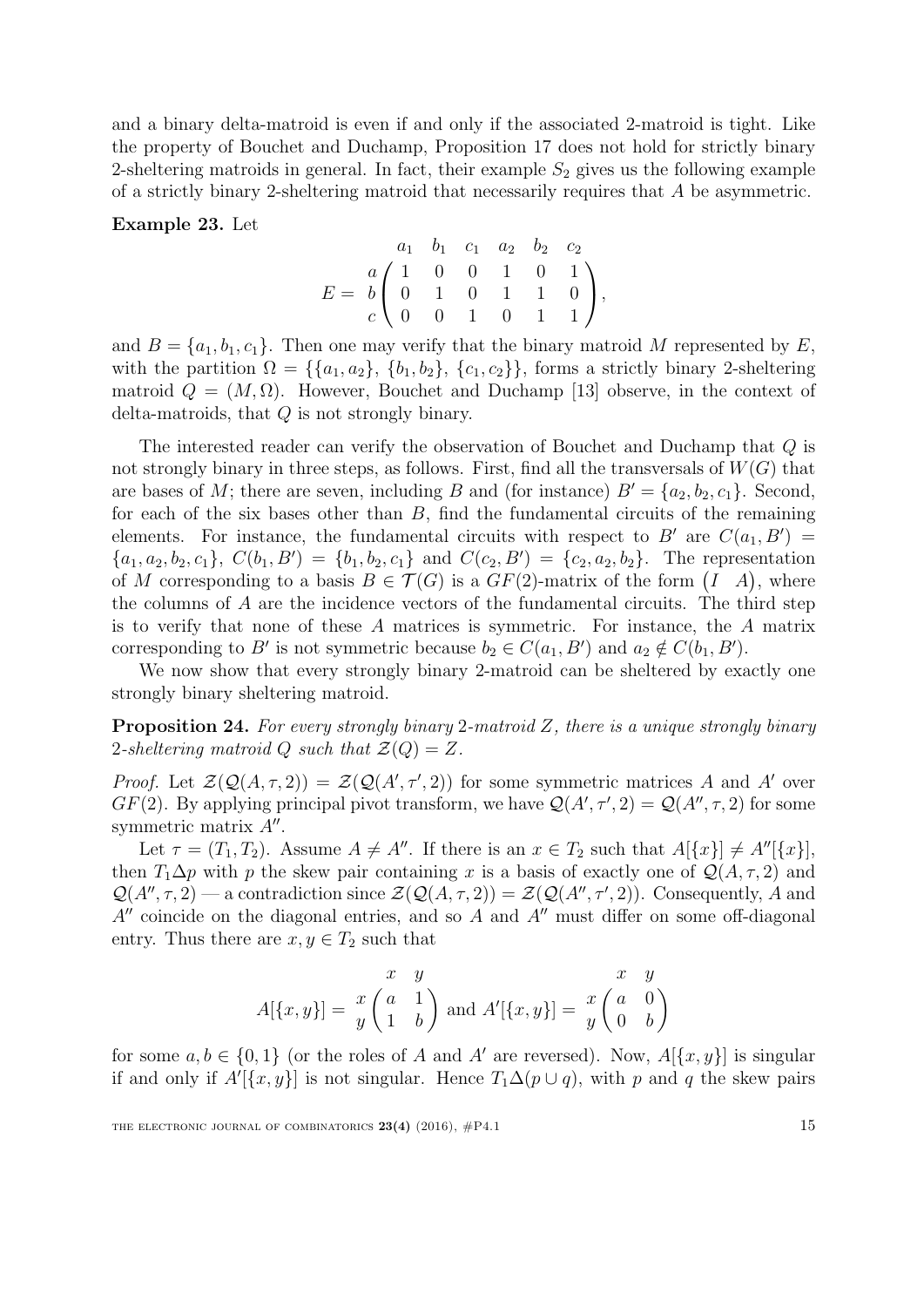containing x and y, is a basis of exactly one of  $\mathcal{Q}(A, \tau, 2)$  and  $\mathcal{Q}(A'', \tau, 2)$  — a contradiction. Therefore,  $A = A''$ .  $\Box$ 

# <span id="page-15-0"></span>3 Isomorphisms of isotropic matroids

In this section we discuss the connection between local equivalence and isomorphisms of the isotropic matroids  $M[IAS(G)]$ , and the connection between pivot equivalence and isomorphisms of the restricted isotropic matroids  $M[IA(G)]$ . In the third subsection we mention the surprising observation that every looped simple graph G has an associated bipartite simple graph  $B(G)$ , such that G and H are locally equivalent if and only if  $B(G)$ and  $B(H)$  are pivot equivalent.

### 3.1 Compatible and non-compatible isomorphisms

We begin by summarizing the way local complementations induce isomorphisms of isotropic matroids. A full account is given in [\[29\]](#page-40-0).

<span id="page-15-1"></span>**Proposition 25.** ([\[29\]](#page-40-0)) If G is a looped simple graph with a vertex v then there are induced isomorphisms  $\beta_{\ell}^v : M[IAS(G)] \to M[IAS(G_{\ell}^v)], \ \beta_{ns}^v : M[IAS(G)] \to M[IAS(G_{ns}^v)]$  and  $\beta_s^v: M[IAS(G)] \to M[IAS(G_s^v)]$ . These isomorphisms have  $\beta_*^v(\alpha_G(x)) = \alpha_{G_*^v}(x)$  for all  $\alpha \in \{\phi, \chi, \psi\}$  and  $x \in V(G)$ , except as follows:

- 1.  $\beta_{\ell}^{v}(\chi_{G}(v)) = \psi_{G_{\ell}^{v}}(v)$  and  $\beta_{\ell}^{v}(\psi_{G}(v)) = \chi_{G_{\ell}^{v}}(v)$ .
- 2. If v is not looped then  $\beta_{ns}^v(\phi_G(v)) = \psi_{G_{ns}^v}(v)$  and  $\beta_{ns}^v(\psi_G(v)) = \phi_{G_{ns}^v}(v)$ .
- 3. If v is looped then  $\beta_{ns}^v(\phi_G(v)) = \chi_{G_{ns}^v}(v)$  and  $\beta_{ns}^v(\chi_G(v)) = \phi_{G_{ns}^v}(v)$ .
- 4. If v is not looped then  $\beta_s^v(\phi_G(v)) = \psi_{G_s^v}(v)$  and  $\beta_s^v(\psi_G(v)) = \phi_{G_s^v}(v)$ ; also if  $w \in N(v)$ then  $\beta_s^v(\chi_G(w)) = \psi_{G_s^v}(w)$  and  $\beta_s^v(\psi_G(w)) = \chi_{G_s^v}(w)$ .
- 5. If v is looped then  $\beta_s^v(\phi_G(v)) = \chi_{G_s^v}(v)$  and  $\beta_s^v(\chi_G(v)) = \phi_{G_s^v}(v)$ ; also if  $w \in N(v)$ then  $\beta_s^v(\chi_G(w)) = \psi_{G_s^v}(w)$  and  $\beta_s^v(\psi_G(w)) = \chi_{G_s^v}(w)$ .

*Proof.* For  $G_{\ell}^{v}$  the assertion is obvious, as the only difference between  $IAS(G)$  and  $IAS(G_{\ell}^{v})$  is that the  $\chi(v)$  and  $\psi(v)$  columns are transposed.

For  $G_{ns}^v$  the situation is a little more complicated. If v is not looped,  $IAS(G_{ns}^v)$  can be obtained from  $IAS(G)$  by interchanging the  $\phi_G(v)$  and  $\psi_G(v)$  columns, and then adding the  $v$  row to every other row corresponding to a neighbor of  $v$ . Elementary row operations do not affect the matroid represented by a matrix, of course, so there is an isomorphism  $\beta$ :  $M[IAS(G)] \rightarrow M[IAS(G_{ns}^v)]$  that is given by  $\beta(\phi_G(v)) = \psi_{G_{ns}^v}(v)$ ,  $\beta(\psi_G(v)) = \phi_{G_{ns}^v}(v)$ , and otherwise  $\beta(\alpha_G(w)) = \alpha_{G_{ns}}(w) \,\forall \alpha \in \{\phi, \chi, \psi\} \,\forall w \in V(G) = V(G_{ns}^v).$ 

The remaining assertions follow, using compositions of loop complementations and non-simple local complementations at unlooped vertices.  $\Box$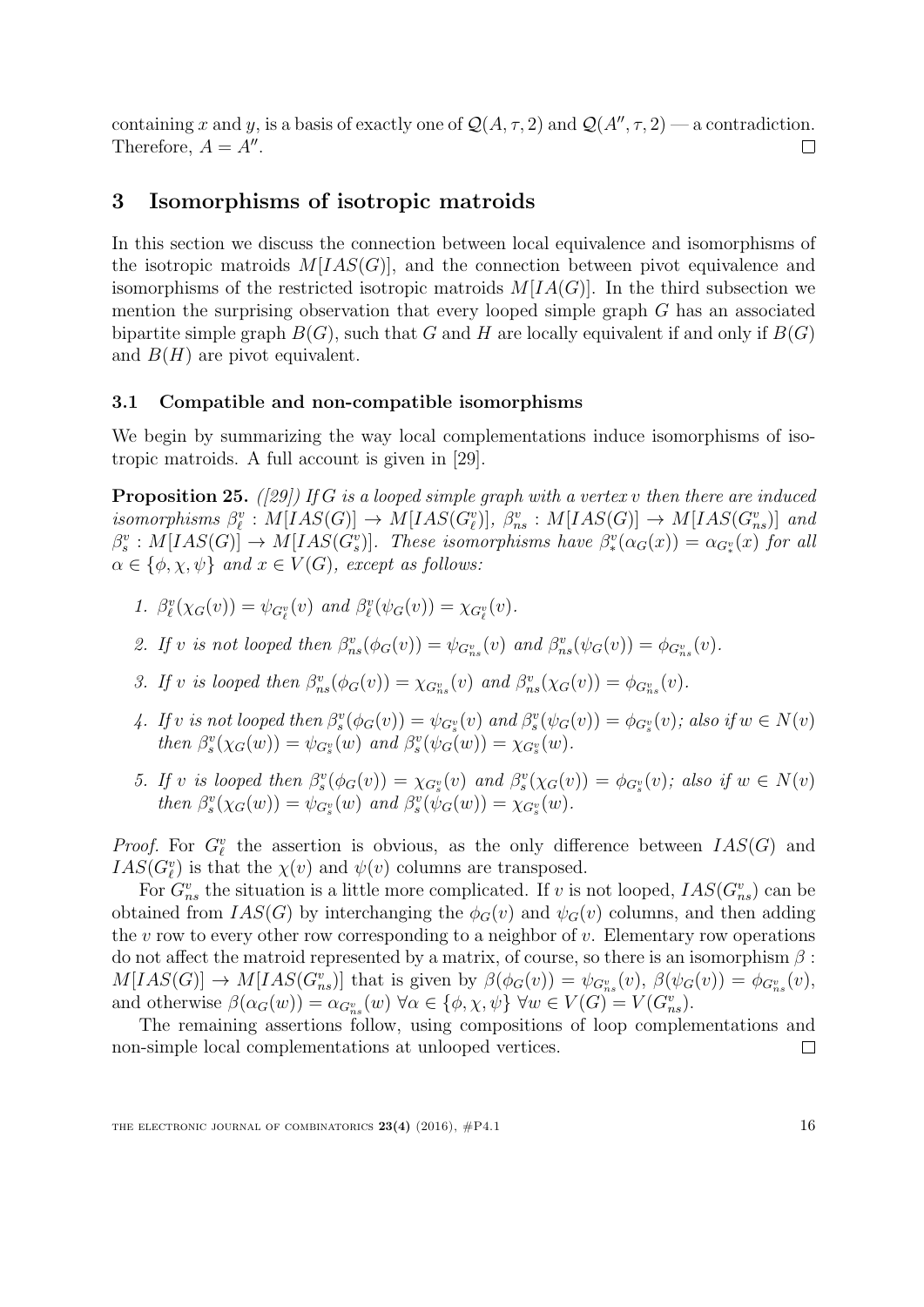<span id="page-16-0"></span>Corollary 26. If two looped simple graphs G and H are locally equivalent (up to isomorphism), then there is an isomorphism  $\beta : M[IAS(G)] \rightarrow M[IAS(H)]$ , which maps vertex triples to vertex triples.

*Proof.* Up to isomorphism,  $H$  can be obtained from  $G$  through a sequence of individual local complementations and loop complementations. A matroid isomorphism of the type mentioned in the statement is the composition of the isomorphisms induced by the individual local complementations and loop complementations.  $\Box$ 

We say that an isomorphism of this type is *compatible* with the partitions of  $W(G)$ and  $W(H)$  into vertex triples, or that it is *induced* by a sequence of loop and local complementations used to obtain an isomorph of  $H$  from  $G$ . Notice that there is an associated bijection between  $V(G)$  and  $V(H)$  such that for each  $v \in V(G)$ ,  $\beta$  maps the vertex triple  $\tau_G(v)$  to the vertex triple  $\tau_H(\beta(v))$ . In the special cases mentioned in Proposition [25,](#page-15-1) this vertex bijection does not appear explicitly because it is the identity map of  $V(G)$ . In general, we use  $\beta$  to denote both a compatible isomorphism of isotropic matroids and the associated vertex bijection; there is little danger of confusing the two, because of the difference between their domains.

It turns out that the converse of Corollary [26](#page-16-0) is also valid; details are discussed in [\[29\]](#page-40-0). The discussion of [\[29\]](#page-40-0) also yields a characterization of local equivalence without allowing for graph isomorphisms:

Proposition 27. G and H are locally equivalent if and only if there is a compatible isomorphism  $\beta : M[IAS(G)] \to M[IAS(H)]$  whose associated bijection  $V(G) \to V(H)$  is the identity map of  $V(G) = V(H)$ .

The most difficult result of [\[29\]](#page-40-0) is this.

<span id="page-16-1"></span>**Proposition 28.** ([\[29\]](#page-40-0)) If there is an isomorphism between the matroids  $M[IAS(G)]$  and  $M[IAS(H)]$ , then G and H are locally equivalent (up to graph isomorphism).

What makes Proposition [28](#page-16-1) difficult is the fact that unlike a compatible isomorphism, an arbitrary matroid isomorphism between  $M[IAS(G)]$  and  $M[IAS(H)]$  need not be directly connected with any particular sequence of loop and local complementations that relates G to H. Proposition [28](#page-16-1) is proven in [\[29\]](#page-40-0) by showing that an arbitrary matroid isomorphism may be incrementally "deformed" into a compatible isomorphism. The process involves two types of incremental deformations; one type is focused on a pair of vertices and the other type is focused on a set of four vertices. The second type of deformation does not yield a precise correspondence between the four vertices to which the deformation is applied and the four vertices that result from the deformation.

We do not provide details of this deformation process here, but we take a moment to discuss an example. Let  $C_5$  be the graph with vertices denoted 1, 2, 3, 4 and 5, which form a 5-cycle in the given order; that is, 1 is adjacent to 5 and 2, 2 is adjacent to 1 and 3, 3 is adjacent to 2 and 4, and 4 is adjacent to 3 and 5. Let  $H$  be the graph with  $V(H) = \{a, b, c, d, e\}$ , such that  $a, b, c, d, e$  form a 5-cycle in the given order, and there is also an edge connecting c and e. See Figure [1.](#page-17-0)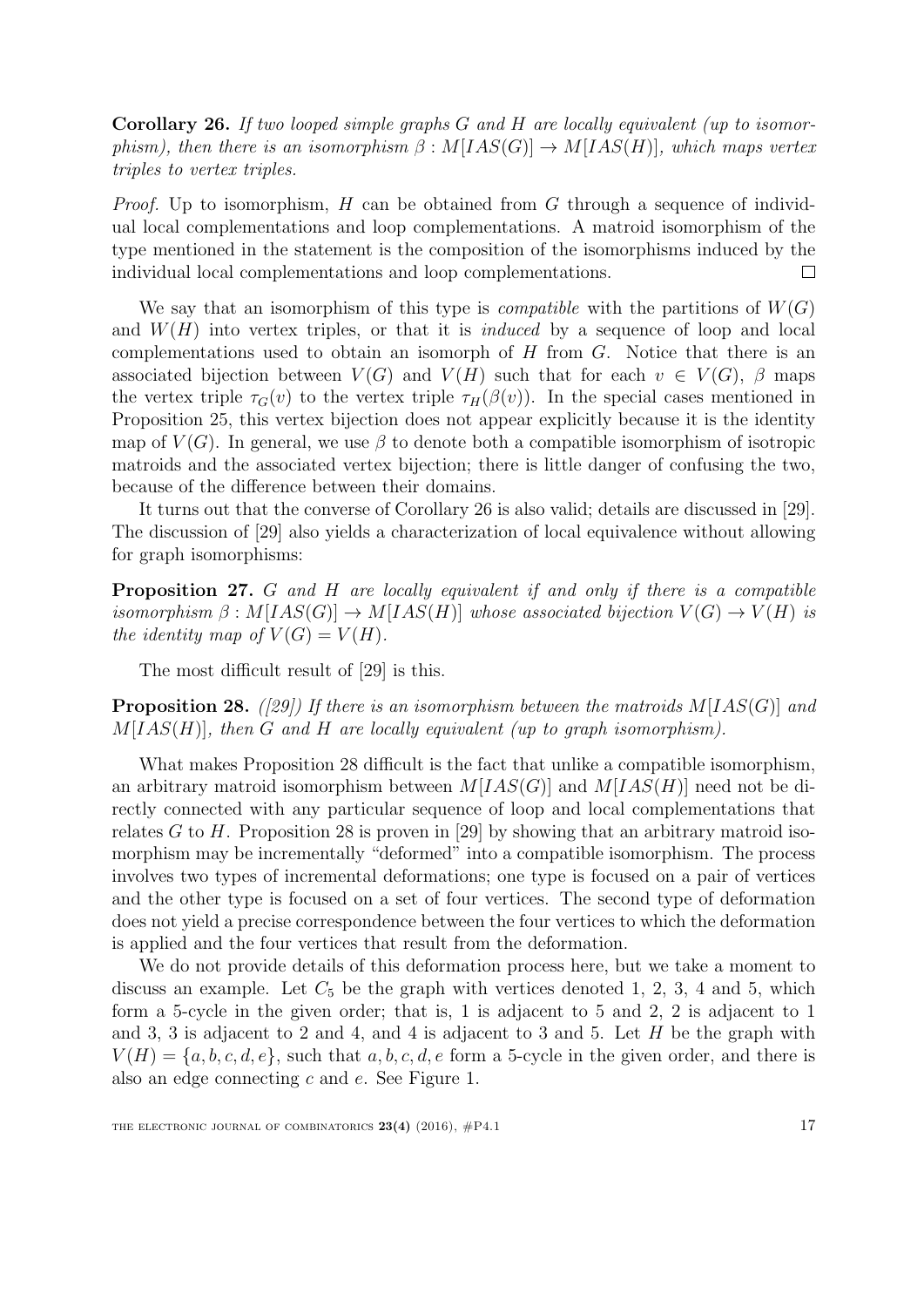

<span id="page-17-0"></span>Figure 1:  $C_5$  and  $H$ .

Here is the matrix  $IAS(C_5)$ , with the columns listed in an unusual order.

|  |  |  |  |  | $\phi_1$ $\psi_1$ $\chi_1$ $\psi_2$ $\chi_5$ $\psi_3$ $\phi_4$ $\chi_3$ $\phi_2$ $\psi_5$ $\psi_4$ $\chi_2$ $\chi_4$ $\phi_5$ $\phi_3$ |  |                                                                                         |
|--|--|--|--|--|----------------------------------------------------------------------------------------------------------------------------------------|--|-----------------------------------------------------------------------------------------|
|  |  |  |  |  |                                                                                                                                        |  | $1/1$ 1 0 1 1 0 0 0 0 1 0 1 0 0 0 $\big)$                                               |
|  |  |  |  |  |                                                                                                                                        |  | $2 \begin{bmatrix} 0 & 1 & 1 & 1 & 0 & 1 & 0 & 1 & 1 & 0 & 0 & 0 & 0 & 0 \end{bmatrix}$ |
|  |  |  |  |  |                                                                                                                                        |  | $3 \ 0 \ 0 \ 0 \ 1 \ 0 \ 1 \ 0 \ 0 \ 0 \ 0 \ 1 \ 1 \ 1 \ 0 \ 1$                         |
|  |  |  |  |  |                                                                                                                                        |  | 4 0 0 0 0 1 1 1 1 0 1 1 0 0 0 0                                                         |
|  |  |  |  |  |                                                                                                                                        |  | $5 \ (0 \ 1 \ 1 \ 0 \ 0 \ 0 \ 0 \ 0 \ 0 \ 1 \ 1 \ 0 \ 1 \ 1 \ 0)$                       |

Here is the matrix  $IAS(H)$ , with the columns grouped according to the vertex triples.

|  | $\phi_a$ $\chi_a$ $\psi_a$ $\phi_b$ $\chi_b$ $\psi_b$ $\phi_c$ $\chi_c$ $\psi_c$ $\phi_d$ $\chi_d$ $\psi_d$ $\phi_e$ $\chi_e$ $\psi_e$ |  |  |  |  |  |                                                                                                                     |
|--|----------------------------------------------------------------------------------------------------------------------------------------|--|--|--|--|--|---------------------------------------------------------------------------------------------------------------------|
|  |                                                                                                                                        |  |  |  |  |  | $a/1$ 0 1 0 1 1 0 0 0 0 0 0 0 1 1                                                                                   |
|  |                                                                                                                                        |  |  |  |  |  | $b \begin{bmatrix} 0 & 1 & 1 & 1 & 0 & 1 & 0 & 1 & 1 & 0 & 0 & 0 & 0 & 0 \end{bmatrix}$                             |
|  |                                                                                                                                        |  |  |  |  |  | $c \begin{bmatrix} 0 & 0 & 0 & 0 & 1 & 1 & 1 & 0 & 1 & 0 & 1 & 1 & 0 & 1 & 1 \end{bmatrix}$                         |
|  |                                                                                                                                        |  |  |  |  |  | $d \begin{bmatrix} 0 & 0 & 0 & 0 & 0 & 0 & 0 & 1 & 1 & 1 & 0 & 1 & 0 & 1 & 1 \end{bmatrix}$                         |
|  |                                                                                                                                        |  |  |  |  |  | $e \{ 0 \quad 1 \quad 1 \quad 0 \quad 0 \quad 0 \quad 0 \quad 1 \quad 1 \quad 0 \quad 1 \quad 1 \quad 0 \quad 1 \}$ |

We assert that these two matrices represent isomorphic binary matroids, with an isomorphism matching matroid elements according to the given orders of the columns. This assertion is verified by checking that the alleged isomorphism matches sets of columns that sum to 0. We do not verify all of these matches but here are three instances:  $\{\chi_4, \phi_5, \phi_3\}$  and  $\{\phi_e, \chi_e, \psi_e\}$  both sum to 0;  $\{\psi_2, \chi_3, \psi_5, \chi_4\}$  and  $\{\phi_b, \chi_c, \phi_d, \phi_e\}$  both sum to 0; and  $\{\psi_2, \phi_4, \phi_2, \psi_5, \chi_4\}$  and  $\{\phi_b, \phi_c, \psi_c, \phi_d, \phi_e\}$  both sum to 0.

The given isomorphism  $M[IAS(C_5)] \cong M[IAS(H)]$  matches the vertices 1 and a to each other directly, but there is no such direct matching of the other vertices. Instead, the elements of the vertex triples corresponding to 2, 3, 4 and 5 are rearranged in a complicated way to produce the vertex triples corresponding to  $b, c, d$  and  $e$ . Proposition [28](#page-16-1) is satisfied as  $C_5$  and H are locally equivalent up to isomorphism — local complementation of  $C_5$ with respect to any vertex yields a graph G isomorphic to  $H$  — but the given isomorphism  $M[IAS(C_5)] \cong M[IAS(H)]$  is not directly connected to any isomorphism between H and a graph locally equivalent to  $C_5$ .

### 3.2 Transverse circuits and transverse matroids

For isotropic matroids, we have the following.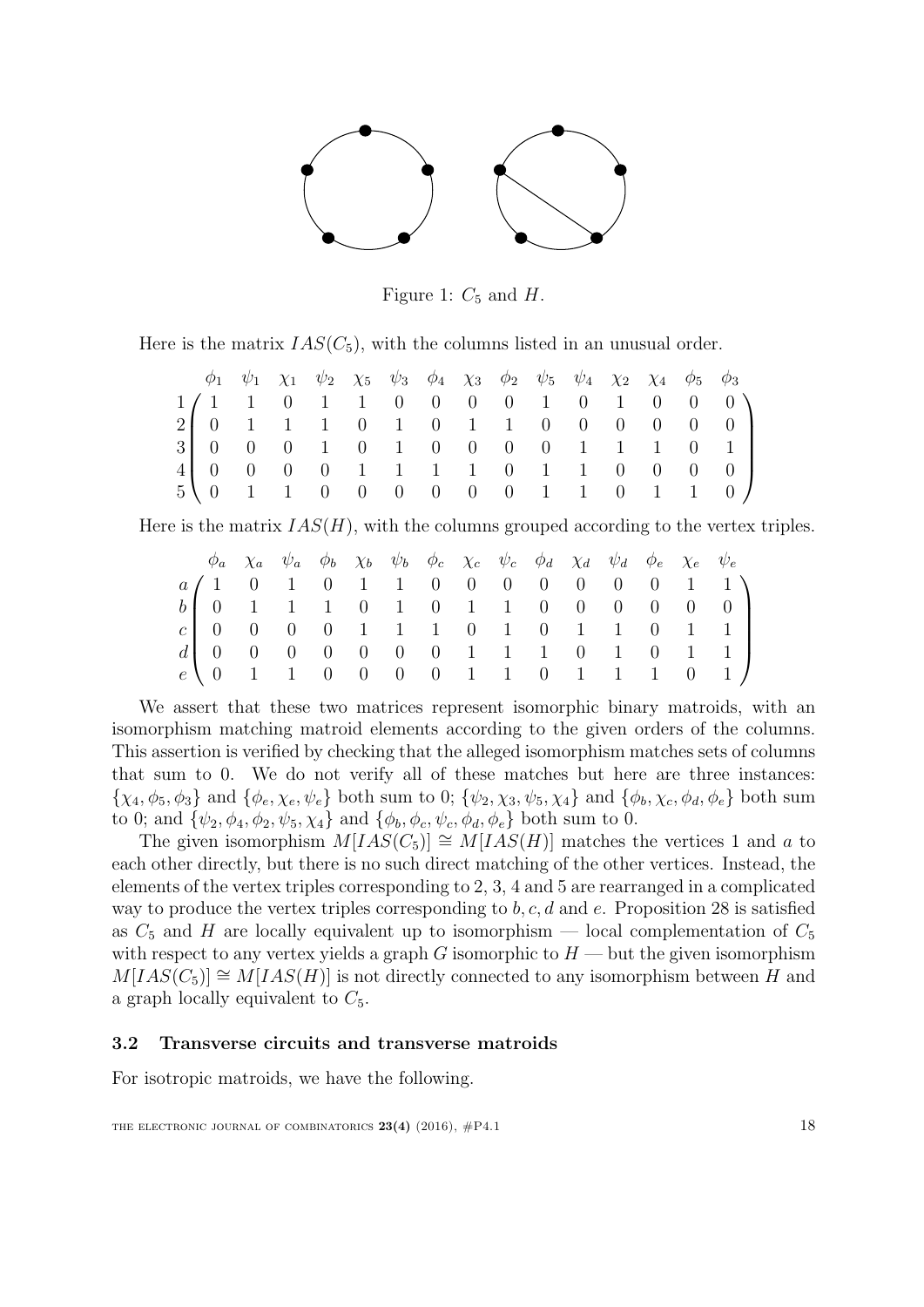<span id="page-18-1"></span>Theorem 29. Let G and H be looped simple graphs. Then any one of the following conditions implies the others:

- 1. G and H are locally equivalent, up to isomorphism.
- 2. There is a compatible isomorphism between the isotropic matroids of G and H.
- 3. There is an isomorphism between the isotropic matroids of G and H.
- 4. There is a bijection between  $W(G)$  and  $W(H)$ , which defines isomorphisms between the transverse matroids of G and those of H.
- 5. There is a bijection between  $W(G)$  and  $W(H)$ , under which vertex triples and transverse circuits of G and H correspond.

*Proof.* We begin with the implication  $5 \Rightarrow 3$ . First we recall that a binary matroid is uniquely determined by its cycle space (the span of its circuits under symmetric difference) along with its ground set [\[23\]](#page-39-7). Note that every vertex triple is an element of the cycle space of the matroid  $M[IAS(G)]$ . To verify the implication, it suffices to show that the cycle space of  $M[IAS(G)]$  is generated by the vertex triples and the cycle spaces of the transverse matroids. Let C be an element of the cycle space of  $M[IAS(G)]$ , and let O be the set of vertex triples  $\omega$  with  $|C \cap \omega| > 1$ . Then  $C' = C \Delta(\Delta_{\omega \in O} \omega)$  is an element of the cycle space, with  $|C' \cap \omega| \leq 1$  for every vertex triple, so C' is included in the cycle space of some (in fact, every) transverse matroid which has  $C'$  as a subset of its ground set. Hence  $C = C' \Delta(\Delta_{\omega \in O} \omega)$  is a sum of transverse circuits and vertex triples.

The implications  $3 \Rightarrow 2 \Rightarrow 1$  are verified in [\[29\]](#page-40-0), the implication  $1 \Rightarrow 2$  is verified in Corollary [26,](#page-16-0) and the implication  $2 \Rightarrow 4$  is obvious. The implication  $4 \Rightarrow 5$  is almost obvious; we need only observe that if transverse matroids correspond under a bijection between  $W(G)$  and  $W(H)$ , then vertex triples must correspond too.  $\Box$ 

#### 3.3 Local equivalence from pivot equivalence

Here is another equivalence relation often mentioned in conjunction with local equivalence.

<span id="page-18-0"></span>**Definition 30.** Suppose vw is a nonloop edge of a simple graph  $G$ . Then the *edge pivot* of G with respect to vw is

$$
G^{vw} = ((G_s^v)_s^w)_s^v = ((G_s^w)_s^v)_s^w.
$$

If H can be obtained from G using edge pivots then G and H are pivot equivalent.

It is not obvious at first glance that the two triple local complements mentioned in Definition [30](#page-18-0) are indeed equal, but the reader who has not seen the equality before will have no trouble verifying it. We should mention that "pivot equivalence" is often defined in a more complicated way for looped simple graphs: non-simple local complementations at looped vertices are allowed, and edge pivots involving looped vertices are disallowed.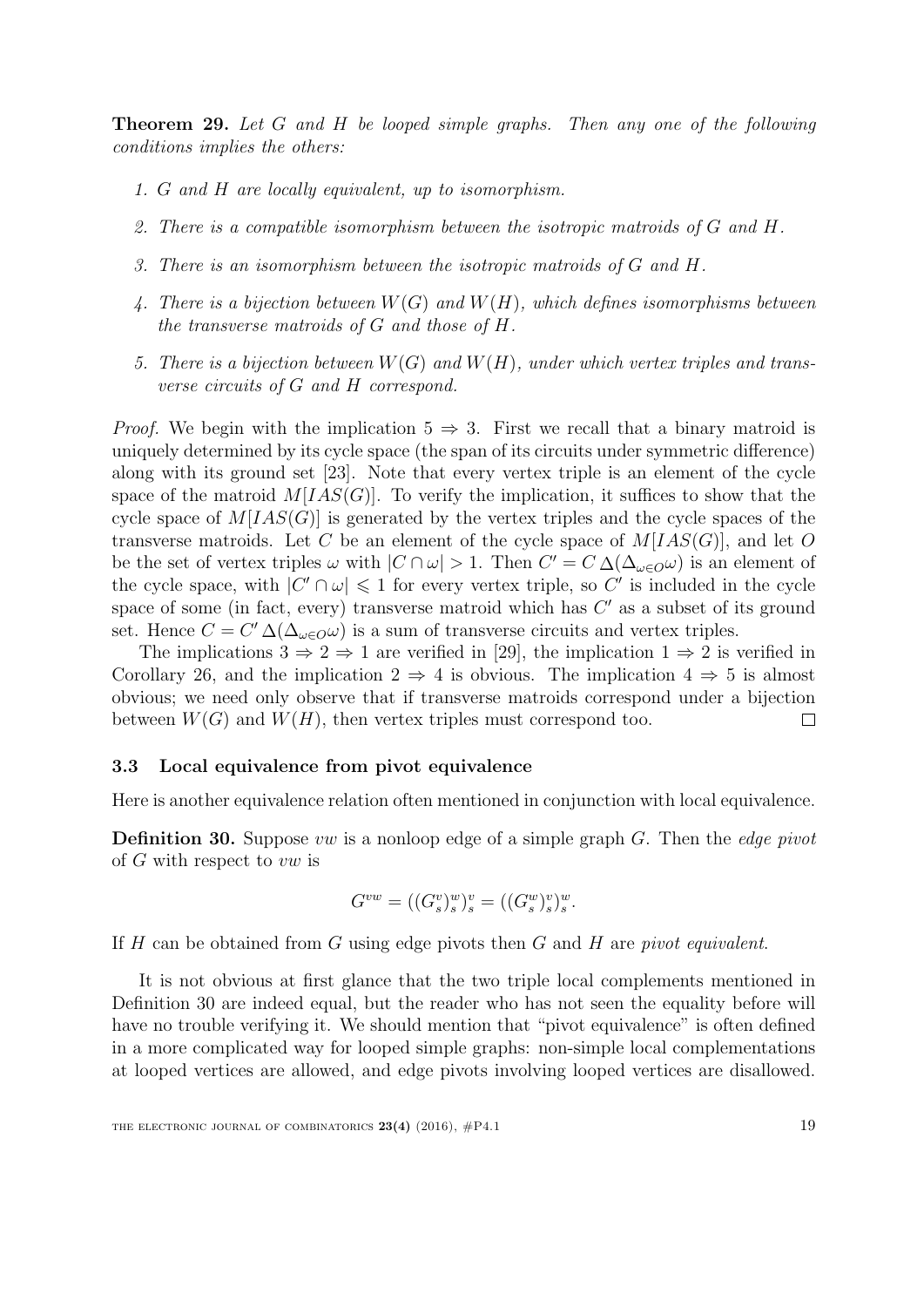The details are not important in this paper, though, because we discuss pivot equivalence only in this subsection and the next, and only for simple graphs.

It is obvious that if  $G$  and  $H$  are pivot equivalent graphs then they are also locally equivalent. Moreover, the converse is false; for instance, the complete graph  $K_n$  is not pivot equivalent to any nonisomorphic graph, but it is locally equivalent to a star graph. These observations indicate the well-known fact that pivot equivalence is a strictly finer relation on simple graphs than local equivalence. A surprising consequence of Theorem [29](#page-18-1) is that despite this fact, local equivalence is indirectly determined by pivot equivalence. The following notion will be useful in explaining this consequence.

**Definition 31.** Let B be a basis of a matroid M, with ground set W. Then the fundamental graph  $G_B(M)$  of M with respect to B is a bipartite simple graph with vertex classes B and  $W - B$ , which has an edge connecting  $b \in B$  to  $w \notin B$  if and only if b is included in the unique circuit  $C(w, B) \subseteq B \cup \{w\}.$ 

**Proposition 32.** ([\[26,](#page-40-1) Prop. 4.3.2]) Let B be a basis of a matroid M. Then M is a connected matroid if and only if  $G_B(M)$  is a connected graph.

If M is a disconnected matroid then M is a direct sum  $\oplus N_i$  of connected matroids, and a fundamental graph  $G_B(M)$  is a disjoint union of fundamental graphs  $G_B(N_i)$ . In particular, an isolated vertex of  $G_B(M)$  corresponds to either a loop or a coloop of M.

<span id="page-19-0"></span>**Proposition 33.** Let  $M_1$  and  $M_2$  be connected binary matroids with bases  $B_1$  and  $B_2$ , respectively. Then  $G_{B_1}(M_1)$  and  $G_{B_2}(M_2)$  are pivot equivalent if and only if  $M_1 = M_2$  or  $M_1 = M_2^*$ .

Proposition [33](#page-19-0) is certainly implicit in the discussion of matroid representations in Oxley's book [\[26\]](#page-40-1), though it is not explicitly stated there. An explicit statement equivalent to Proposition [33](#page-19-0) is proven by Oum [\[25,](#page-40-3) Corollary 3.5]. (Verifying the equivalence between these statements requires the elementary observation that the vertex classes of a connected bipartite graph are unique.)

**Definition 34.** For a looped simple graph  $G$ , we denote by  $B(G)$  the fundamental graph of  $M[IAS(G)]$  with respect to the basis  $\Phi(G) = {\phi_G(v) \mid v \in V(G)}$ .

If  $v \in V(G)$ , then the neighborhood of  $\chi_G(v)$  (respectively  $\psi_G(v)$ ) in  $B(G)$  gives a set of  $\phi$  columns of  $IAS(G)$  whose sum is equal to the  $\chi_G(v)$  column (respectively the  $\psi_G(v)$ ) column). Hence  $B(G)$  is the bipartite graph with adjacency matrix

$$
A(B(G)) = \begin{pmatrix} 0 & A(G) & A(G) + I \\ A(G) & 0 & 0 \\ A(G) + I & 0 & 0 \end{pmatrix}.
$$

Corollary 35. Two looped simple graphs G and H are locally equivalent (up to isomorphism) if and only if  $B(G)$  and  $B(H)$  are pivot equivalent (up to isomorphism).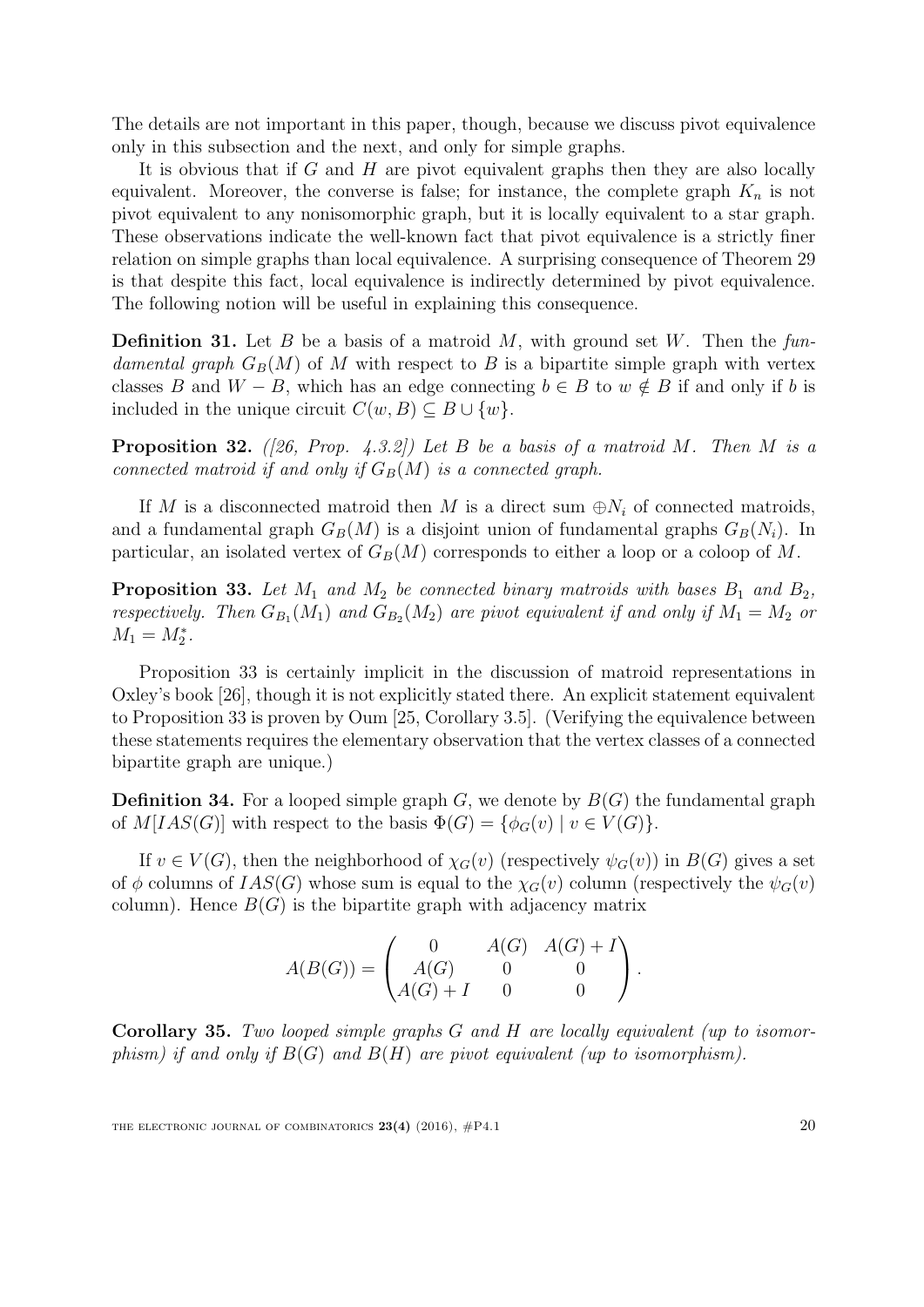*Proof.* As noted above, an isolated vertex of  $B(G)$  corresponds to either a loop or a coloop of  $M[IAS(G)]$ . As observed in Propositions [56](#page-32-1) and [57,](#page-33-0)  $M[IAS(G)]$  has no coloop, and a loop in  $M[IAS(G)]$  corresponds to an isolated vertex of G. It follows that  $B(G)$  has an isolated vertex if and only if G has an isolated vertex. Isolated vertices are preserved under local equivalence and pivot equivalence, so if either  $G$  and  $H$  are locally equivalent (up to isomorphism) or  $B(G)$  and  $B(H)$  are pivot equivalent (up to isomorphism), then G has an isolated vertex if and only if H has an isolated vertex. Induction on  $|V(G)|$ allows us to assume that neither  $G$  nor  $H$  has an isolated vertex; in particular, each of  $G, H$  has at least two vertices.

If G and H are locally equivalent (up to isomorphism), then  $|V(G)| = |V(H)|$ . Also, if  $B(G)$  and  $B(H)$  are pivot equivalent (up to isomorphism) then  $3 \cdot |V(G)| = |V(B(G))|$  $|V(B(H))|=3\cdot |V(H)|$ . Consequently we may assume that  $|V(G)|=|V(H)|>1$ .

Suppose for the moment that G is connected; then  $M[IAS(G)]$  is connected [\[29,](#page-40-0) Section 7. If G and H are locally equivalent (up to isomorphism) then Theorem [29](#page-18-1) tells us that  $M[IAS(G)] \cong M[IAS(H)]$ , so Proposition [33](#page-19-0) implies that  $B(G)$  and  $B(H)$  are pivot equivalent (up to isomorphism). For the converse, suppose  $B(G)$  and  $B(H)$  are pivot equivalent (up to isomorphism). Then Proposition [33](#page-19-0) tells us that  $M[IAS(G)] \cong$  $M[IAS(H)]$  or  $M[IAS(G)] \cong M[IAS(H)]^*$ . The latter is impossible, as the rank of  $M[IAS(G)]$  is  $|V(G)| = |V(H)|$  and the rank of  $M[IAS(H)]^*$  is  $2 \cdot |V(H)|$ . Theorem [29](#page-18-1) tells us that  $M[IAS(G)] \cong M[IAS(H)]$  implies G and H are locally equivalent (up to isomorphism).

If G is not connected, let  $G_1, \ldots, G_c$  be its connected components. Then  $M[IAS(G)]$ is the direct sum of the isotropic matroids of  $G_1, \ldots, G_c$  [\[29,](#page-40-0) Section 7], so  $B(G)$  is the disjoint union of  $B(G_1), \ldots, B(G_c)$ . The assertion of the corollary follows from the arguments above, along with the fact that local equivalence and pivot equivalence do not alter the vertex sets of connected components.  $\Box$ 

Before proceeding we remark on an unfortunate clash of nomenclature. Bouchet calls G a "fundamental graph" of the isotropic system associated with  $G$ . See [\[5,](#page-38-3) [10\]](#page-39-0) for instance. So, although isotropic systems and isotropic matroids are equivalent (cf. Theorem [9\)](#page-5-0), their notions of fundamental graphs differ.

## 3.4 Pivot equivalence and  $M[IA(G)]$

If G is a graph with adjacency matrix  $A(G)$  let  $IA(G) = (I \ A(G))$ , and let  $M[IA(G)]$ be the binary matroid represented by  $IA(G)$ . We call  $M[IA(G)]$  the *restricted* isotropic matroid of G. The ground set of  $M[IA(G)]$  is  $\{\phi_G(v), \chi_G(v) \mid v \in V(G)\} \subseteq W(G)$ ; there is a natural partition of its elements into pairs corresponding to the vertices of G.

**Proposition 36.**  $M[A(G)]$  is a 2-sheltering matroid with respect to the natural partition of its ground set. Also,  $M[IA(G)] \cong M[IA(G)]^*$ .

*Proof.* The first assertion follows from the fact that  $M[IAS(G)]$  is a 3-sheltering matroid with respect to the partition of  $W(G)$  into vertex triples. The second assertion follows from the fact that  $A(G)$  is symmetric, cf. [\[26,](#page-40-1) Theorem 2.2.8].  $\Box$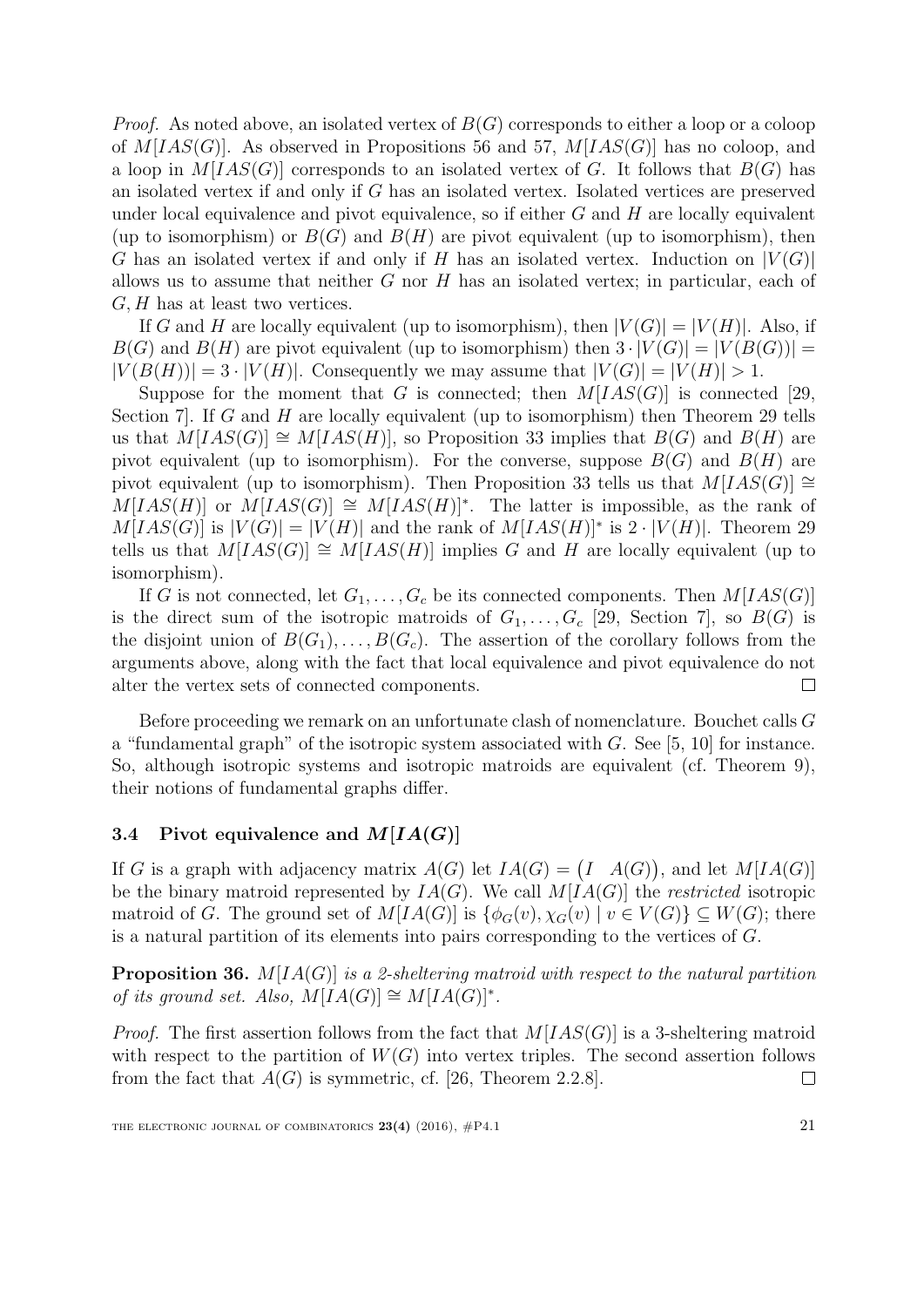Theorem [29](#page-18-1) tells us that there is a direct relationship between local equivalence and isotropic matroids: two graphs are locally equivalent (up to isomorphism) if and only if their isotropic matroids are isomorphic. The following proposition indicates that there is an analogous, but more complicated relationship between pivot equivalence and  $M[IA]$ matroids.

### <span id="page-21-0"></span>Proposition 37. Let G and H be simple graphs.

- 1. G and H are pivot equivalent (up to isomorphism) if and only if  $M[IA(G)]$  and  $M[IA(H)]$  are isomorphic as 2-sheltering matroids.
- 2. If G and H are pivot equivalent (up to isomorphism) then  $M[IA(G)]$  and  $M[IA(H)]$ are isomorphic as matroids. However  $M[IA(G)]$  and  $M[IA(H)]$  may be isomorphic even if G and H are not pivot equivalent (up to isomorphism).
- 3. If G and H are bipartite, then G and H are pivot equivalent (up to isomorphism) if and only if  $M[IA(G)]$  and  $M[IA(H)]$  are isomorphic as matroids.

We mention Proposition [37](#page-21-0) to clarify the significance of the preceding subsection, and to contrast with Theorem [29;](#page-18-1) the results mentioned in Proposition [37](#page-21-0) are known, though perhaps not easy to recognize. Item 1 may be translated from 2-sheltering matroids through 2-matroids to delta-matroids. The translation is "G and H are pivot equivalent (up to isomorphism) if and only if the corresponding binary delta-matroids are twist equivalent," and this assertion follows from the definition of twist equivalence and Geelen's observation [\[22\]](#page-39-8) that edge pivots are the only elementary pivots available for the binary delta-matroid of a simple graph. To recognize item 3, note that if  $G$  is bipartite and  $M$ is a binary matroid with fundamental graph G then

$$
M[IA(G)] \cong M\left[\begin{pmatrix}I_1 & 0 & 0 & A_1 \ 0 & I_2 & A_1^{\mathrm{T}} & 0\end{pmatrix}\right] \cong M[(I_1 \ A_1)] \oplus M[(I_2 \ A_1^{\mathrm{T}})] \cong M \oplus M^*,
$$

where  $I_1$  and  $I_2$  are identity matrices. Consequently a fundamental graph of  $M[IA(G)]$ consists of two disjoint copies of  $G$ , so item 3 follows from Proposition [33.](#page-19-0) The positive assertion of item 2 is easy to verify by comparing the matrices  $IA(G)$  and  $IA(G^{vw})$ ; it was mentioned in [\[29\]](#page-40-0).

Here is an example to illustrate the negative assertion of item 2. Let  $C_6$  be the cycle graph of order 6, with the conventional vertex order – vertex 1 is adjacent to vertices  $6$ and 2, vertex 2 is adjacent to vertices 1 and 3, etc. Let  $2C_3$  be the disconnected graph consisting of two disjoint copies of  $C_3$ , with an unconventional vertex order: vertices 1, 3 and 5 lie on one 3-cycle, and vertices 2, 4 and 6 lie on the other. Then

$$
A(C_6) = \begin{pmatrix} 0 & 1 & 0 & 0 & 0 & 1 \\ 1 & 0 & 1 & 0 & 0 & 0 \\ 0 & 1 & 0 & 1 & 0 & 0 \\ 0 & 0 & 1 & 0 & 1 & 0 \\ 0 & 0 & 0 & 1 & 0 & 1 \\ 1 & 0 & 0 & 0 & 1 & 0 \end{pmatrix} \text{ and } A(2C_3) = \begin{pmatrix} 0 & 0 & 1 & 0 & 1 & 0 \\ 0 & 0 & 0 & 1 & 0 & 1 \\ 1 & 0 & 0 & 0 & 1 & 0 \\ 0 & 1 & 0 & 0 & 0 & 1 \\ 0 & 1 & 0 & 1 & 0 & 0 \end{pmatrix}.
$$

THE ELECTRONIC JOURNAL OF COMBINATORICS  $23(4)$  (2016),  $\#P4.1$  22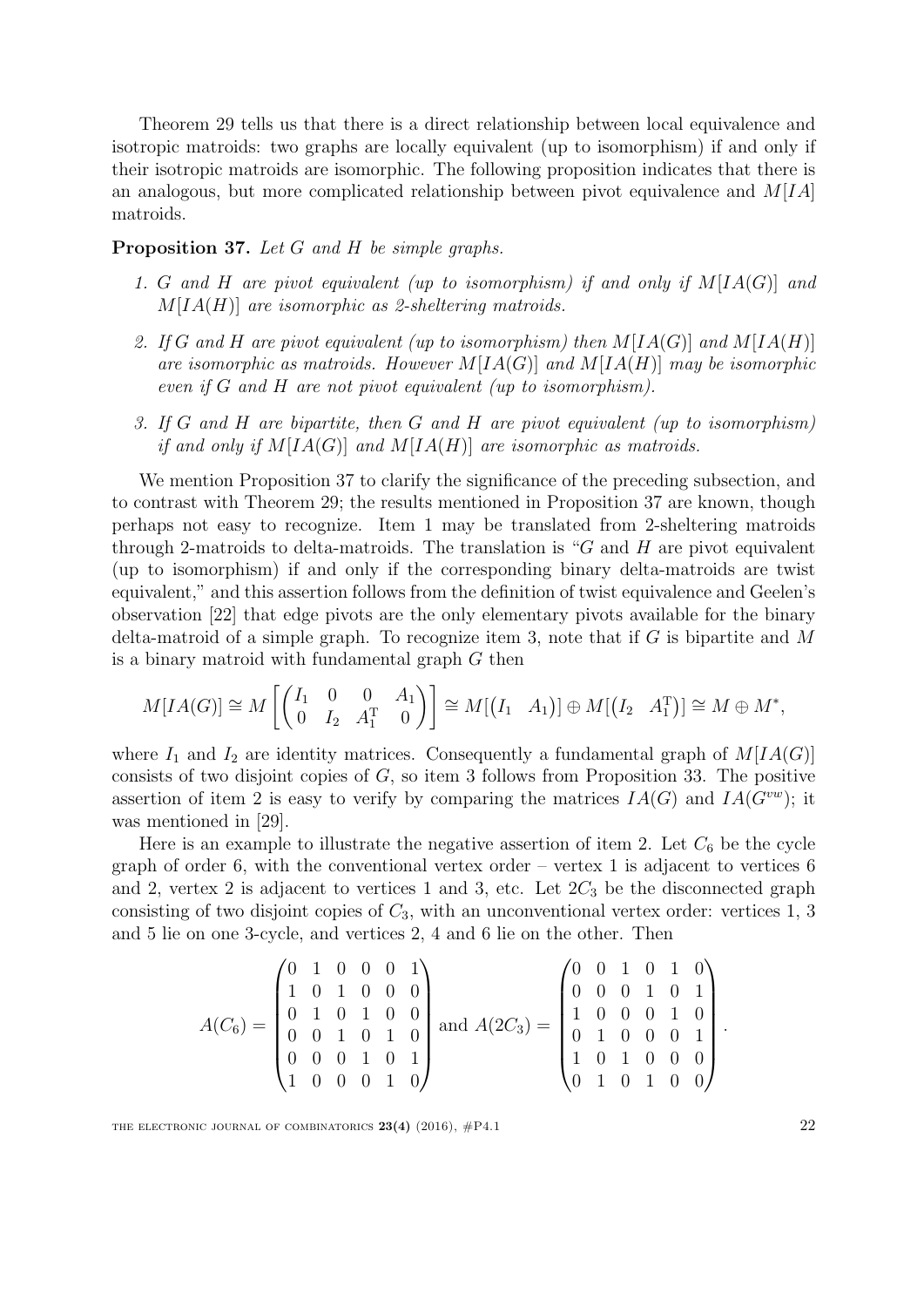Notice that the two matrices have the same columns. Then  $IA(C_6)$  and  $IA(2C_3)$  also have the same columns, so  $M[IA(C_6)]$  and  $M[IA(2C_3)]$  are isomorphic. However  $C_6$  and  $2C_3$  are not pivot equivalent (up to isomorphism); they are not even locally equivalent (up to isomorphism), as local equivalence preserves connectedness.

### 4 Stable sets and transverse matroids

<span id="page-22-0"></span>Proposition 38. Let G be a looped simple graph, and let J be an independent set of a transverse matroid of G. Then there is a locally equivalent graph H such that only  $\phi_H$  elements appear in the image of J under an induced isomorphism  $M[IAS(G)] \rightarrow$  $M[IAS(H)].$ 

Proof. According to part 1 of Proposition [25](#page-15-1) we lose no generality if we remove all loops in G; this avoids unnecessary proliferation of cases.

The proposition is proven by induction of the number m of non- $\phi_G$  elements included in J. If  $m = 0$  then  $H = G$  satisfies the proposition.

Proceeding inductively, suppose  $m > 0$  and v is a vertex of G with  $\phi_G(v) \notin J$ . If J contains  $\psi_G(v)$ , then the image of J under the isomorphism  $\beta_s^v : M[IAS(G)] \rightarrow$  $M[IAS(G<sub>s</sub><sup>v</sup>)]$  of Proposition [25](#page-15-1) contains  $\phi_{G_s^v}(v)$  in addition to every  $\phi_{G_s^v}(w)$  such that  $\phi_G(w) \in J$ . As  $\beta_s^v(J)$  has only  $m-1$  non- $\phi_{G_s^v}$  elements, the inductive hypothesis applies.

Suppose instead that every non- $\phi_G$  element of J is a  $\chi_G$  element. We distinguish two cases. Case 1. Suppose v and w are neighbors with  $\chi_G(v)$ ,  $\chi_G(w) \in J$ . Then the image of J under the isomorphism  $\beta_s^v : M[IAS(G)] \to M[IAS(G_s^v)]$  contains  $\psi_{G_s^v}(w)$  in addition to every  $\phi_{G_s^v}(x)$  such that  $\phi_G(x) \in J$ . Consequently the argument of the preceding paragraph applies to  $\beta_s^v(J)$ . Case 2. Suppose  $\chi_G(w) \in J$  and there is no neighbor v of w with  $\chi_G(v) \in J$ . It is impossible that  $\phi_G(v) \in J \ \forall v \in N(w)$ , as  $\zeta_w = {\chi_G(w)} \cup {\phi_G(v)}$  $v \in N(w)$  is a circuit. Consequently there must be a  $v \in N(w)$  with  $\phi_G(v) \notin J$ . Then the image of J under the isomorphism  $\beta_s^v : M[IAS(G)] \to M[IAS(G_s^v)]$  contains  $\psi_{G_s^v}(w)$ in addition to every  $\phi_{G_s^v}(x)$  such that  $\phi_G(x) \in J$ . Consequently the argument of the preceding paragraph applies to  $\beta_s^v(J)$ .  $\Box$ 

A special case of Proposition [38](#page-22-0) is particularly striking. Let G be a looped simple graph, and let B be a transversal of  $W(G)$  that is a basis of  $M[IAS(G)]$ . Then Proposition [38](#page-22-0) tells us that there is a locally equivalent graph H and an induced isomorphism  $\beta$ :  $M[IAS(G)] \rightarrow M[IAS(H)]$  such that  $\beta(B) = {\phi_H(v) | v \in V(H)}$ ; we use the notation  ${\phi_H(v) \mid v \in V(H)} = {\Phi(H)}$ . What makes this special case striking is the fact that we can use  $M[IAS(G)]$  to describe such a graph H explicitly. For each  $v \in V(G)$  let  $B(v)$ ,  $C(v)$  and  $D(v)$  be the elements of  $\tau_G(v)$ , with  $B(v) \in B$  and  $C(v)$ ,  $D(v) \notin B$ . Then  $\beta(B(v)) = \phi_H(\beta(v))$ . Let  $\gamma_v$  be the fundamental circuit of  $\beta(C(v))$  with respect to the basis  $\Phi(H)$  of  $M[IAS(H)]$ . Considering the  $\chi_H(\beta(v))$  and  $\psi_H(\beta(v))$  columns of the matrix  $IAS(H)$ , it is easy to see that for  $w \neq v \in V(G)$ ,  $\beta(v)$  and  $\beta(w)$  are neighbors in H if and only if  $\phi_H(\beta(w)) \in \gamma_v$ . (Note that  $\gamma_v \Delta \{\phi_H(\beta(v))\}$  is the fundamental circuit of  $\beta(D(v))$  with respect to  $\Phi(H)$ , so reversing the labels of  $C(v)$  and  $D(v)$  would not affect the validity of the preceding sentence.) As  $\beta$  is a matroid isomorphism, it follows that v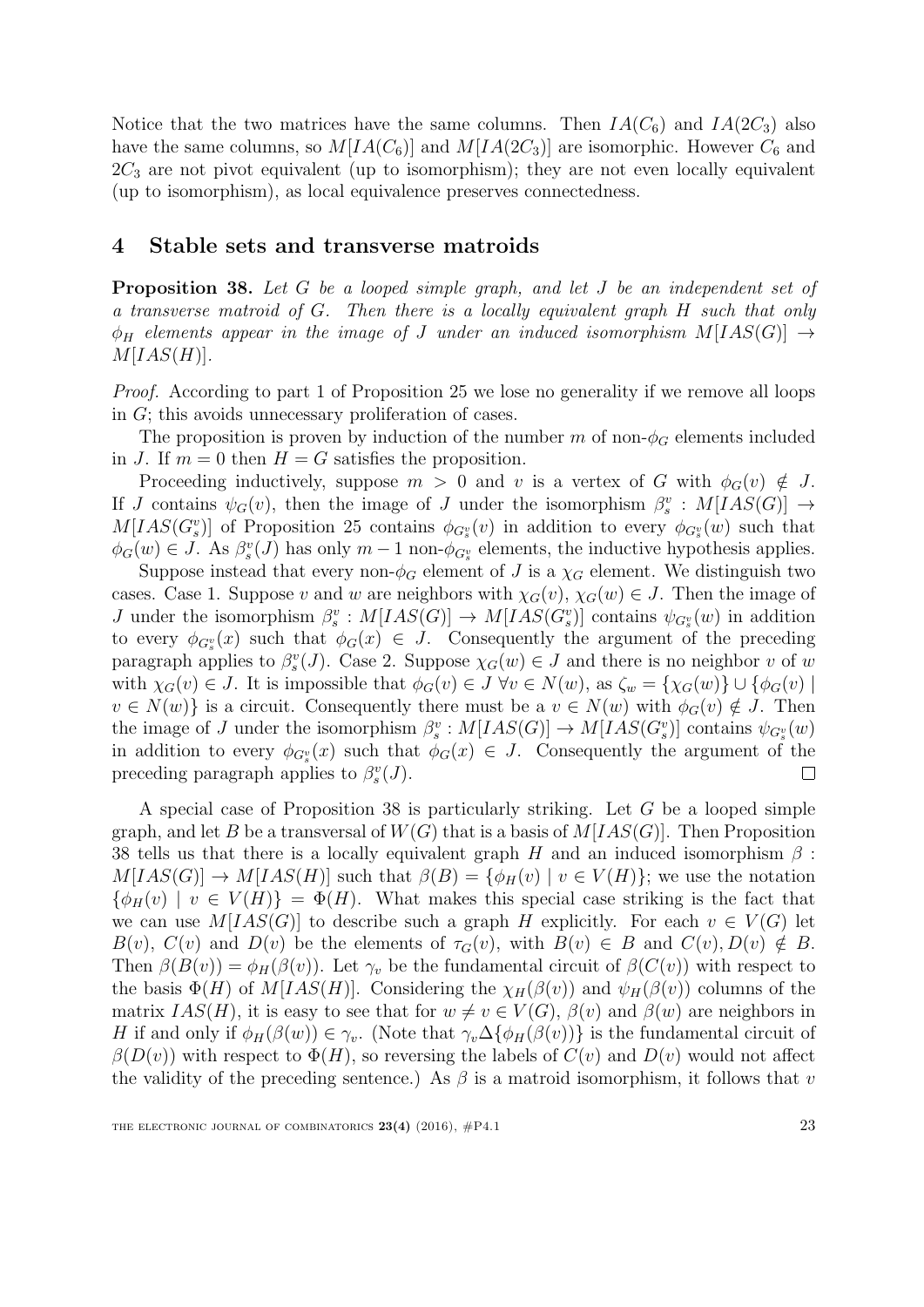and w are neighbors in H if and only if  $B(w)$  is an element of the fundamental circuit of  $C(v)$  with respect to B in  $M[IAS(G)].$ 

We summarize this special case as follows.

<span id="page-23-0"></span>**Corollary 39.** Let G be a looped simple graph, and  $B \in \mathcal{T}(G)$  a basis of  $M[IAS(G)]$ . Suppose  $C \in \mathcal{T}(G)$  has  $B \cap C = \emptyset$ . Let H be the graph with  $V(H) = V(G)$ , in which two vertices v and w are neighbors if and only if  $B(w)$  is an element of the fundamental circuit of  $C(v)$  with respect to B in  $M[IAS(G)]$ . Then G and H are locally equivalent, and there is an induced isomorphism  $\beta : M[IAS(G)] \to M[IAS(H)]$  with  $\beta(B) = \Phi(H)$ .

Notice that we have proven indirectly that H is well defined, i.e., that  $B(w)$  is an element of the fundamental circuit of  $C(v)$  with respect to B if and only if  $B(v)$  is an element of the fundamental circuit of  $C(w)$  with respect to B. A direct proof of this fact would use the same argument as the proof of Proposition [17.](#page-10-0)

Corollary [39](#page-23-0) tells us that there is a close connection between the properties of graphs locally equivalent to G and the properties of bases of  $M[IAS(G)]$  that are transversals of  $W(G)$ . For instance, G is locally equivalent to a d-regular graph if and only if  $M[IAS(G)]$ has a basis  $B \in \mathcal{T}(G)$  with respect to which all fundamental circuits are of size  $d+1$  or  $d+2$ .

The next result implies Theorem [4](#page-3-0) of the introduction.

<span id="page-23-1"></span>**Theorem 40.** Suppose G is a looped simple graph,  $T \in \mathcal{T}(G)$ , and B is a basis of the transverse matroid  $M = M[IAS(G)]$  | T. Let  $V_B$  be the subset of  $V(G)$  consisting of vertices corresponding to elements of B. Then there is a looped simple graph H that is locally equivalent to G, such that an induced isomorphism  $\beta : M[IAS(G)] \rightarrow M[IAS(H)]$ has these two properties.

- 1. The image of  $V(G)-V_B$  under the associated bijection  $\beta : V(G) \to V(H)$  is a stable set of H.
- 2. The image of T under  $\beta$  is

$$
\{\phi_H(\beta(v)) \mid v \in V_B\} \cup \bigcup_{v \in V(G)-V_B} \zeta_H(\beta(v)) \ .
$$

*Proof.* Proposition [38](#page-22-0) tells us that there is a graph  $H$  locally equivalent to  $G$ , such that only  $\phi_H$  elements appear in the image of B under an induced isomorphism  $\beta$ :  $M[IAS(G)] \rightarrow M[IAS(H)]$ . According to part 1 of Proposition [25,](#page-15-1) this property is not affected if we remove all loops from  $H$ , so we may just as well assume that  $H$  is a simple graph.

We claim that the image of  $T - B$  under  $\beta$  cannot include any  $\phi_H$  or  $\psi_H$  element. Note that the definition of  $IAS(H)$  implies that no set of  $\phi_H$  columns can sum to 0, as their nonzero entries appear in different rows. Also, no subtransversal consisting of  $\phi_H$ columns and a single  $\psi_H$  column can sum to 0, because none of the  $\phi_H$  columns has a nonzero entry in the same row as the diagonal entry of the  $\psi_H$  column. It follows that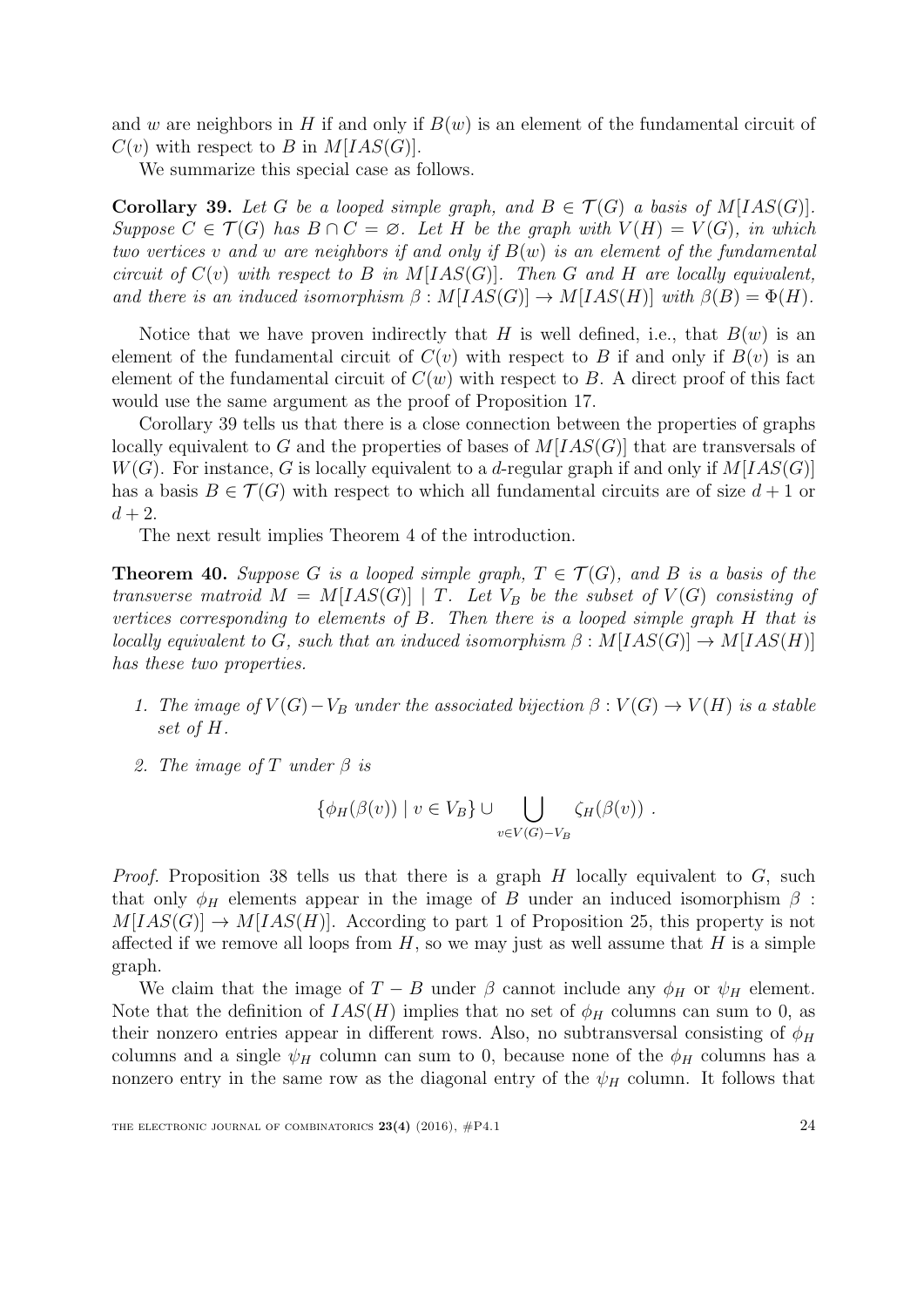every subtransversal of  $W(H)$  containing some  $\phi_H$  elements and a single  $\psi_H$  element is independent. Consequently  $\beta(T-B)$  cannot contain any  $\phi_H$  or  $\psi_H$  element, because such an element would provide an independent set larger than B.

Suppose now that  $x, y \in V(G) - V_B$  are two vertices of G whose images under  $\beta$  are neighbors in H. Then the  $\chi_H(\beta(x))$  column of  $IAS(H)$  has a nonzero entry in the  $\beta(y)$ row. As  $y \notin V_B$ , it follows that the  $\chi_H(\beta(x))$  column of  $IAS(H)$  is not an element of the span of the  $\phi_H(\beta(v))$  columns with  $v \in V_B$ . This is impossible, since  $\beta(B)$  spans  $\beta(M)$ . Hence there are no such x and y, i.e.,  $\beta(V(G) - V_B)$  is a stable set of H.  $\Box$ 

Theorem [40](#page-23-1) also yields a rather complicated description of the nullity of an arbitrary subtransversal:

<span id="page-24-0"></span>**Corollary 41.** Let G be a looped simple graph with a subtransversal  $S \in \mathcal{S}(G)$ , and let v be a non-negative integer. Then  $\nu$  is the nullity of S in M[IAS(G)] if and only if there are a looped simple graph H and a stable set  $X \subseteq V(H)$  that satisfy these three properties:

- 1. H is locally equivalent to G.
- 2.  $|X| = \nu$ .
- 3. An induced isomorphism  $\beta : M[IAS(G)] \rightarrow M[IAS(H)]$  has

$$
\bigcup_{x \in X} \zeta_H(x) \subseteq \beta(S) \subseteq \{ \phi_H(v) \mid v \in V(H) - X \} \cup \bigcup_{x \in X} \zeta_H(x) .
$$

*Proof.* Suppose the three properties hold, and let  $T \in \mathcal{T}(H)$  be the transversal

$$
T = \{ \phi_H(v) \mid v \in V(H) - X \} \cup \bigcup_{x \in X} \zeta_H(x) .
$$

As X is a stable set in H, the transverse matroid  $M[IAS(H)] | T$  is represented by a matrix of the form

$$
\begin{array}{ccc}\n & X & N(X) & Y \\
X & 0 & 0 & 0 \\
N(X) & A & I_1 & 0 \\
Y & 0 & 0 & I_2\n\end{array}
$$

Here A records adjacencies between vertices in X and vertices in  $N(X)$ , and  $I_1, I_2$  are identity matrices. The elements of  $T$  corresponding to columns of  $A$  and  $I_1$  are all contained in  $\beta(S)$ , so |X| is the nullity of  $\beta(S)$  in  $M[IAS(H)]$ .

Suppose conversely that the nullity of S is  $\nu$ . Let  $V_S = \{v \in V(G) \mid S \text{ contains an }$ element of  $\tau_G(v)$ , and let J be an independent subset of S with  $|S| - \nu$  elements. If  $M$  is a transverse matroid of  $G$  that contains  $S$ , then  $M$  has a basis  $B$  that contains J. The three properties of the statement follow immediately from Theorem [40,](#page-23-1) with  $X = \beta(V_S - V_B).$  $\Box$ 

Notice that in general, choosing a different independent set  $J$  will yield a different locally equivalent graph H.

THE ELECTRONIC JOURNAL OF COMBINATORICS  $23(4)$  (2016),  $\#P4.1$  25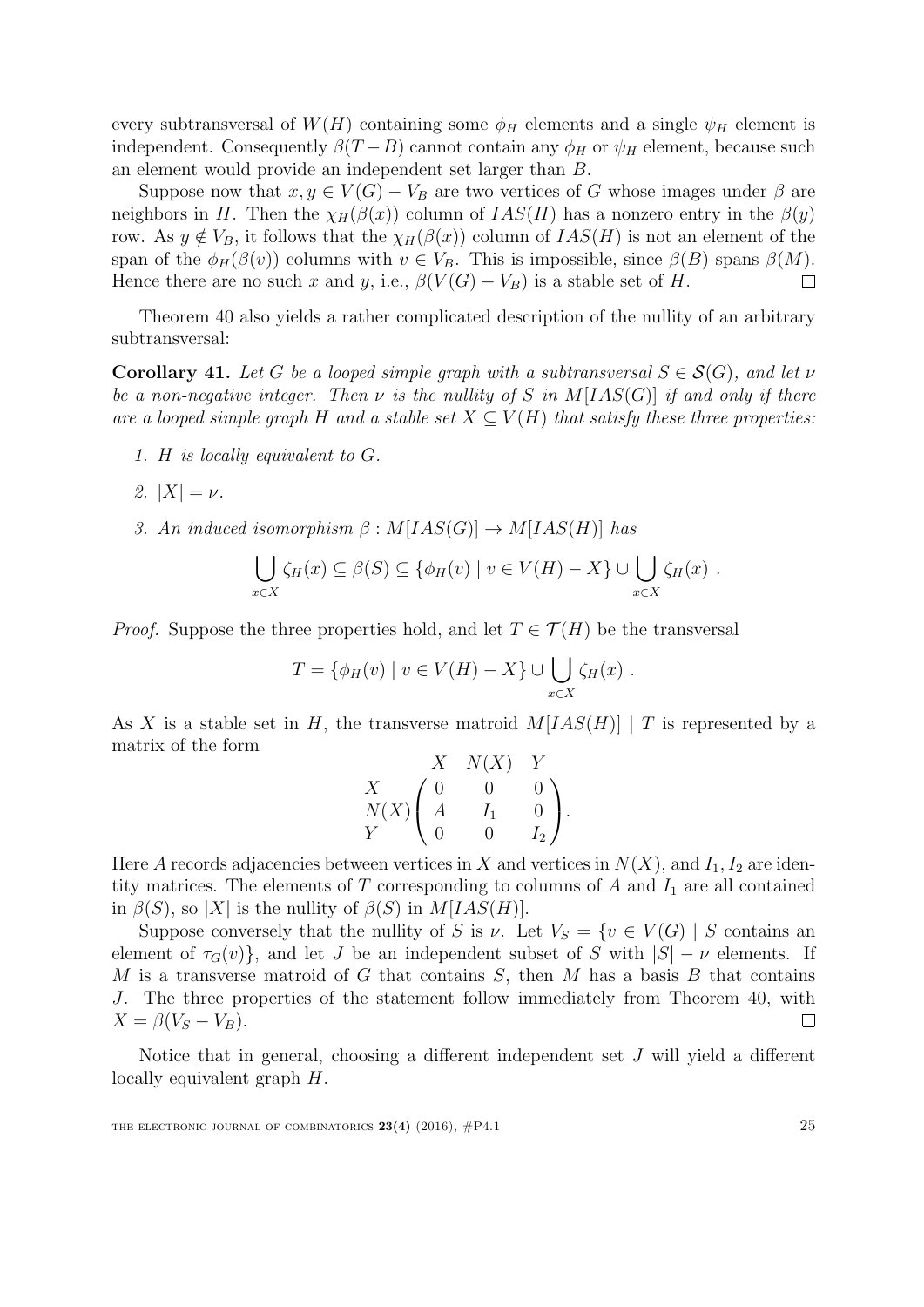# <span id="page-25-0"></span>5 Disjoint transversals and bipartite graphs

If G is a looped simple graph we denote by  $\Phi(G)$ ,  $X(G)$  and  $\Psi(G)$  the transversals of  $W(G)$  that include all the  $\phi_G$ ,  $\chi_G$  and  $\psi_G$  elements (respectively). In this section we characterize local equivalence to bipartite graphs in several ways, expanding on a result of Bouchet [\[5,](#page-38-3) Corollary (3.4)].

<span id="page-25-1"></span>**Proposition 42.** Let  $T_1$  and  $T_2$  be disjoint transversals of  $W(G)$ . Then every independent subtransversal  $J \subseteq T_1 \cup T_2$  is contained in a basis B of  $M[IAS(G)]$  that is a transversal contained in  $T_1 \cup T_2$ .

*Proof.* Recall that  $Q = (M[IAS(G)], W(G))$  is a 3-sheltering matroid. Thus,  $\mathcal{Z}(Q)$  is a 3-matroid and so  $\mathcal{Z}(Q)[T_1 \cup T_2]$  a 2-matroid and therefore nondegenerate. Recall from Subsection [2.1](#page-6-1) that the bases of nondegenerate multimatroids are transversals.  $\Box$ 

**Corollary 43.** Let  $T_1$  and  $T_2$  be disjoint transversals of  $W(G)$ . Then there is a looped simple graph H locally equivalent to G, such that an induced isomorphism  $\beta : M[IAS(G)] \rightarrow$  $M[IAS(H)]$  has  $\beta(T_1 \cup T_2) = \Phi(H) \cup X(H)$ .

*Proof.* Let B be a basis of  $M[IAS(G)]$  that is a transversal contained in  $T_1 \cup T_2$ . Propo-sition [38](#page-22-0) tells us that there is a looped simple graph  $H_0$  that is locally equivalent to  $G$ , such that an induced isomorphism  $\beta$  :  $M[IAS(G)] \rightarrow M[IAS(H_0)]$  has  $\beta(B) = \Phi(H_0)$ . It follows that  $\beta((T_1 \cup T_2) - B)$  is a transversal contained in  $X(H_0) \cup \Psi(H_0)$ . Loop complementations at vertices of  $H_0$  that correspond to elements of  $\beta((T_1 \cup T_2) - B) \cap \Psi(H_0)$ will produce a locally equivalent graph H that satisfies the statement.  $\Box$ 

Recall that if  $M_1$  and  $M_2$  are matroids on disjoint ground sets  $W_1$  and  $W_2$ , then their direct sum  $M_1 \oplus M_2$  is the matroid on  $W_1 \cup W_2$  whose rank function is given by  $r(S) = r_1(S \cap W_1) + r_2(S \cap W_2).$ 

<span id="page-25-2"></span>Corollary 44. Let G be a looped simple graph. Then any one of the following conditions is equivalent to the others:

- 1. G is locally equivalent to a bipartite graph.
- 2. G has a pair of disjoint transversals with  $r(T_1) + r(T_2) = |V(G)|$ .
- 3. G has a pair of disjoint transversals with

$$
M[IAS(G)] | (T_1 \cup T_2) = (M[IAS(G)] | T_1) \oplus (M[IAS(G)] | T_2).
$$

4. G has a pair of disjoint transversals with

$$
(M[IAS(G)] | T_1) \cong (M[IAS(G)] | T_2)^*.
$$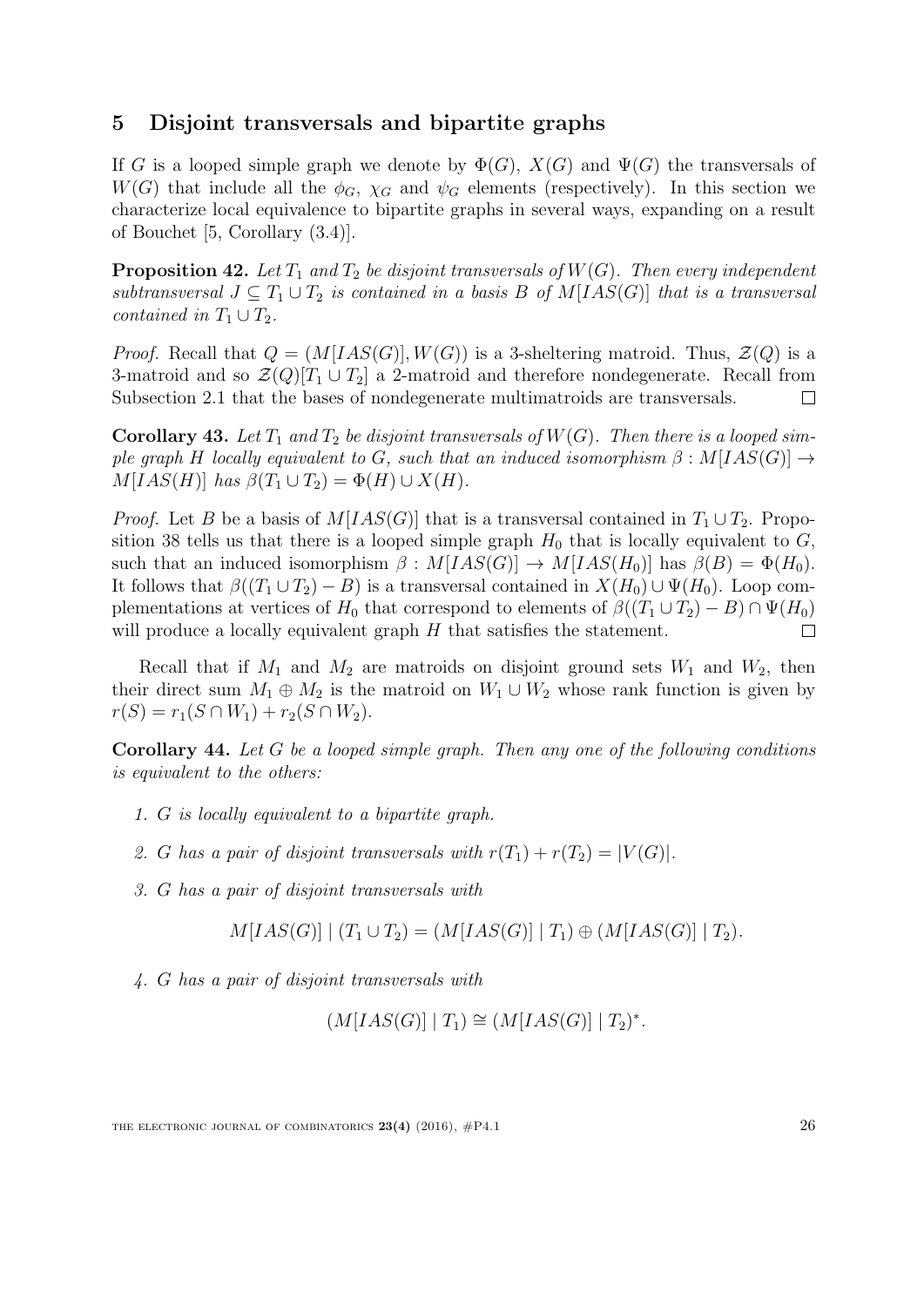*Proof.* If G is a bipartite graph with vertex-classes  $V_1$  and  $V_2$ , let  $T_1$  and  $T_2$  be the transversals of  $W(G)$  given by

$$
T_i = \{ \phi_G(v) \mid v \in V_i \} \cup \bigcup_{v \notin V_i} \zeta_G(v) .
$$

Let  $M_1 = M[IAS(G)] | T_1, M_2 = M[IAS(G)] | T_2$  and  $M_{12} = M[IAS(G)] | (T_1 \cup T_2)$ . Then there is a matrix A such that  $M_1$  and  $M_2$  are represented (respectively) by

| $V_1$ $V_2$                                          |     |                                                         | $V_1$ $V_2$ |
|------------------------------------------------------|-----|---------------------------------------------------------|-------------|
| $V_1 \begin{pmatrix} I_1 & A \\ 0 & 0 \end{pmatrix}$ | and | $V_1 \begin{pmatrix} 0 & 0 \\ A^T & I_2 \end{pmatrix},$ |             |

where  $I_1$  and  $I_2$  are identity matrices. It follows that  $M_1 \cong (M_2)^*$  [\[26,](#page-40-1) Theorem 2.2.8]. Also,  $M_{12}$  is represented by

$$
\begin{array}{ccccc}\n & V_1 & V_2 & V_1 & V_2 \\
V_1 & I_1 & A & 0 & 0 \\
V_2 & 0 & 0 & A^T & I_2\n\end{array}
$$

As no row of this matrix has a nonzero entry in a column corresponding to an element of  $T_1$  and also a nonzero entry in a column corresponding to an element of  $T_2$ ,  $M_{12}$  is the direct sum of  $M_1$  and  $M_2$ .

To verify the implications  $1 \Rightarrow 3$  and  $1 \Rightarrow 4$ , note that if G is locally equivalent to a bipartite graph  $H$  then as was just observed,  $H$  has a pair of transversals that satisfy conditions 3 and 4. The images of these transversals under an induced isomorphism  $M[IAS(H)] \rightarrow M[IAS(G)]$  are transversals of G that satisfy conditions 3 and 4.

The implication  $4 \Rightarrow 2$  is obvious. To verify the implication  $3 \Rightarrow 2$ , note that if  $T_1$ and  $T_2$  satisfy condition 3 then  $r(T_1) + r(T_2)$  is the rank of  $M[IAS(G)] | (T_1 \cup T_2)$ , which is  $|V(G)|$  by Proposition [42.](#page-25-1)

It remains to verify the implication  $2 \Rightarrow 1$ . Suppose that G has a pair of disjoint transversals with  $r(T_1)+r(T_2) = |V(G)|$ . By Proposition [42,](#page-25-1)  $M[IAS(G)]$  has a transverse basis  $B \subseteq T_1 \cup T_2$ . Then  $B_1 = B \cap T_1$  and  $B_2 = B \cap T_2$  are both independent sets of  $M[IAS(G)];$  as their cardinalities sum to  $r(T_1) + r(T_2)$ , each  $B_i$  must be a maximal independent subset of  $T_i$ . By Proposition [38,](#page-22-0) there is a graph  $H$  that is locally equivalent to G, such that an induced isomorphism  $\beta$  :  $M[IAS(G)] \rightarrow M[IAS(H)]$  has  $\beta(B)$  =  $\Phi(H)$ . For  $i \in \{1,2\}$  let  $V_i = \{v \in V(H) \mid \phi_H(v) \in \beta(B_i)\}.$ 

As  $\beta(B_1) \subseteq \Phi(H)$ , no column of  $IAS(H)$  with a nonzero entry in a row corresponding to a vertex outside  $V_1$  is in the span of the columns corresponding to elements of  $\beta(B_1)$ . As  $r(\beta(T_1)) = |B_1|$ , every column corresponding to an element of  $\beta(T_1 - B_1)$  is in the span of the columns corresponding to elements of  $\beta(B_1)$ ; consequently no element of  $\beta(T_1 - B_1)$  corresponds to a column that includes a nonzero entry in a row corresponding to an element of  $V_2$ , so no two elements of  $V_2$  are neighbors in H. The same argument applies if we reverse the roles of  $B_1$  and  $B_2$ , so H is a bipartite graph.  $\Box$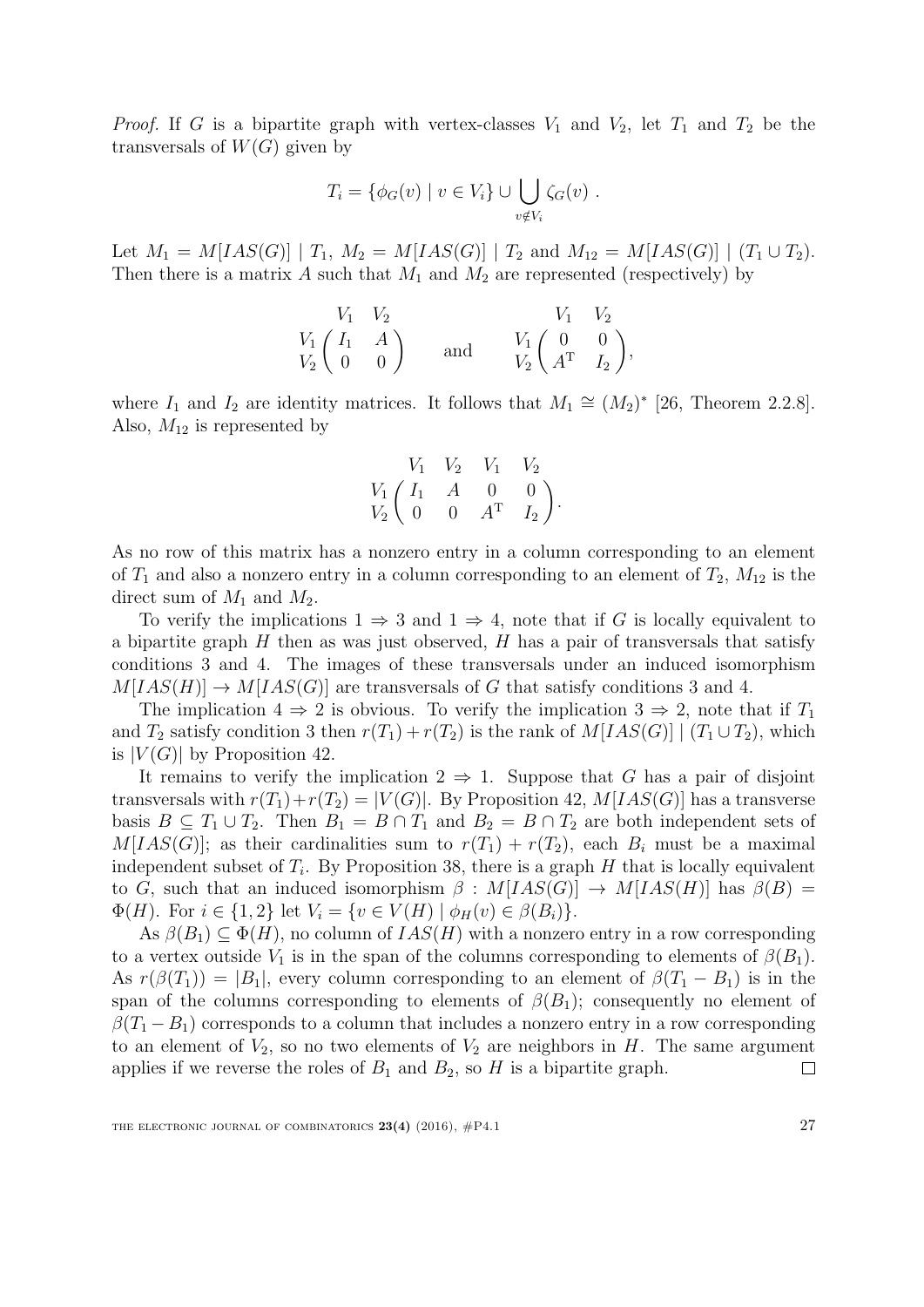

<span id="page-27-0"></span>Figure 2: A graph locally equivalent to a bipartite graph.

For instance, the graph of Figure [2](#page-27-0) might at first glance seem to resemble the wheel graph  $W_5$ . But in fact, it is quite different. A computer search indicates that the smallest rank of a transversal of  $W_5$  is 4, but the pictured graph has two disjoint transversals of rank 3. We leave finding them as an exercise for the reader. Here's a hint: local complementations at the degree-2 vertices produce a bipartite graph.

Corollary [44](#page-25-2) has an interesting consequence, having as a special case a result regarding bicycle spaces of planar graphs [\[24,](#page-40-4) Theorem 17.3.5]. The connection with planar graphs arises from the fact that medial graphs of planar graphs are associated with bipartite circle graphs; see the sequel to the present paper [\[18\]](#page-39-9) for details.

<span id="page-27-1"></span>**Corollary 45.** Suppose  $T_1$  and  $T_2$  are disjoint transversals of G, which satisfy Corol-lary [44.](#page-25-2) Let  $T_3 = W(G) \setminus (T_1 \cup T_2)$ , and for  $1 \leq i \leq 3$  let  $M_i$  be the matroid on  $V(G)$ defined by  $M[IAS(G)] | T_i$ , using the obvious bijection between  $T_i$  and  $V(G)$ . Then  $M_1$ and  $M_2$  have the same bicycle space, which equals the cycle space of  $M_3$ .

*Proof.*  $M_1$ ,  $M_2$  and  $M_3$  are represented by three matrices

$$
A_1 = \begin{array}{cc} V_1 & V_2 & V_1 & V_2 & V_1 & V_2 \\ V_1 & \begin{pmatrix} I_1 & A \\ 0 & 0 \end{pmatrix}, & A_2 = \begin{array}{cc} V_1 & \begin{pmatrix} 0 & 0 \\ A^T & I_2 \end{pmatrix} & \text{and} & A_3 = \begin{array}{cc} V_1 & \begin{pmatrix} I_1 & A \\ A^T & I_2 \end{pmatrix}, \end{array}
$$

respectively. For  $1 \leq i \leq 3$  let  $Z_i$  be the cycle space of  $M_i$ , i.e., the orthogonal complement of the row space of  $A_i$ . Clearly then  $Z_3 = Z_1 \cap Z_2$ . Moreover,  $Z_1$  and  $Z_2$  are orthogonal complements of each other [\[26,](#page-40-1) Proposition 2.2.23], so  $Z_1 \cap Z_2$  is the bicycle space of both  $M_1$  and  $M_2$ .  $\Box$ 

While transverse matroids of isotropic matroids are (of course) binary, Corollary [45](#page-27-1) extends to quaternary matroids by generalizing the notion of an isotropic matroid in a suitable way from  $GF(2)$  to  $GF(4)$ ; details are provided in [\[14,](#page-39-10) Section 3] (see also [\[16\]](#page-39-4), formulated there in terms of delta-matroids).

It is also worth mentioning that the converse of Corollary [45](#page-27-1) does not hold. That is, the condition "G has pairwise disjoint transversals  $T_1, T_2, T_3$  such that  $M_1$  and  $M_2$ have the same bicycle space, which equals the cycle space of  $M_3$ " is not sufficient to guarantee that G satisfies Corollary [44.](#page-25-2) For instance,  $M[IAS(C<sub>5</sub>)]$  has many sets of three pairwise disjoint transversal bases; in the notation of Section 3, one such triple includes  $T_1 = {\phi_1, \phi_2, \phi_3, \phi_4, \psi_5}, T_2 = {\chi_1, \chi_2, \psi_3, \chi_4, \chi_5} \text{ and } T_3 = {\psi_1, \psi_2, \chi_3, \psi_4, \phi_5}.$  Any such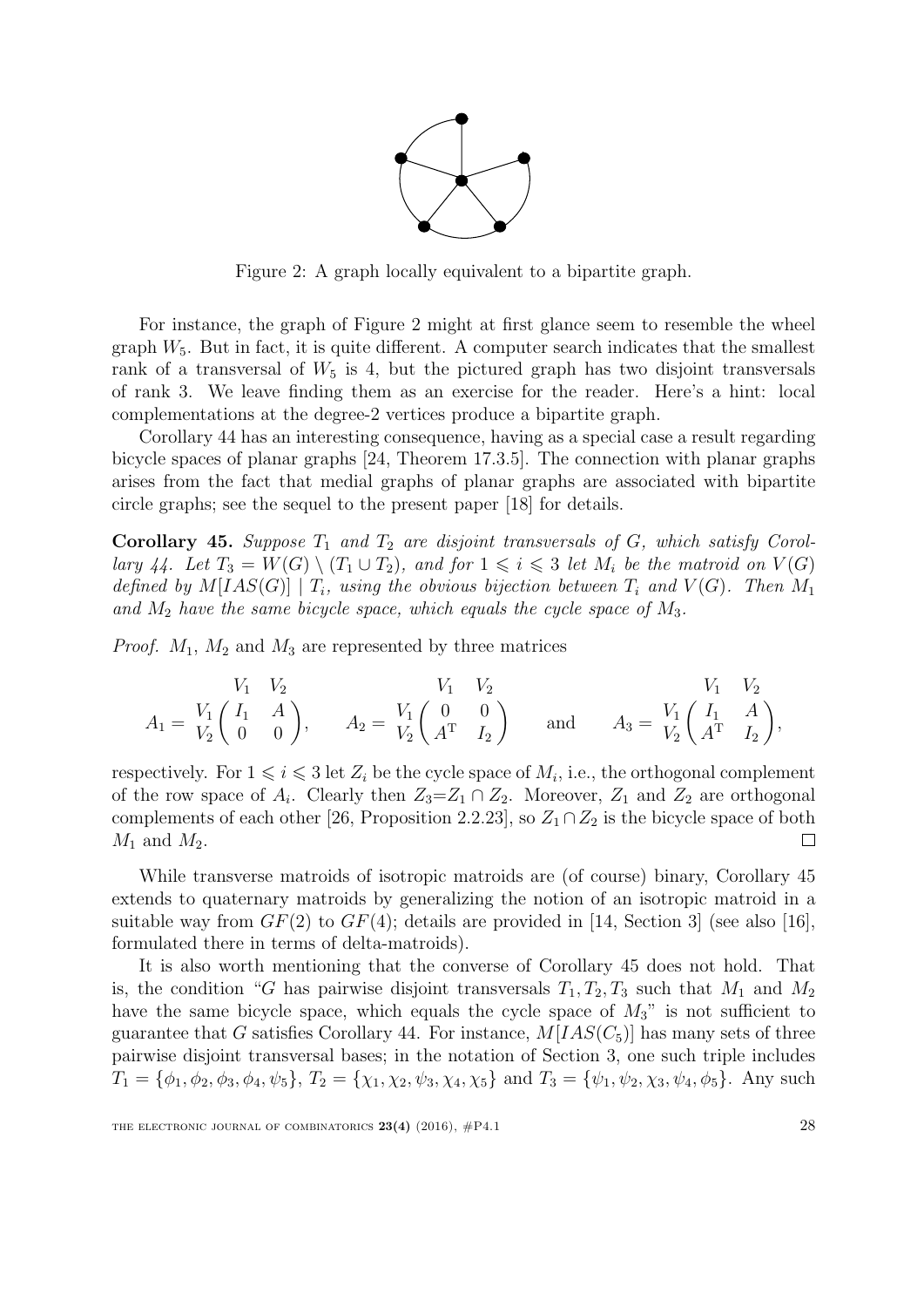transversal bases satisfy the condition quoted above, because the cycle and bicycle spaces of  $M_1, M_2$  and  $M_3$  are all  $\{0\}$ . But inspecting the matrix  $IAS(C_5)$  displayed in Section 3, we see that no two columns are the same; as  $GF(2)<sup>2</sup>$  has only four elements, it follows that there is no transversal of rank  $\leq 2$ . Consequently  $C_5$  does not satisfy Corollary [44.](#page-25-2)

# 6 Neighborhood circuits and transverse circuits

Theorem [5](#page-3-1) of the introduction follows immediately from Corollary [41,](#page-24-0) with  $\nu = 1$ . Corol-lary [41](#page-24-0) is also useful when  $\nu > 1$ . For instance, the following four results indicate that we can use transverse circuits to detect certain types of vertex pairs in locally equivalent graphs.

<span id="page-28-0"></span>**Corollary 46.** Suppose G is a looped simple graph, and  $k_1, k_2 \in \mathbb{N}$ . Then these statements are equivalent.

- 1. G is locally equivalent to some graph H with nonadjacent vertices of degrees  $k_1 1$ and  $k_2 - 1$ , which do not share any neighbor.
- 2. G has a transverse matroid with two disjoint circuits of sizes  $k_1$  and  $k_2$ , whose union contains no other circuit.

*Proof.* Suppose G satisfies condition 1, and let v and w be vertices of H as described. Then

$$
\zeta_H(v) \cup \zeta_H(w) \cup \{\phi_H(x) \mid x \in V(H) - \{v, w\}\}\
$$

is a transversal of  $W(H)$  that contains only two circuits,  $\zeta_H(v)$  and  $\zeta_H(w)$ . The inverse image of this transversal under an induced isomorphism  $\beta : M[IAS(G)] \rightarrow M[IAS(H)]$ satisfies condition 2.

For the converse, let S be the union of the two circuits mentioned in condition 2. Then S is a subtransversal whose nullity is 2. Corollary [41](#page-24-0) tells us that there is a graph  $H$  that is locally equivalent to  $G$ , such that the images of the two circuits mentioned in condition 2 under an induced isomorphism  $M[IAS(G)] \rightarrow M[IAS(H)]$  are both neighborhood circuits.  $\Box$ 

Corollary 47. These two statements about a looped simple graph G are equivalent.

- 1. G is locally equivalent to a graph of diameter  $> 2$ .
- 2. G has a transverse matroid with two disjoint circuits, whose union contains no other circuit.

*Proof.* This result follows immediately from Corollary [46,](#page-28-0) as a graph has diameter  $> 2$  if and only if it has a pair of nonadjacent vertices which do not share any neighbor.  $\Box$ 

**Corollary 48.** Suppose G is a looped simple graph, and  $k_1, k_2 \in \mathbb{N}$ . Then these statements are equivalent.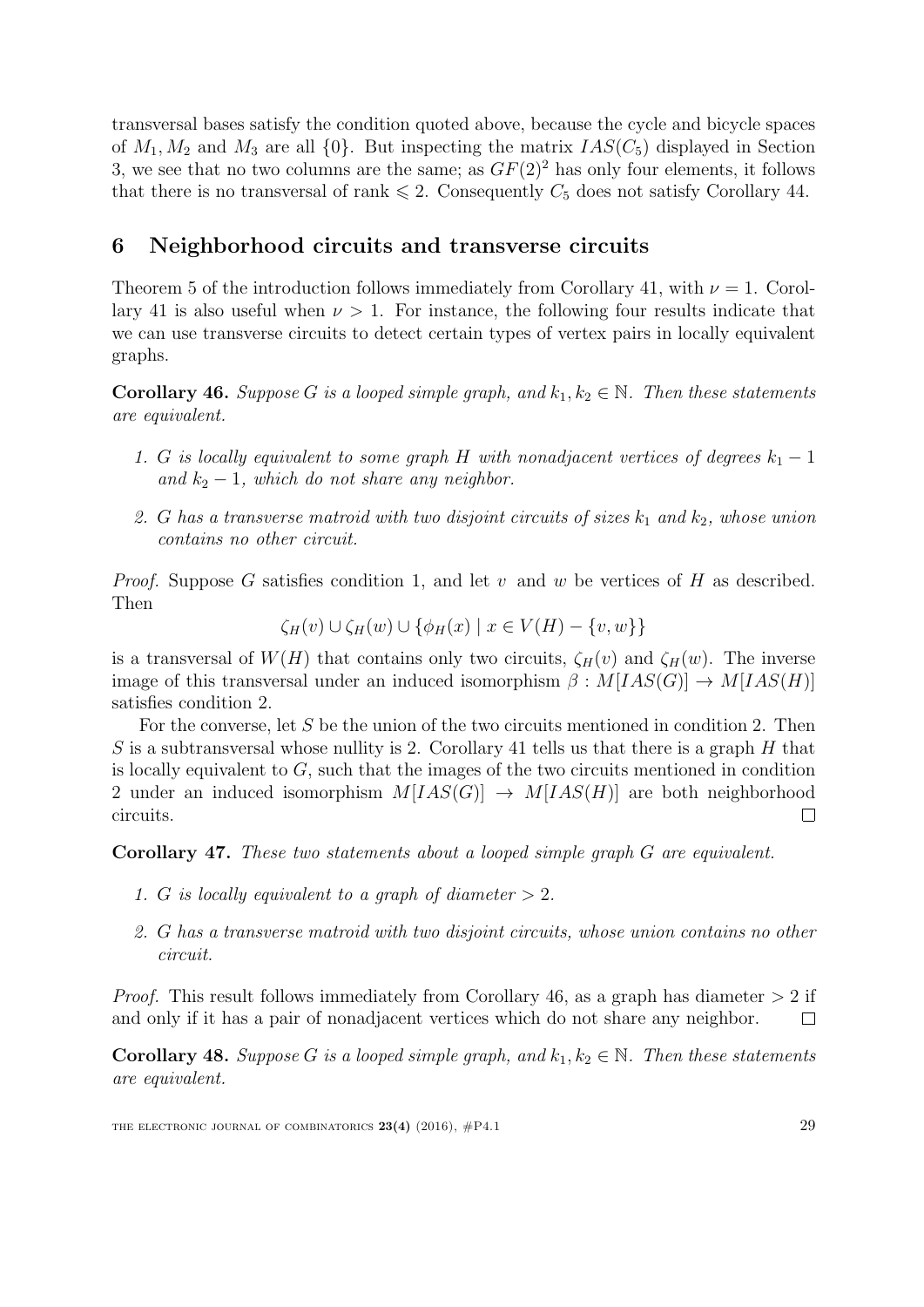- 1. G is locally equivalent to some graph H with nonadjacent vertices of degrees  $k_1 1$ and  $k_2 - 1$ , which share a neighbor.
- 2. G has a transverse matroid of nullity 2, with distinct, intersecting circuits of sizes  $k_1$  and  $k_2$ .

*Proof.* Let v and w be vertices of a graph H that is locally equivalent to  $G$ , as described in condition 1. Then the inverse image of

$$
\zeta_H(v) \cup \zeta_H(w) \cup \{\phi_H(x) \mid x \in V(H) - \{v, w\}\}\
$$

under an induced isomorphism  $\beta : M[IAS(G)] \rightarrow M[IAS(H)]$  is a transverse matroid of G, which satisfies condition 2.

For the converse, let M be a transverse matroid of G of nullity 2, and suppose  $\gamma_1$  and  $\gamma_2$  are distinct, intersecting circuits of M with  $|\gamma_1| = k_1$  and  $|\gamma_2| = k_2$ . The columns of  $IAS(G)$  corresponding to elements of  $\gamma_1$  sum to 0, and so do the columns corresponding to elements of  $\gamma_2$ . Consequently the columns of  $IAS(G)$  corresponding to elements of  $\gamma_1\Delta\gamma_2$  also sum to 0. If M were to have a circuit  $\gamma_3 \subsetneq \gamma_1\Delta\gamma_2$ , then it would also have a circuit  $\gamma_4 \subseteq (\gamma_1 \Delta \gamma_2) - \gamma_3$ , because the columns of  $IAS(G)$  corresponding to elements of  $(\gamma_1 \Delta \gamma_2) - \gamma_3$  would sum to 0. Then an independent set J of M would have to exclude an element x of  $\gamma_3$  and an element y of  $\gamma_4$ , and at least one more element: if  $x, y \in \gamma_1 - \gamma_2$ then J would have to exclude an element z of  $\gamma_2$ , if  $x, y \in \gamma_2 - \gamma_1$  then J would have to exclude an element z of  $\gamma_1$ , and if  $x \in \gamma_1 - \gamma_2$  and  $y \in \gamma_2 - \gamma_1$  then J would have to exclude some element z of  $\gamma_1 \cup \gamma_3 - \{x\}$ , as the circuit elimination property guarantees that  $\gamma_1 \cup \gamma_3 - \{x\}$  is dependent. As the nullity of M is only 2, we conclude by contradiction that  $\gamma_1 \Delta \gamma_2$  is a circuit of M.

Let J be a subset of M obtained by removing one element of  $\gamma_1-\gamma_2$  and also removing one element of  $\gamma_2 - \gamma_1$ . Then J is an independent set of  $M[IAS(G)]$ . Applying the last paragraph of the proof of Corollary [41](#page-24-0) to  $J$ , we conclude that there is a graph  $H$ locally equivalent to G, such that the images of  $\gamma_1$  and  $\gamma_2$  under an induced isomorphism  $M[IAS(G)] \rightarrow M[IAS(H)]$  are both neighborhood circuits.  $\Box$ 

**Corollary 49.** Let G be a looped simple graph, and let  $k_1, k_2 \in \mathbb{N}$ . Then these statements are equivalent.

- 1. G is locally equivalent to a graph with adjacent vertices of degrees  $k_1 1$  and  $k_2 1$ .
- 2. M[IAS(G)] has two transverse circuits  $\gamma_1$  and  $\gamma_2$  such that  $|\gamma_1| = k_1$ ,  $|\gamma_2| = k_2$ , the largest subtransversals contained in  $\gamma_1 \cup \gamma_2$  are of size  $|\gamma_1 \cup \gamma_2| - 2$ , and two of these largest subtransversals are independent sets of  $M[IAS(G)]$ .

*Proof.* Suppose G is locally equivalent to a graph H with adjacent vertices  $v_1$  and  $v_2$ , of degrees  $k_1 - 1$  and  $k_2 - 1$ . Then the neighborhood circuits  $\zeta_H(v_1)$  and  $\zeta_H(v_2)$  are transverse circuits of H such that  $|\zeta_H(v_1)| = k_1$  and  $|\zeta_H(v_2)| = k_2$ . As  $\phi_H(v_1) \in \zeta_H(v_2)$ and  $\phi_H(v_2) \in \zeta_H(v_1)$ , the largest subtransversals contained in  $\zeta_H(v_1) \cup \zeta_H(v_2)$  are of size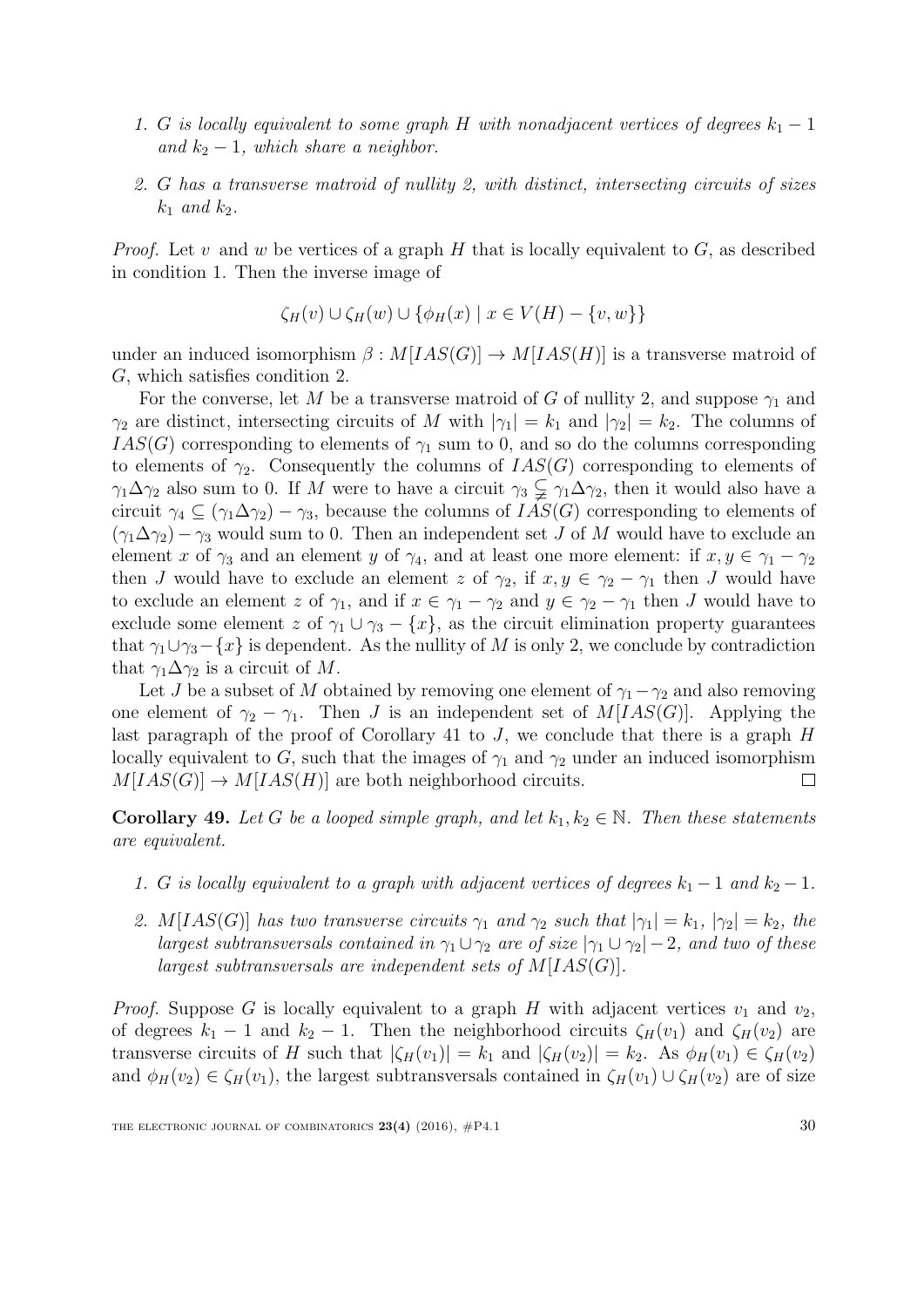$|\zeta_H(v_1) \cup \zeta_H(v_2)| - 2$ . One independent subtransversal of maximum size contains only  $\phi_H$  elements, and the other includes one of  $\chi_H(v_1), \psi_H(v_1)$  and one of  $\chi_H(v_2), \psi_H(v_2)$ , along with every  $\phi_H(w)$  such that  $w \in (N_H(v_1) \cup N_H(v_2)) - \{v_1, v_2\}$ . The inverse images of  $\zeta_H(v_1)$  and  $\zeta_H(v_2)$  under an induced isomorphism  $M[IAS(G)] \rightarrow M[IAS(H)]$  are transverse circuits of G that satisfy the requirements of the statement.

Conversely, suppose G has transverse circuits  $\gamma_1$  and  $\gamma_2$  as in the statement, and let  $S \subseteq \gamma_1 \cup \gamma_2$  be an independent subtransversal of size  $|\gamma_1 \cup \gamma_2| - 2$ . As S is independent, it does not contain any circuit; hence S must exclude at least one element of  $\gamma_1$  and at least one element of  $\gamma_2$ . Proposition [38](#page-22-0) tells us that there is a locally equivalent graph H such that the image of S under an induced isomorphism  $M[IAS(G)] \rightarrow M[IAS(H)]$ contains only  $\phi_H$  elements. The images of the two elements of  $\gamma_1 \cup \gamma_2-S$  must correspond to columns of  $IAS(H)$  with diagonal entries equal to 0, as the images of  $\gamma_1$  and  $\gamma_2$  are dependent. It follows that the images of  $\gamma_1$  and  $\gamma_2$  are neighborhood circuits of vertices  $v_1$ and  $v_2$  of degrees  $|\gamma_1| - 1$  and  $|\gamma_2| - 1$ , respectively. The second independent subtransversal of size |S| must exclude both  $\phi_H(v_1)$  and  $\phi_H(v_2)$ , for if it were to contain either of them it would contain  $\zeta_H(v_1)$  or  $\zeta_H(v_2)$ , and consequently it would be dependent. This second subtransversal would not be independent if  $v_1$  and  $v_2$  were not adjacent.  $\Box$ 

# <span id="page-30-0"></span>7 An example

Corollaries [6](#page-3-2) and [7](#page-4-0) can be used to provide particularly simple descriptions of some local equivalence classes. For instance, a search using the matroid module for Sage [\[27,](#page-40-5) [28\]](#page-40-6) indicates that if a graph G of order  $\leq 6$  has no transverse circuit of size  $\lt 4$ , then G is locally equivalent to the wheel graph  $W_5$ . The local equivalence class of  $W_5$  is also characterized by the relatively small nullities of its transverse matroids (the largest nullity is 2). These observations yield several characterizations of this local equivalence class:

<span id="page-30-1"></span>**Proposition 50.** Let G be a looped simple graph with  $n \leq 6$  vertices. Then any one of the following properties implies the others.

- 1. G is locally equivalent to the wheel graph  $W_5$ .
- 2. G is not locally equivalent to any graph with a vertex of degree  $\leq 2$ .
- 3. G is not locally equivalent to any graph with a stable set of size  $\geq n-3$ .
- 4. G has no transverse circuit of size  $\leq 3$ .
- 5. G has no transverse matroid of rank  $\leq 3$ .

The local equivalence class of  $W_5$  is important in Bouchet's famous characterization of circle graphs by obstructions [\[7\]](#page-39-11). In sequels to the present paper [\[18,](#page-39-9) [19\]](#page-39-12) we extend Proposition [50](#page-30-1) and provide several new characterizations of circle graphs.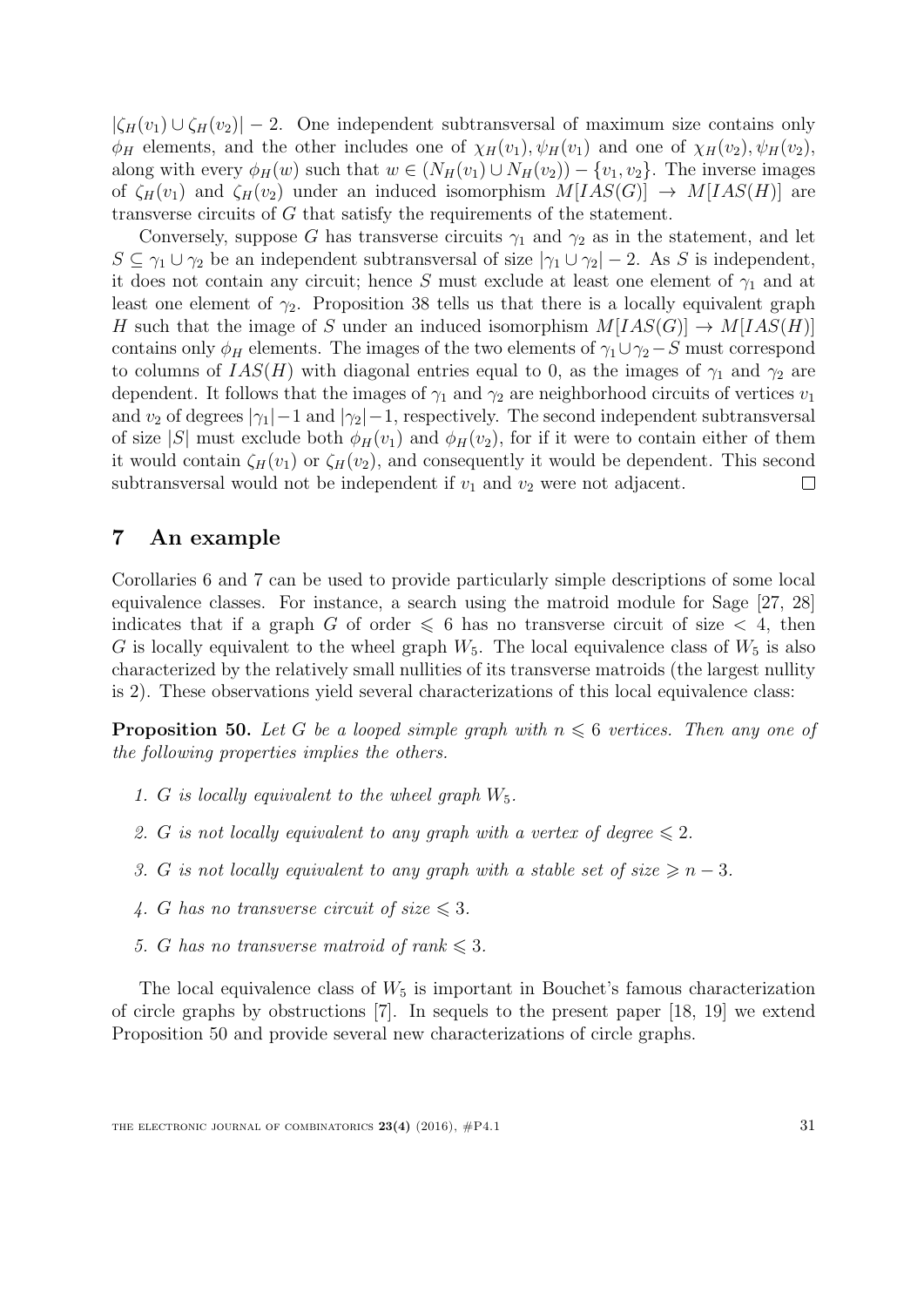

Figure 3: The wheel graph  $W_5$ .

# <span id="page-31-0"></span>8 Matroid minors and vertex-minors

Isotropic matroids of graphs constitute a very limited class of binary matroids. The limitation is clear even if we note only that they are 3n-element matroids, as this implies that when a single element is contracted or deleted from an isotropic matroid, the result cannot be an isotropic matroid.

There is a special minor operation that is appropriate for isotropic matroids, which involves removing entire vertex triples.

**Definition 51.** Let G be a looped simple graph, let S be a subtransversal of  $W(G)$ , and let S' contain the other  $2|S|$  elements of  $W(G)$  that correspond to the same vertices of G as elements of S. Then

$$
(M[IAS(G)]/S) - S'
$$

is the *isotropic minor* of  $G$  obtained by contracting  $S$  and deleting  $S'$ .

Notice that if  $S$  is specified then it is not necessary to explicitly mention  $S'$ , as  $S'$ is determined by S. Consequently we may sometimes refer simply to the isotropic minor obtained by contracting S. By the way, the definition is consistent with Bouchet's definitions of minors of isotropic systems [\[3\]](#page-38-2) and multimatroids [\[9\]](#page-39-2).

**Definition 52.** A vertex-minor of a looped simple graph  $G$  is a graph obtained from G through some sequence of local complementations, loop complementations and vertex deletions.

<span id="page-31-1"></span>**Theorem 53.** ([\[29,](#page-40-0) Section 7.1]) The isotropic minors of G are precisely the isotropic matroids of vertex-minors of G.

In particular, if  $v \in V(G)$  is unlooped and  $w \in N_G(v)$  then the isotropic minor of G obtained by contracting  $\chi_G(v)$  is isomorphic to  $M[IAS(((G_s^v)_s^w)^v_s-v)],$  the isotropic minor of G obtained by contracting  $\psi_G(v)$  is  $M[IAS(G_{ns}^v - v)],$  and the isotropic minor of G obtained by contracting  $\phi_G(v)$  is  $M[IAS(G - v)]$ . Notice that we only say "is isomorphic to" in the first case, because in that case the matroid isomorphism requires a permutation of the  $\phi$ ,  $\chi$ ,  $\psi$  labels in the vertex triple  $\tau_G(w)$ . No such label change is needed in the other two cases. We refer to [\[29\]](#page-40-0) for details.

In contrast, it turns out that all minors of transverse matroids are transverse minors, in an appropriate sense.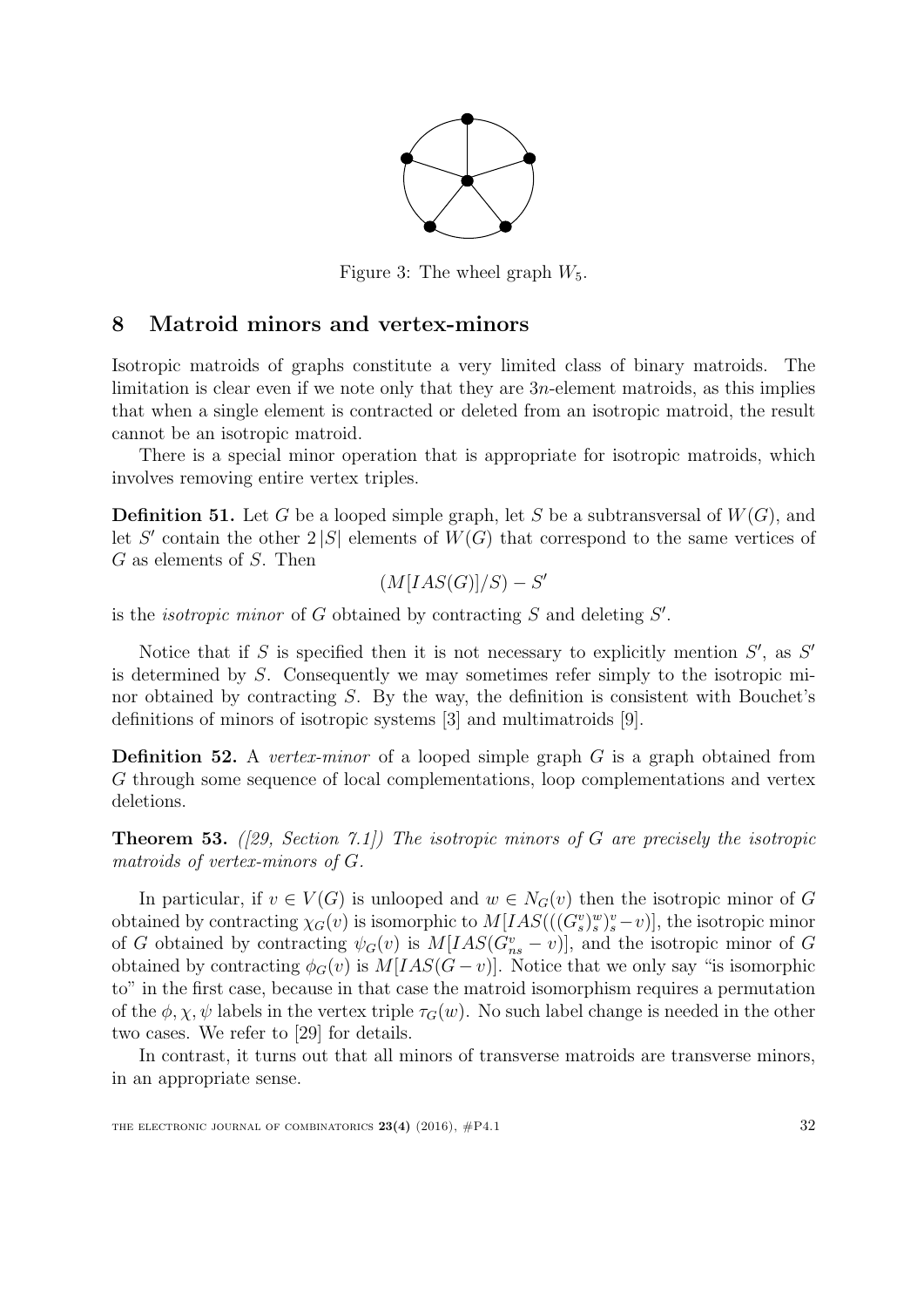**Proposition 54.** Let G be a looped simple graph with a transverse matroid M. Then every matroid minor of M is a transverse matroid of some vertex-minor of G.

Proof. It suffices to verify this for the minors obtained by contracting and deleting a single element m of M. For  $M/m$ , the result is obvious:  $M/m$  is a transverse matroid of the isotropic minor of  $M[IAS(G)]$  obtained by contracting m and deleting the other two elements of the corresponding vertex triple.

To realize  $M - m$  as a transverse matroid of an isotropic minor of G, we recall the triangle property of isotropic matroids: if  $m'$  and  $m''$  are the other two elements of the vertex triple that contains m, then one of the three transverse matroids  $M$ ,  $(M-m)\cup\{m'\}$ ,  $(M-m)\cup\{m''\}$  has the same rank as  $M-m$ , and the other two are of rank  $r(M-m)+1$ . In any case we may presume that  $r((M-m)\cup\{m'\}) = r(M-m)+1$ . Then m' is a coloop of  $(M-m) \cup \{m'\}$ , so  $M-m = ((M-m) \cup \{m'\}) - m'$  is isomorphic to  $((M-m) \cup \{m'\})/m'$ . As observed in the preceding paragraph, the latter matroid is a transverse matroid of an isotropic minor of G.  $\Box$ 

**Corollary 55.** Let  $M$  be a class of binary matroids that is closed under matroid minors, and let  $\mathcal{G}_{\mathcal{M}}$  be the family of looped simple graphs whose transverse matroids are all from M. Then  $\mathcal{G}_{\mathcal{M}}$  is closed under vertex-minors.

It is regrettable that the most important vertex-minor-closed family of looped simple graphs, the looped circle graphs, cannot be described in this easy way. (Looped circle graphs constitute a proper subfamily of  $\mathcal{G}_{coographic}$ . We discuss this important family in sequels to the present paper [\[18,](#page-39-9) [19\]](#page-39-12).

# <span id="page-32-0"></span>9 Parallel reductions and distance hereditary graphs

Recall some elementary definitions of matroid theory. A loop of a matroid is an element that is excluded from every basis. Two non-loop elements x and y are parallel if  $\{x, y\}$ is a circuit; equivalently, no basis includes them both. We also consider all loops to be parallel to each other. Dually, a coloop is an element that is included in every basis, and we consider all coloops to be *in series* with each other. Two non-coloop elements are in series if no basis excludes them both.

It is a simple matter to recognize loops and parallels in matroids represented by binary matrices: a column represents a loop if all of its entries are 0, and two columns represent parallels if all of their entries are the same. In general it is not quite so easy to recognize coloops and elements in series, but this will not concern us because isotropic matroids have no coloops, and contain no series pairs that are not also parallel:

<span id="page-32-1"></span>Proposition 56. Let G be a looped simple graph.

- No element of  $M[IAS(G)]$  is a coloop.
- Two elements of  $M[IAS(G)]$  are in series if and only if they are the parallel, nonloop elements of the vertex triple of an isolated vertex of G.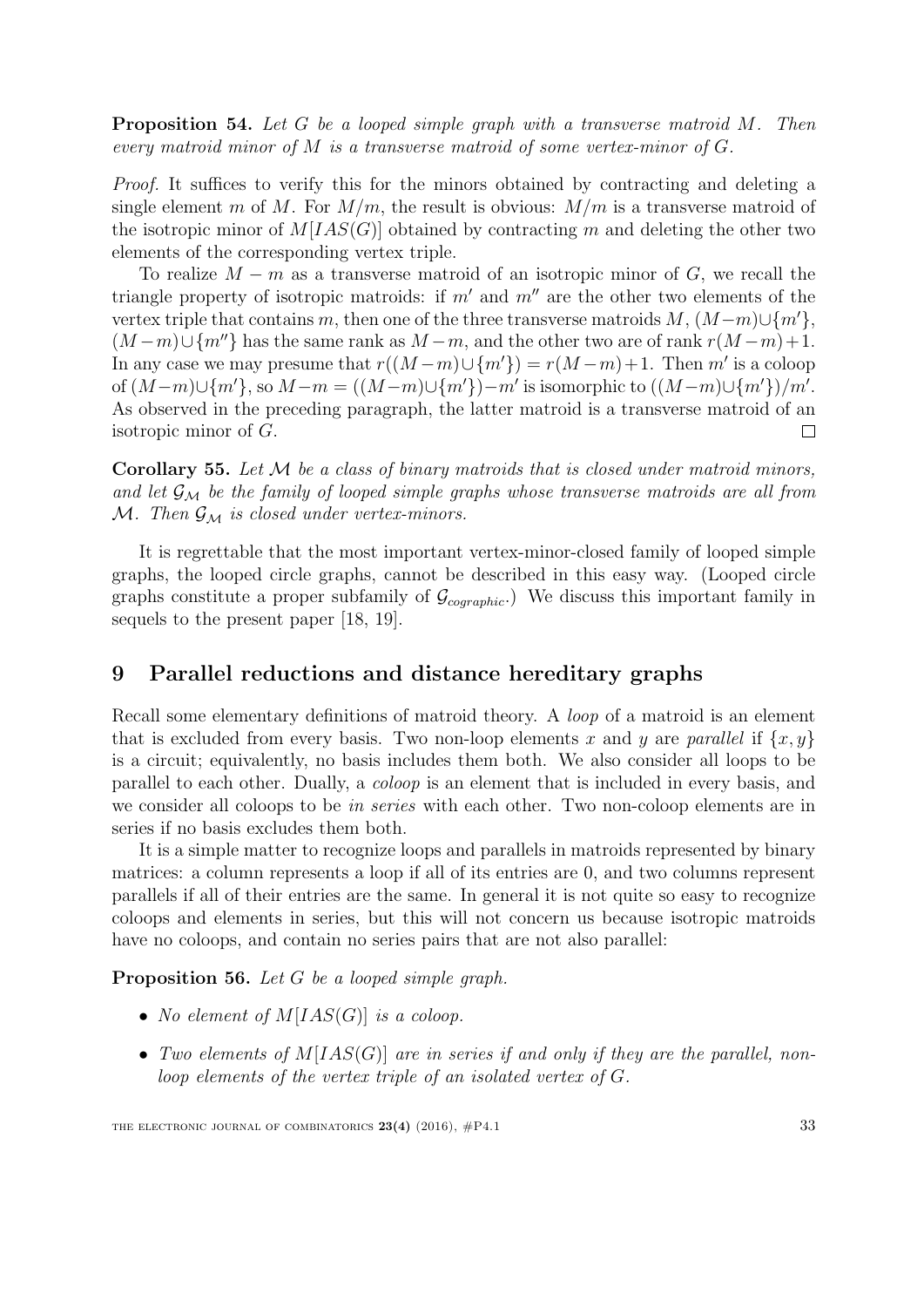*Proof.* Suppose first that  $\rho$  is a coloop of  $M[IAS(G)]$ . As  $\Phi(G) = {\phi_G(v) | v \in V(G)}$  is a basis of  $M[IAS(G)], \rho = \phi_G(v)$  for some  $v \in V(G)$ . Let  $\rho'$  be the one of  $\chi_G(v), \psi_G(v)$ which corresponds to a column of  $IAS(G)$  with a nonzero v entry. Then the symmetric difference  $\Phi(G) \Delta \{\rho, \rho'\}$  is a basis of  $M[IAS(G)]$ , and it does not contain  $\rho$ . We conclude by contradiction that  $\rho$  is not a coloop.

If v is an isolated vertex of G then the columns of  $IAS(G)$  representing the two nonloop elements of the vertex triple  $\tau_G(v)$  are the same, and they are the only columns of  $IAS(G)$  with nonzero entries in the v row. Consequently the corresponding elements of  $M[IAS(G)]$  are parallel, and they are in series.

Now, suppose  $\rho$  and  $\sigma$  are in series in  $M[IAS(G)]$ . The basis  $\Phi(G)$  must include at least one of  $\rho$ ,  $\sigma$ ; say  $\rho = \phi_G(v)$ . We claim that  $\sigma \notin \Phi(G)$ . Suppose the claim is incorrect, and  $\sigma = \phi_G(w)$ . If w is a neighbor of v, choose  $\rho' \neq \rho \in \tau_G(v)$  and  $\sigma' \neq \sigma \in \tau_G(w)$  so that the corresponding columns of  $IAS(G)$  have 0 entries in the v and w rows (respectively). Then  $B = \Phi(G) \Delta \{\rho, \rho', \sigma, \sigma'\}$  is a basis of  $M[IAS(G)],$  because the columns of  $IAS(G)$ corresponding to  $\rho'$  and  $\sigma'$  have nonzero entries in the w and v rows (respectively). But B contains neither  $\rho$  nor  $\sigma$ , an impossibility. If w is not a neighbor of v, instead, then choose  $\rho' \neq \rho \in \tau_G(v)$  and  $\sigma' \neq \sigma \in \tau_G(w)$  so that the corresponding columns of  $IAS(G)$ have nonzero entries in the v and w rows (respectively). Then again,  $\Phi(G) \Delta \{\rho, \rho', \sigma, \sigma'\}$ is a basis of  $M[IAS(G)]$  which contains neither  $\rho$  nor  $\sigma$ ; and again, this is impossible. We conclude by contradiction that the claim  $\sigma \notin \Phi(G)$  must be correct.

If v is not isolated in G, let x be a neighbor of v. Then the columns of  $IAS(G)$ corresponding to  $\chi_G(x)$  and  $\psi_G(x)$  both have nonzero entries in the v row. Choose one of  $\chi_G(x)$ ,  $\psi_G(x)$  that is not equal to  $\sigma$ , and denote it  $\rho'$ . Then  $\Phi(G)\Delta\{\rho,\rho'\}$  is a basis of  $M[IAS(G)]$  which contains neither  $\rho$  nor  $\sigma$ , an impossibility. We conclude that v must be isolated.

Suppose  $\sigma$  is an element of a vertex triple  $\tau_G(w)$ , where  $w \neq v$ . Let  $\rho'$  be the non-loop element of  $\tau_G(v)$ , other than  $\rho$ . As  $\sigma \neq \phi_G(w)$ ,  $\Phi(G) \Delta {\rho, \rho'}$  is a basis of  $M[IAS(G)]$ which excludes both  $\rho$  and  $\sigma$ , an impossibility.

The only remaining possibility is that  $\sigma$  is the non-loop element of  $\tau_G(v)$  other than  $\rho$ . As noted in the second paragraph of the proof, it follows that  $\rho$  and  $\sigma$  are both parallel and in series.  $\Box$ 

In contrast, there are several kinds of parallels in isotropic matroids.

<span id="page-33-0"></span>**Proposition 57.** Let G be a looped simple graph. An element of  $M[IAS(G)]$  is a loop if it is the  $\chi_G$  element of an isolated unlooped vertex, or the  $\psi_G$  element of an isolated looped vertex.

*Proof.* An element of  $M[IAS(G)]$  is a loop if and only if every entry of the corresponding column of  $IAS(G)$  is 0.  $\Box$ 

<span id="page-33-1"></span>**Proposition 58.** Let G be a looped simple graph. Two non-loop elements of  $M[IAS(G)]$ are parallel if and only if they fall into one of these four categories:

1. If  $v \in V(G)$  is isolated then the two non-loop elements of the vertex triple  $\tau_G(v)$  are parallel.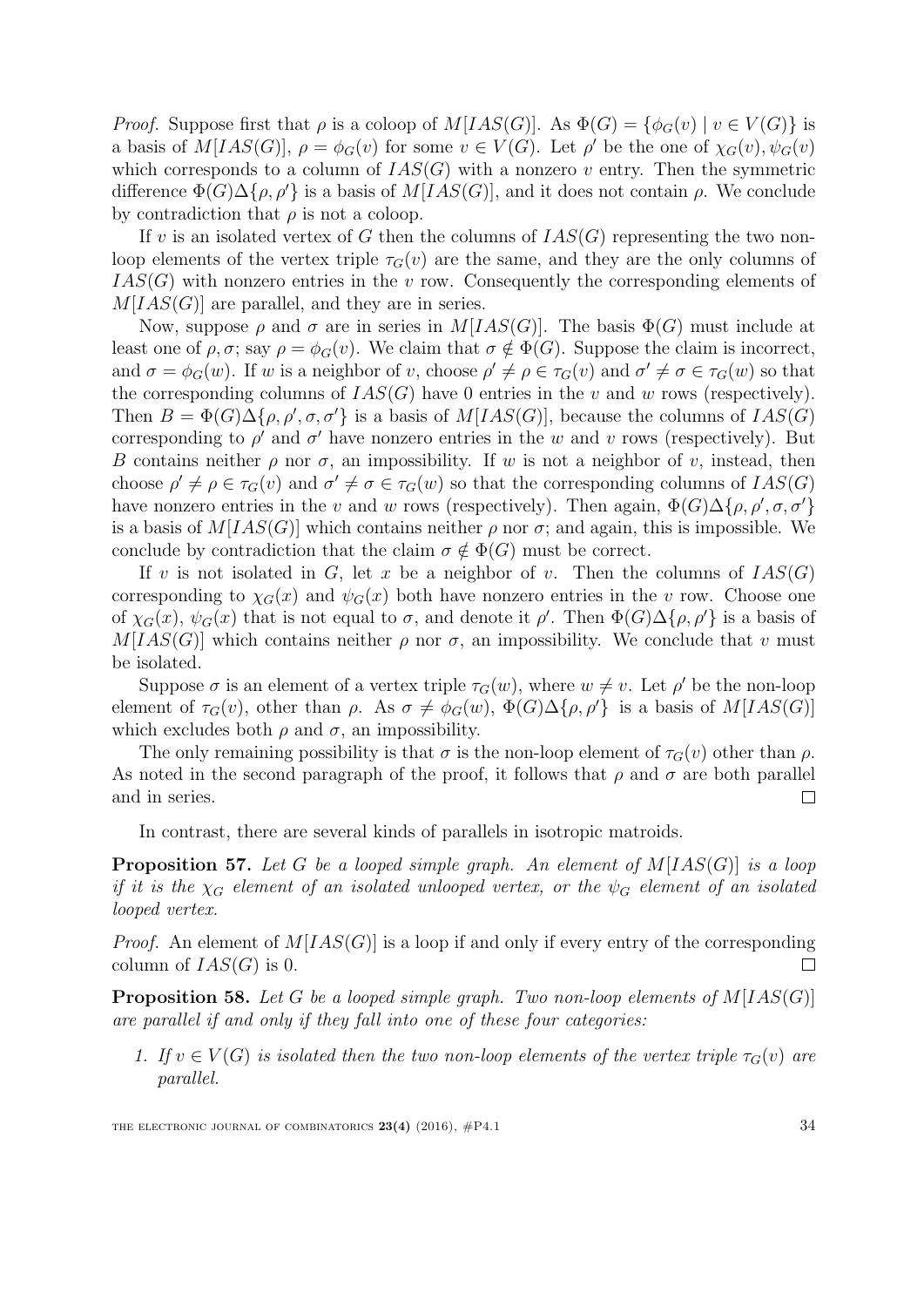- 2. If  $v \neq w \in V(G)$  and  $N_G(v) = N_G(w) \neq \emptyset$  then the vertex triples  $\tau_G(v)$  and  $\tau_G(w)$  contain a parallel pair, which includes the two elements whose corresponding columns have 0 in both the v row and the w row.
- 3. If  $v \neq w \in V(G)$  and  $N_G(v) \cup \{v\} = N_G(w) \cup \{w\}$  then  $\tau_G(v)$  and  $\tau_G(w)$  contain a parallel pair, which includes the two elements whose corresponding columns have 1 in both the v row and the w row.
- 4. If  $v \neq w \in V(G)$  and  $N_G(v) = \{w\}$  then  $\tau_G(v)$  and  $\tau_G(w)$  contain a parallel pair, which includes  $\phi_G(w)$  and the element of  $\tau_G(v)$  whose corresponding column has 0 in the v row.

*Proof.* Two non-loop elements of  $M[IAS(G)]$  are parallel if and only if the corresponding columns of  $IAS(G)$  have the same entries, at least one of which is not 0.  $\Box$ 

Notice that in case 1, the two non-loop elements of  $\tau_G(v)$  correspond to the only two columns of  $IAS(G)$  with nonzero entries in the v row. Consequently these two elements constitute a component of  $M[IAS(G)].$ 

Vertex pairs of the types mentioned in cases 2 and 3 are nonadjacent twins and adjacent twins, respectively. In case 4, v is *pendant* on w. Notice that if v and w fall under case 2 or case 3 in  $G$ , then they fall under under case 4 in a graph locally equivalent to  $G$ . For if v and w are adjacent twins in G, then v is pendant on w in  $G_s^w$  and  $G_{ns}^w$ ; and if v and w are nonadjacent twins with a common neighbor  $x$  in  $G$ , then  $v$  and  $w$  are adjacent twins in  $G_s^x$  and  $G_{ns}^x$ . Also, if  $N_G(v) \cup \{v\} = N_G(w) \cup \{w\} = \{v, w\}$  then cases 3 and 4 both apply.

<span id="page-34-0"></span>Corollary 59. If  $\rho$  and  $\sigma$  are parallel non-loop elements of  $M[IAS(G)]$  then one of these cases holds.

- 1. A single vertex triple contains both  $\rho$  and  $\sigma$ . Moreover, the submatroid  $M[IAS(G)]$  $\{\rho, \sigma\}$  is a component of  $M[IAS(G)].$
- 2. Two distinct vertex triples  $\{\rho, \rho', \rho''\}$  and  $\{\sigma, \sigma', \sigma''\}$  contain  $\rho$  and  $\sigma$ . Moreover, (a) there is a compatible automorphism of  $M[IAS(G)]$  that interchanges  $\rho$  and  $\sigma$ , interchanges  $\{\rho, \rho', \rho''\}$  and  $\{\sigma, \sigma', \sigma''\}$ , and preserves all other vertex triples and (b) there is a compatible automorphism of  $M[IAS(G)]$  that preserves all vertex triples, fixes  $\rho$  and  $\sigma$ , interchanges  $\rho'$  and  $\rho''$ , and interchanges  $\sigma'$  and  $\sigma''$ .

Proof. If case 1 of Proposition [58](#page-33-1) holds, then case 1 of this statement holds.

Suppose case 4 of Proposition [58](#page-33-1) holds, i.e.,  $v$  is pendant on  $w$  in  $G$ . For notational convenience, suppose that neither v nor w is looped; then  $\{\rho, \sigma\} = \{\chi_G(v), \phi_G(w)\}\$ . As the columns of  $IAS(G)$  corresponding to these elements are identical, the transposition  $(\chi_G(v)\phi_G(w))$  defines an automorphism of  $M[IAS(G)].$ 

Note that the only four columns of  $M[IAS(G)]$  with nonzero entries in the v row are the columns corresponding to elements of the set  $S = {\phi_G(v), \psi_G(v), \chi_G(w), \psi_G(w)}$ .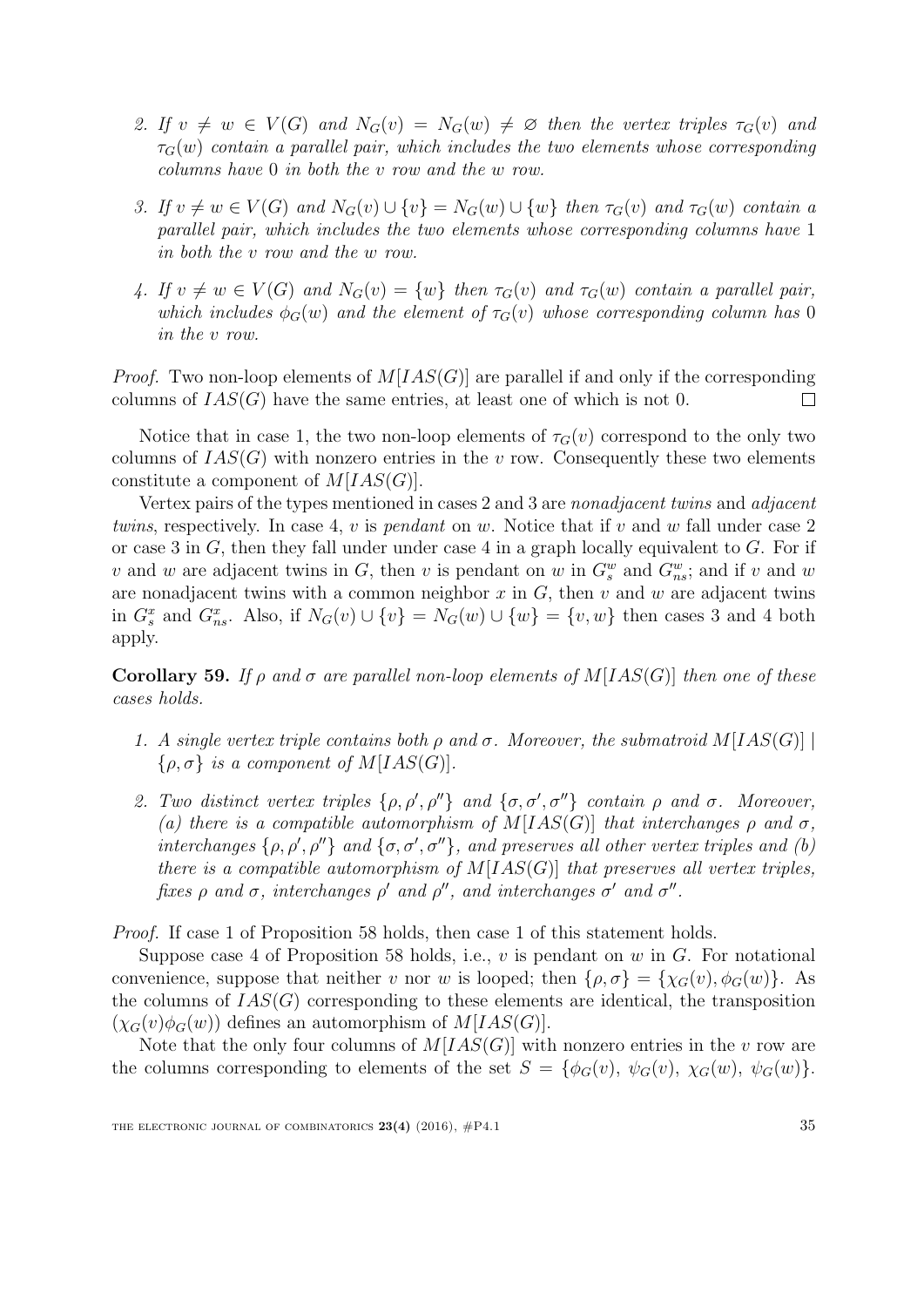Consequently, every element of the cycle space of  $M[IAS(G)]$  includes an even number of elements of  $S$ . Note also that  $S$  is an element of the cycle space, i.e., the sum of these four columns is 0. Consequently, if an element of the cycle space of  $M[IAS(G)]$  contains precisely two elements of S, then we obtain a new element of the cycle space by replacing these two elements with the other two elements of S. It follows that if a permutation  $\pi$ of S is the composition of two disjoint transpositions, then  $\pi$  defines an automorphism of  $M[IAS(G)].$ 

Consequently the permutation  $(\phi_G(v)\psi_G(v))(\chi_G(w)\psi_G(w))$  is an example of a compatible automorphism of  $M[IAS(G)]$  that satisfies part 2(b) of the statement, and

$$
(\chi_G(v)\phi_G(w))(\phi_G(v)\chi_G(w))(\psi_G(v)\psi_G(w))
$$

is an example of an automorphism that satisfies part  $2(a)$ .

If case 2 or case 3 of Proposition [58](#page-33-1) holds then as noted before the statement of this corollary, G is locally equivalent to a graph  $H$  in which case 4 of Proposition [58](#page-33-1) holds. Let  $\beta$ :  $M[IAS(G)] \rightarrow M[IAS(H)]$  be a compatible isomorphism induced by a local equivalence between G and H. We have just seen that there are automorphisms  $\beta_a$  and  $\beta_b$  of  $M[IAS(H)]$ , which satisfy parts 2(a) and 2(b) of the statement for H (respectively). It follows that the compositions  $\beta^{-1}\beta_a\beta$  and  $\beta^{-1}\beta_b\beta$  satisfy the statement for G.  $\Box$ 

The familiar idea of parallel reduction in matroid theory is simply to delete one of a pair of parallels. It makes little difference which of the two parallels is deleted, because the identity map of the ground set defines an isomorphism between the two resulting matroids. We would like to define an analogous notion of "parallel reduction" for isotropic matroids, but regrettably it cannot be quite so simple. There are two complications here that do not affect ordinary matroidal parallel reduction:

1. To obtain an isotropic minor of an isotropic matroid we cannot simply delete an element. We must remove a whole vertex triple, by deleting two elements and contracting the third.

2. Corollary [59](#page-34-0) tells us that choosing which parallel to delete from  $M[IAS(G)]$ , and which element of that vertex triple to contract, will not affect the resulting isotropic matroid up to isomorphism. However, such an isomorphism need not be defined by the identity map of  $W(G)$ . For instance, if v is unlooped and  $w \in N(v)$  then as noted in connection with Theorem [53,](#page-31-1) when we contract  $\chi_G(v)$  the resulting isotropic minor is isomorphic to  $M[IAS(((G_s^v)_s^w)_s^v - v)],$  and an isomorphism involves changing the  $\phi, \chi, \psi$ designations of some matroid elements. On the other hand, if we contract  $\phi_G(v)$  then the resulting isotropic minor is identical to  $M[IAS(G - v)].$ 

Considering these complications, we always prefer to contract a  $\phi$  element; consequently we always prefer to delete a parallel that is not a  $\phi$  element. (Note that it is impossible for two parallels to both be  $\phi$  elements, because no two columns of an identity matrix are the same.) The following definition reflects these preferences.

**Definition 60.** Let G be a looped simple graph, and suppose  $\rho$  and  $\sigma$  are distinct, parallel elements of  $M[IAS(G)]$  such that  $\rho$  is not a  $\phi_G$  element. An *isotropic parallel reduction* of  $M[IAS(G)]$  corresponding to the pair  $\rho, \sigma$  is an isotropic minor obtained by contracting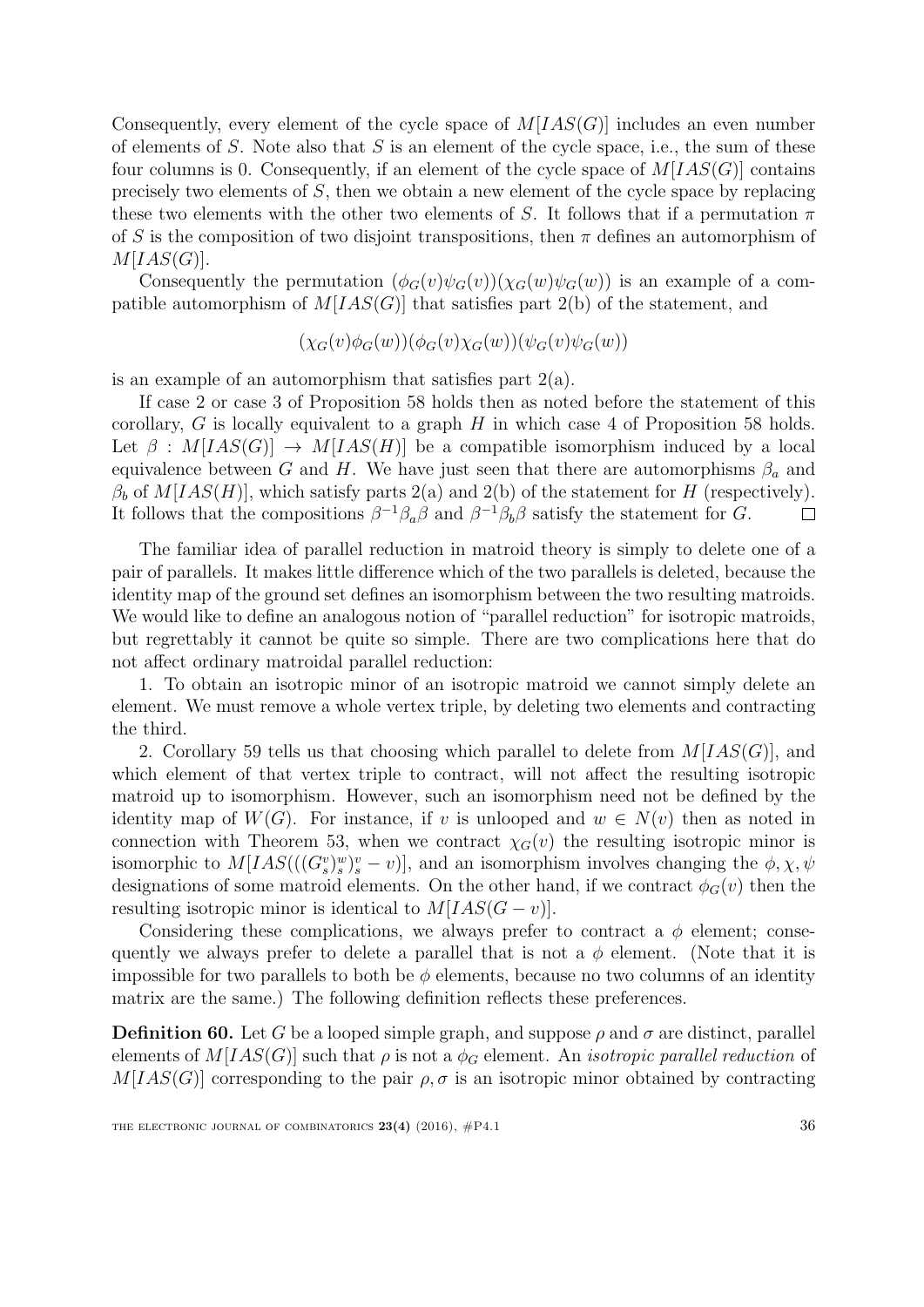the  $\phi_G$  element of the vertex triple that contains  $\rho$ , and deleting both  $\rho$  and the third element of that vertex triple.

**Definition 61.** Let G be a looped simple graph. A *pendant-twin reduction* of G is a graph obtained from  $G$  in one of the following ways:

- 1. Delete an isolated vertex.
- 2. Delete a twin vertex (adjacent or nonadjacent).
- 3. Delete a vertex of degree 1.

Proposition [58](#page-33-1) immediately implies the following.

<span id="page-36-0"></span>**Corollary 62.** The isotropic parallel reductions of  $M[IAS(G)]$  are the isotropic matroids of pendant-twin reductions of G.

Applying Corollary [62](#page-36-0) repeatedly, we deduce the following.

<span id="page-36-1"></span>**Corollary 63.** Let G be a looped simple graph, with its vertices listed in order  $v_1, \ldots, v_n$ . Then the following statements are equivalent:

- 1. There is a sequence of  $n-1$  pendant-twin reductions that begins with  $G$ , in which the  $i^{th}$  reduction involves removing the vertex  $v_i$ .
- 2. There is a sequence of  $n-1$  isotropic parallel reductions that begins with  $M[IAS(G)],$ in which the  $i^{th}$  reduction involves removing the vertex  $v_i$ .

If G satisfies Corollary [63](#page-36-1) then we refer to the two sequences of reductions as res*olutions*, the first a pendant-twin resolution of  $G$  and the second an isotropic parallel resolution of  $M[IAS(G)]$ . A connected graph that admits such resolutions is called distance hereditary [\[2\]](#page-38-0). Corollary [63](#page-36-1) gives us a matroidal characterization of arbitrary distance hereditary graphs:  $M[IAS(G)]$  has an isotropic parallel resolution if and only if the connected components of G are all distance hereditary.

Results connected with Corollary [63](#page-36-1) have appeared in the literature before, in different contexts. Bouchet proved an equivalent version of Corollary [63](#page-36-1) involving isotropic systems that are "totally decomposable" [\[6,](#page-38-5) Corollary 3.3]. A special case was discussed by Ellis-Monaghan and Sarmiento [\[21\]](#page-39-13), who proved that if a distance hereditary graph has a pendant-twin resolution without any adjacent twin reduction, then it is the interlacement graph of a medial graph of a series-parallel graph.

We should emphasize that Corollary [63](#page-36-1) does not assert that  $M[IAS(G)]$  is a seriesparallel matroid in the usual sense. Indeed, if G has a connected component with three or more vertices then  $M[IAS(G)]$  is not regular [\[29\]](#page-40-0), so it is certainly not series-parallel.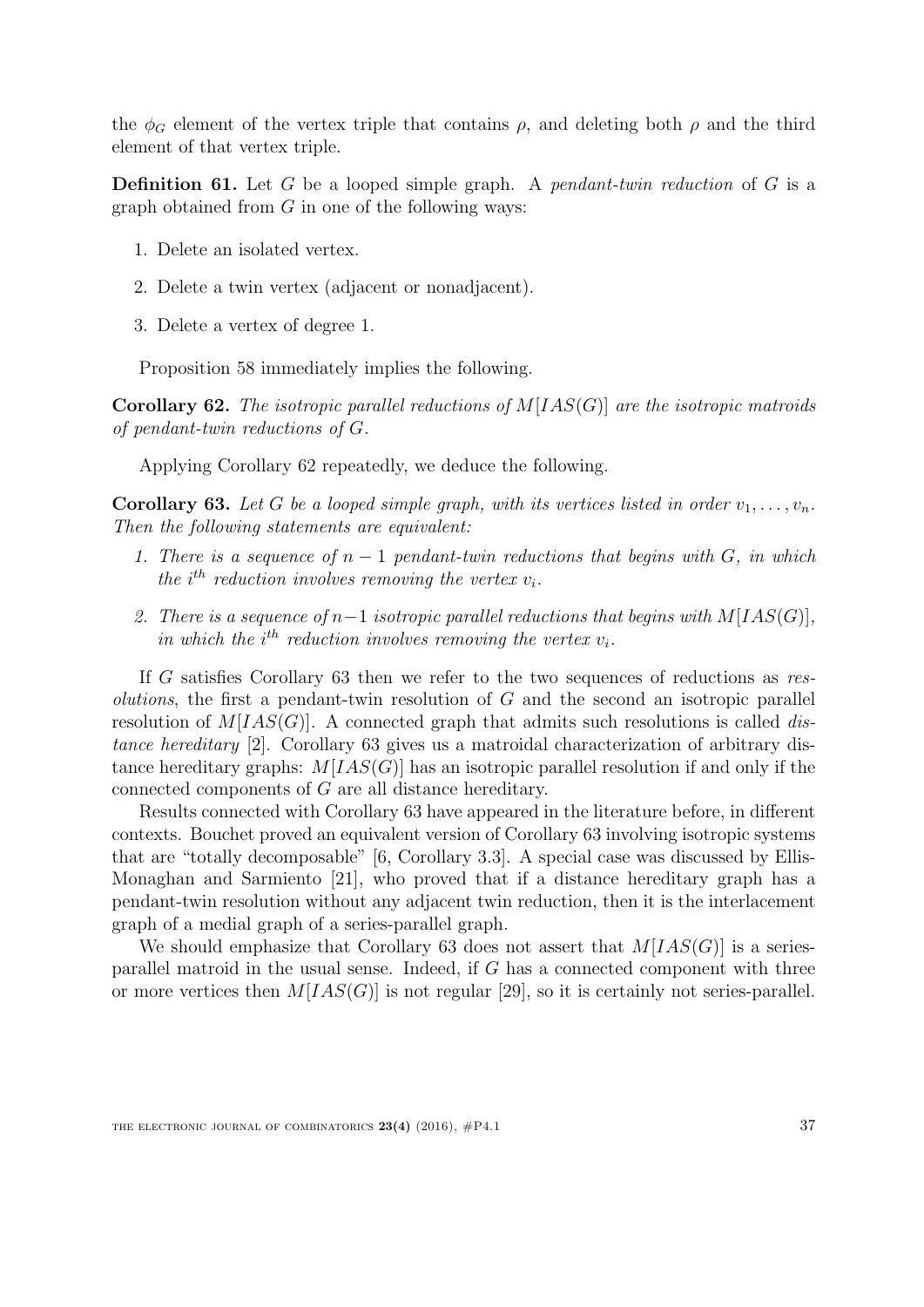### <span id="page-37-0"></span>10 Forests

Theorem [8](#page-4-1) follows directly from two results that are already known. One is the equivalence between parts 1 and 2 of Theorem [29,](#page-18-1) and the other is a theorem of Bouchet [\[6\]](#page-38-5), who verified a conjecture of Mulder by proving that locally equivalent trees are isomorphic. Bouchet's proof of Mulder's conjecture involves Cunningham's theory of split decompositions [\[20\]](#page-39-14); we provide an alternative argument that involves isotropic parallel reductions instead.

The first step in this alternative argument is a special case of Proposition [58.](#page-33-1)

<span id="page-37-1"></span>**Proposition 64.** Let G be a forest. Two non-loop elements of  $M[IAS(G)]$  are parallel if and only if they fall into one of these two categories:

- 1. The two non-loop elements of the vertex triple of an isolated vertex are parallel.
- 2. If  $v \neq w \in V(G)$  and  $N_G(v) = \{w\}$  then  $\chi_G(v)$  and  $\phi_G(w)$  are parallel.

Proof. This follows from Proposition [58](#page-33-1) because a forest has no looped vertex, and no twins of degree  $> 1$ .  $\Box$ 

Suppose now that G and H are forests, and  $M[IAS(G)] \cong M[IAS(H)]$ . Then  $|V(G)| = |V(H)|$  and as stated in Theorem [29,](#page-18-1) there is a compatible isomorphism  $\beta: M[IAS(G)] \rightarrow M[IAS(H)]$ . As  $\beta$  is a compatible isomorphism, there is an associated bijection  $\beta: V(G) \to V(H)$  such that for each  $v \in V(G)$ ,  $\beta$  maps the vertex triple  $\tau_G(v)$  to  $\tau_H(\beta(v))$ .

Notice that Theorem [8](#page-4-1) does not require any particular connection between a matroid isomorphism  $\beta$  :  $M[IAS(G)] \rightarrow M[IAS(H)]$  and a graph isomorphism  $G \cong H$ . It is convenient to prove a slightly stronger statement, which does require a connection: namely, if  $\beta$  :  $M[IAS(G)] \rightarrow M[IAS(H)]$  is a compatible isomorphism then there is a bijection between  $V(G)$  and  $V(H)$  which defines a graph isomorphism  $G \cong H$  and also agrees with the bijection  $\beta: V(G) \to V(H)$  at every vertex where  $\beta(\phi_G(v)) = \phi_H(\beta(v))$ . During the argument we refer to this statement as the strong form of Theorem [8.](#page-4-1)

If  $|V(G)| = |V(H)| = 0$  the theorem is satisfied vacuously. The argument proceeds using induction.

If G has an isolated vertex v then every entry of the  $\chi_G(v)$  column of  $IAS(G)$  is 0, so  $\chi_G(v)$  is a loop of  $M[IAS(G)]$ . Then  $\beta(\chi_G(v))$  is a loop of  $M[IAS(H)]$ , so necessarily  $\beta(v)$  is isolated in H and  $\beta(\chi_G(v)) = \chi_H(\beta(v))$ . As  $\beta$  respects vertex triples,  $\beta(\tau_G(v)) =$  $\tau_H(\beta(v))$ . Of course the submatroids  $M[IAS(G)]-\tau_G(v)$  and  $M[IAS(H)]-\tau_H(\beta(v))$  are isomorphic, as we may simply restrict  $\beta$ . As v and  $\beta(v)$  are isolated, one need only look at the matrices  $IAS(G)$  and  $IAS(H)$  to see that  $M[IAS(G)] - \tau_G(v)$  and  $M[IAS(H)] \tau_H(\beta(v))$  are  $M[IAS(G-v)]$  and  $M[IAS(H-\beta(v))]$ , respectively. Consequently the inductive hypothesis tells us that  $G - v \cong H - \beta(v)$ . As v and  $\beta(v)$  are both isolated, it follows that  $G \cong H$ . Moreover, this graph isomorphism is given by a bijection that agrees with the isomorphism  $G - v \cong H - \beta(v)$  given by the induction hypothesis, and it matches v to  $\beta(v)$ , so it satisfies the strong form of the theorem.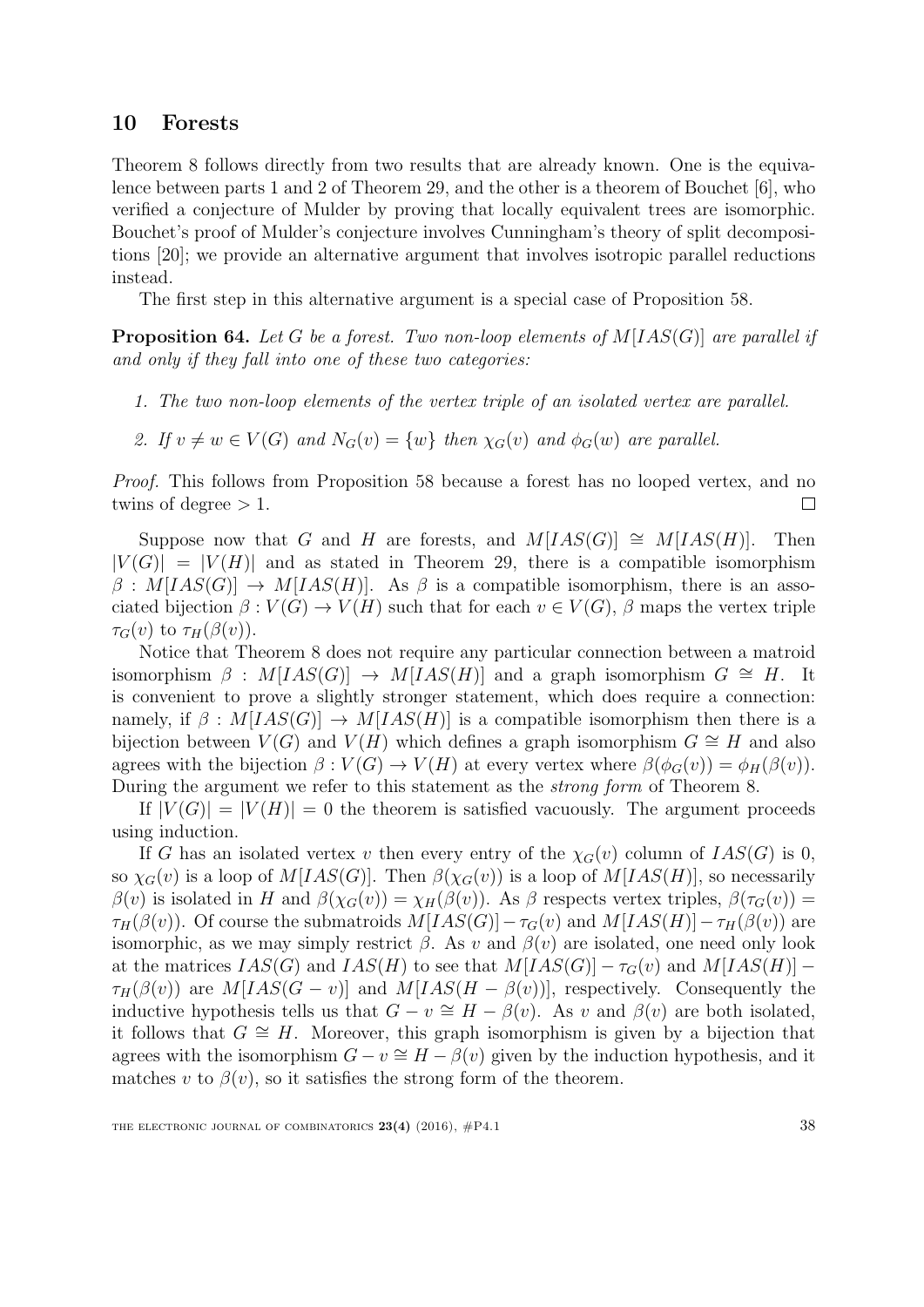If G has no isolated vertex it has a vertex v with precisely one neighbor, w. Then  $\chi_G(v)$ is parallel to  $\phi_G(w)$  in  $M[IAS(G)]$ , so  $\beta(\chi_G(v))$  is parallel to  $\beta(\phi_G(w))$  in  $M[IAS(H)]$ . As β respects vertex triples,  $β(\chi_G(v))$  and  $β(φ_G(w))$  cannot fall under case 1 of Proposition [64;](#page-37-1) they must fall under case 2. Consequently,  $\beta({\chi_G(v), \phi_G(w)})$  is either  ${\chi_H(\beta(v))}$ ,  $\phi_H(\beta(w))$ } or  $\{\phi_H(\beta(v)), \chi_H(\beta(w))\}$ .

Composing β with the automorphism of  $M[IAS(G)]$  from case 2(a) of Corollary [59](#page-34-0) if necessary, we may presume that  $\beta(\chi_G(v)) = \chi_H(\beta(v))$  and  $\beta(\phi_G(w)) = \phi_H(\beta(w))$ . Then  $\chi_H(\beta(v))$  and  $\phi_H(\beta(w))$  are parallel in  $M[IAS(H)]$ , so it must be that  $\beta(v)$  is pendant on  $\beta(w)$  in H. Composing with the automorphism of  $M[IAS(G)]$  mentioned in case 2(b) of Corollary [59](#page-34-0) if necessary, we may also presume that  $\beta(\phi_G(v)) = \phi_H(\beta(v))$ .

Then  $\beta$  induces an isomorphism between the isotropic minors

$$
M[IAS(G - v)] = (M[IAS(G)]/\phi_G(v)) - \chi_G(v) - \psi_G(v) \text{ and}
$$
  
 
$$
M[IAS(H - \beta(v))] = (M[IAS(H)]/\phi_H(\beta(v))) - \chi_H(\beta(v)) - \psi_H(\beta(v)).
$$

The inductive hypothesis tells us that there is a bijection between  $V(G - v)$  and  $V(H - v)$  $\beta(v)$ , which defines a graph isomorphism and agrees with the bijection defined by  $\beta$  at every vertex  $x \in V(G - v)$  where  $\beta(\phi_G(x)) = \phi_H(\beta(x))$ . In particular, the isomorphism matches w to  $\beta(w)$ . As v and  $\beta(v)$  are pendant on w and  $\beta(w)$  respectively, it follows that we can extend that isomorphism to an isomorphism  $G \cong H$ , which matches v to  $\beta(v)$ . Clearly this isomorphism also satisfies the strong form of the theorem.

#### Acknowledgements

We thank the referee for careful readings of preliminary versions of the paper, and many useful comments.

## References

- <span id="page-38-4"></span>[1] M. Bahramgiri and S. Beigi, Enumerating the classes of local equivalency in graphs, [[arXiv:math/0702267](http://arxiv.org/abs/math/0702267)], 2007.
- <span id="page-38-0"></span>[2] H. J. Bandelt and H. M. Mulder, Distance-hereditary graphs, J. Combin. Theory Ser. B 41 (1986), 182–208. [doi:10.1016/0095-8956\(86\)90043-2](http://dx.doi.org/10.1016/0095-8956(86)90043-2)
- <span id="page-38-2"></span>[3] A. Bouchet, Isotropic systems, European J. Combin. 8 (1987), 231–244. [doi:10.1016/S0195-6698\(87\)80027-6](http://dx.doi.org/10.1016/S0195-6698(87)80027-6)
- <span id="page-38-1"></span>[4] A. Bouchet, Representability of ∆-matroids, In Proc. 6th Hungarian Colloquium of Combinatorics, Colloquia Mathematica Societatis János Bolyai, North-Holland, 52 (1987), 167–182.
- <span id="page-38-3"></span>[5] A. Bouchet, Graphic presentation of isotropic systems, J. Combin. Theory Ser. B 45 (1988), 58–76. [doi:10.1016/0095-8956\(88\)90055-X](http://dx.doi.org/10.1016/0095-8956(88)90055-X)
- <span id="page-38-5"></span>[6] A. Bouchet, Transforming trees by successive local complementations, J. Graph Theory 12 (1988), 195–207. [doi:10.1002/jgt.3190120210](http://dx.doi.org/10.1002/jgt.3190120210)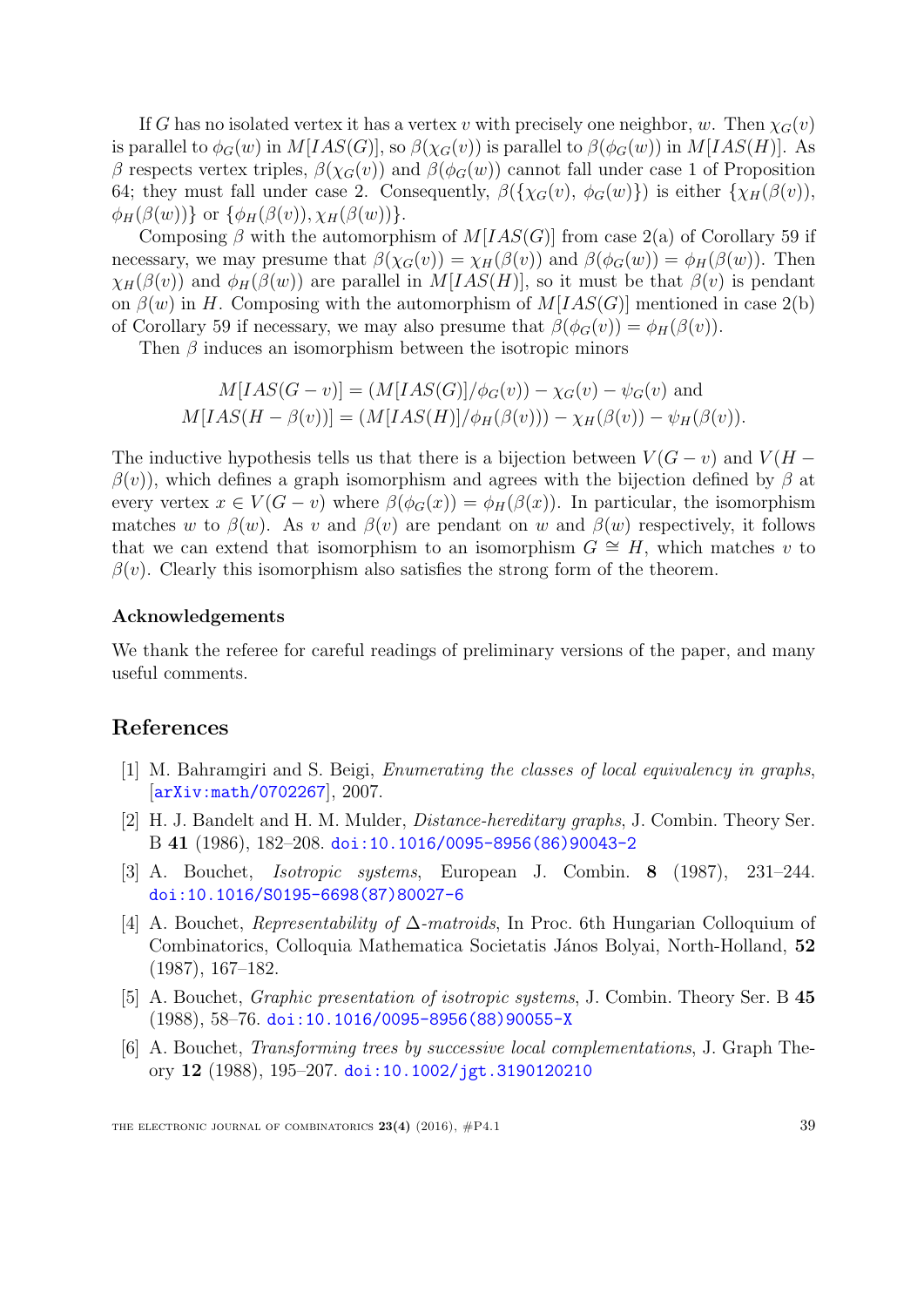- <span id="page-39-11"></span>[7] A. Bouchet, Circle graph obstructions, J. Combin. Theory Ser. B 60 (1994), 107–144. [doi:10.1006/jctb.1994.1008](http://dx.doi.org/10.1006/jctb.1994.1008)
- <span id="page-39-1"></span>[8] A. Bouchet, *Multimatroids. I. Coverings by independent sets*, SIAM J. Discrete Math. 10 (1997), 626–646. [doi:10.1137/S0895480193242591](http://dx.doi.org/10.1137/S0895480193242591)
- <span id="page-39-2"></span>[9] A. Bouchet, Multimatroids. II. Orthogonality, minors and connectivity, Electron. J. Combin. 5 (1998), #R8. [http://www.combinatorics.org/ojs/index.php/eljc/](http://www.combinatorics.org/ojs/index.php/eljc/article/view/v5i1r8) [article/view/v5i1r8](http://www.combinatorics.org/ojs/index.php/eljc/article/view/v5i1r8)
- <span id="page-39-0"></span>[10] A. Bouchet, Multimatroids III. Tightness and fundamental graphs, European J. Combin. 22 (2001), 657–677. [doi:10.1006/eujc.2000.0486](http://dx.doi.org/10.1006/eujc.2000.0486)
- <span id="page-39-3"></span>[11] A. Bouchet, *Multimatroids. IV. Chain-group representations*, Linear Algebra Appl. 277 (1998), 271–289. [doi:10.1016/S0024-3795\(97\)10041-6](http://dx.doi.org/10.1016/S0024-3795(97)10041-6)
- [12] A. Bouchet, W. H. Cunningham, and J. F. Geelen, Principally unimodular skew-symmetric matrices, Combinatorica 18 (1998), pp 461–486. [doi:10.1007/s004930050033](http://dx.doi.org/10.1007/s004930050033)
- <span id="page-39-6"></span>[13] A. Bouchet and A. Duchamp, Representability of  $\Delta$ -matroids over GF(2), Linear Algebra Appl. 146 (1991), 67–78. [doi:10.1016/0024-3795\(91\)90020-W](http://dx.doi.org/10.1016/0024-3795(91)90020-W)
- <span id="page-39-10"></span>[14] R. Brijder, Orienting transversals and transition polynomials of multimatroids, [[arXiv:1605.04244](http://arxiv.org/abs/1605.04244)], 2016.
- <span id="page-39-5"></span>[15] R. Brijder and H. J. Hoogeboom, Interlace polynomials for multimatroids and delta-matroids, European J. Combin. 40 (2014), 142–167. [doi:10.1016/j.ejc.2014.03.005](http://dx.doi.org/10.1016/j.ejc.2014.03.005)
- <span id="page-39-4"></span>[16] R. Brijder and H. J. Hoogeboom, Quaternary bicycle matroids and the Penrose polynomial for delta-matroids,  $[\text{arXiv}:1210.7718]$ , 2012.
- [17] R. Brijder, H. J. Hoogeboom and L. Traldi, *The adjacency matroid of a graph*, Electron. J. Combin.  $20(3)$  (2013)  $\#P27$ . [http://www.combinatorics.org/ojs/index.](http://www.combinatorics.org/ojs/index.php/eljc/article/view/v20i3p27) [php/eljc/article/view/v20i3p27](http://www.combinatorics.org/ojs/index.php/eljc/article/view/v20i3p27)
- <span id="page-39-9"></span>[18] R. Brijder and L. Traldi, Isotropic matroids. II. Circle graphs, Electron. J. Combin. 23(4) (2016) #P4.2. [http://www.combinatorics.org/ojs/index.php/eljc/](http://www.combinatorics.org/ojs/index.php/eljc/article/view/v23i4p2) [article/view/v23i4p2](http://www.combinatorics.org/ojs/index.php/eljc/article/view/v23i4p2)
- <span id="page-39-12"></span>[19] R. Brijder and L. Traldi, Isotropic matroids. III. Connectivity, [[arXiv:1602.03899](http://arxiv.org/abs/1602.03899)], 2016.
- <span id="page-39-14"></span>[20] W. H. Cunningham, Decomposition of directed graphs, SIAM J. Alg. Disc. Meth. 3 (1982), 214–228. [doi:10.1137/0603021](http://dx.doi.org/10.1137/0603021)
- <span id="page-39-13"></span>[21] J. A. Ellis-Monaghan and I. Sarmiento, Distance hereditary graphs and the interlace polynomial, Combin. Prob. Comput. 16 (2007), 947–973. [doi:10.1017/S0963548307008723](http://dx.doi.org/10.1017/S0963548307008723)
- <span id="page-39-8"></span>[22] J. F. Geelen, A generalization of Tutte's characterization of totally unimodular ma*trices*, J. Combin. Theory Ser. B 70 (1997), 101–117. [doi:10.1006/jctb.1997.1751](http://dx.doi.org/10.1006/jctb.1997.1751)
- <span id="page-39-7"></span>[23] A. Ghouila-Houri, Flots et tensions dans un graphe, Ann. Scient. Ec. Norm. Sup. 81 (1964), 267–339. <https://eudml.org/doc/81801>